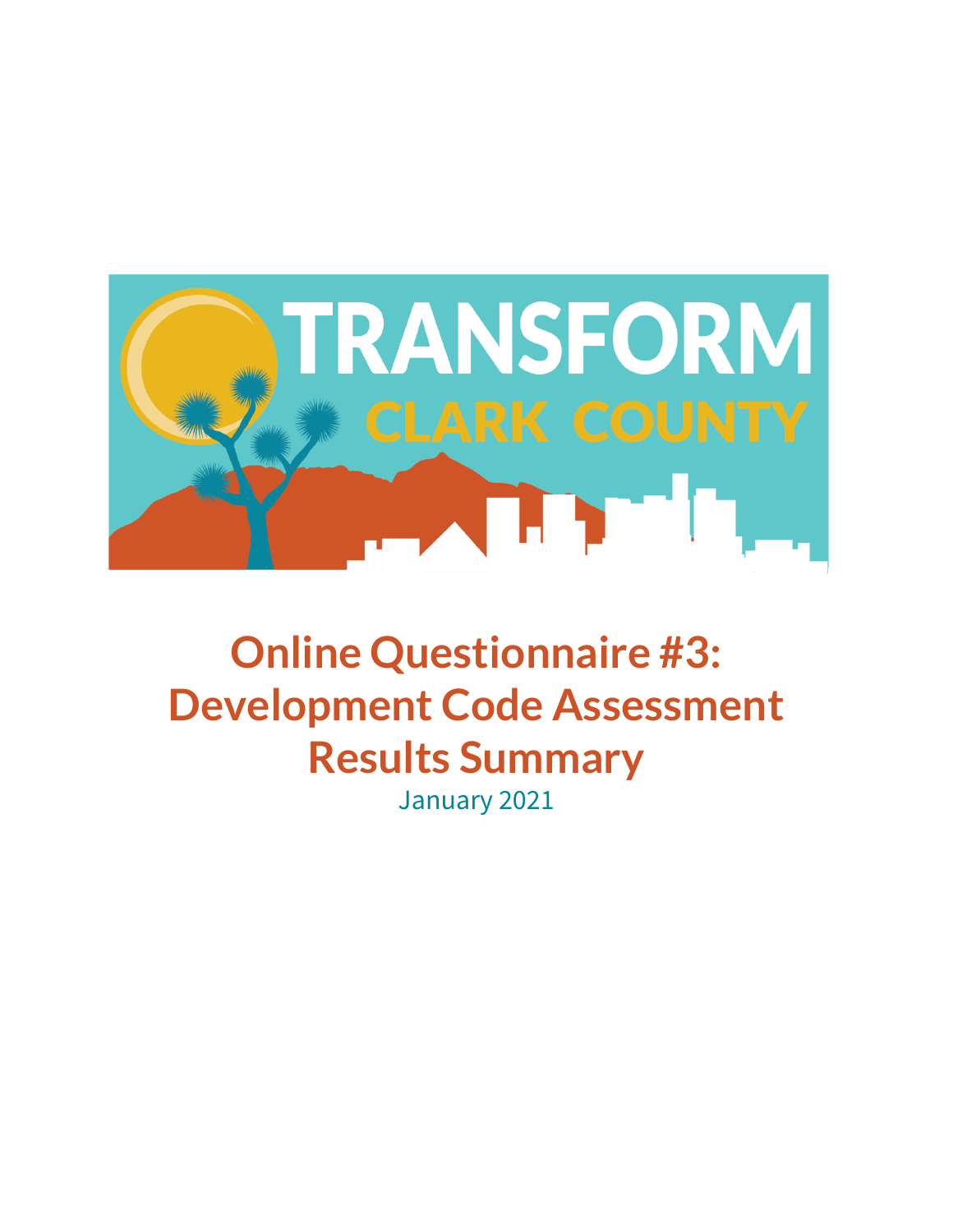## <span id="page-1-0"></span>**TABLE OF CONTENTS**

| Q8: Generally, how would you rate the quality of development in Clark County today?   |  |
|---------------------------------------------------------------------------------------|--|
|                                                                                       |  |
| Q9: In what capacity do you use the County's Development Code? (Check all that        |  |
| Q10: How familiar are you with the County's Development Code?  6                      |  |
| Q11: What do you think are the three most important issues to address in the Title 30 |  |
|                                                                                       |  |
|                                                                                       |  |
|                                                                                       |  |
|                                                                                       |  |
| Q12: Using the scale provided below, please provide your assessment of whether the    |  |
|                                                                                       |  |
|                                                                                       |  |
|                                                                                       |  |
| Q13: Using the scale provided below, please provide your assessment of whether the    |  |
|                                                                                       |  |
|                                                                                       |  |
|                                                                                       |  |
| Q14: Using the scale provided below, please provide your assessment of whether the    |  |
|                                                                                       |  |
|                                                                                       |  |
|                                                                                       |  |
| Q15: Using the scale provided below, please provide your assessment of whether the    |  |
|                                                                                       |  |
|                                                                                       |  |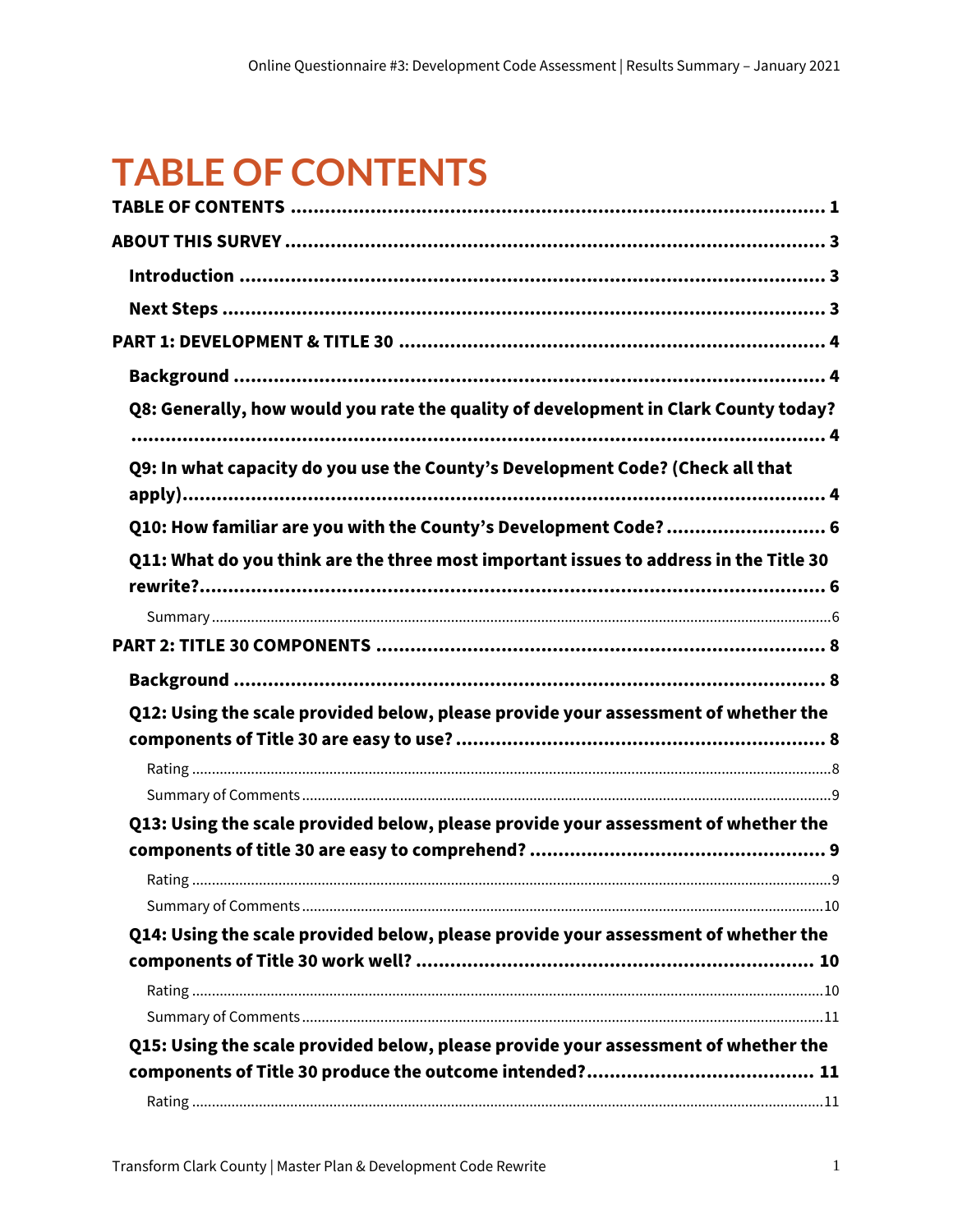| Q 3: If you live in Unincorporated Clark County, please indicate which planning area you live in. 18 |  |
|------------------------------------------------------------------------------------------------------|--|
|                                                                                                      |  |
| How do survey respondents compare to Clark County residents? 19                                      |  |
|                                                                                                      |  |
|                                                                                                      |  |
|                                                                                                      |  |
|                                                                                                      |  |
| Q11: What do you think are the three most important issues to address in the Title 30                |  |
|                                                                                                      |  |
| Q12: Using the scale provided below, please provide your assessment of whether the                   |  |
| Q13: Using the scale provided below, please provide your assessment of whether the                   |  |
| Q14: Using the scale provided below, please provide your assessment of whether the                   |  |
| Q15: Using the scale provided below, please provide your assessment of whether the                   |  |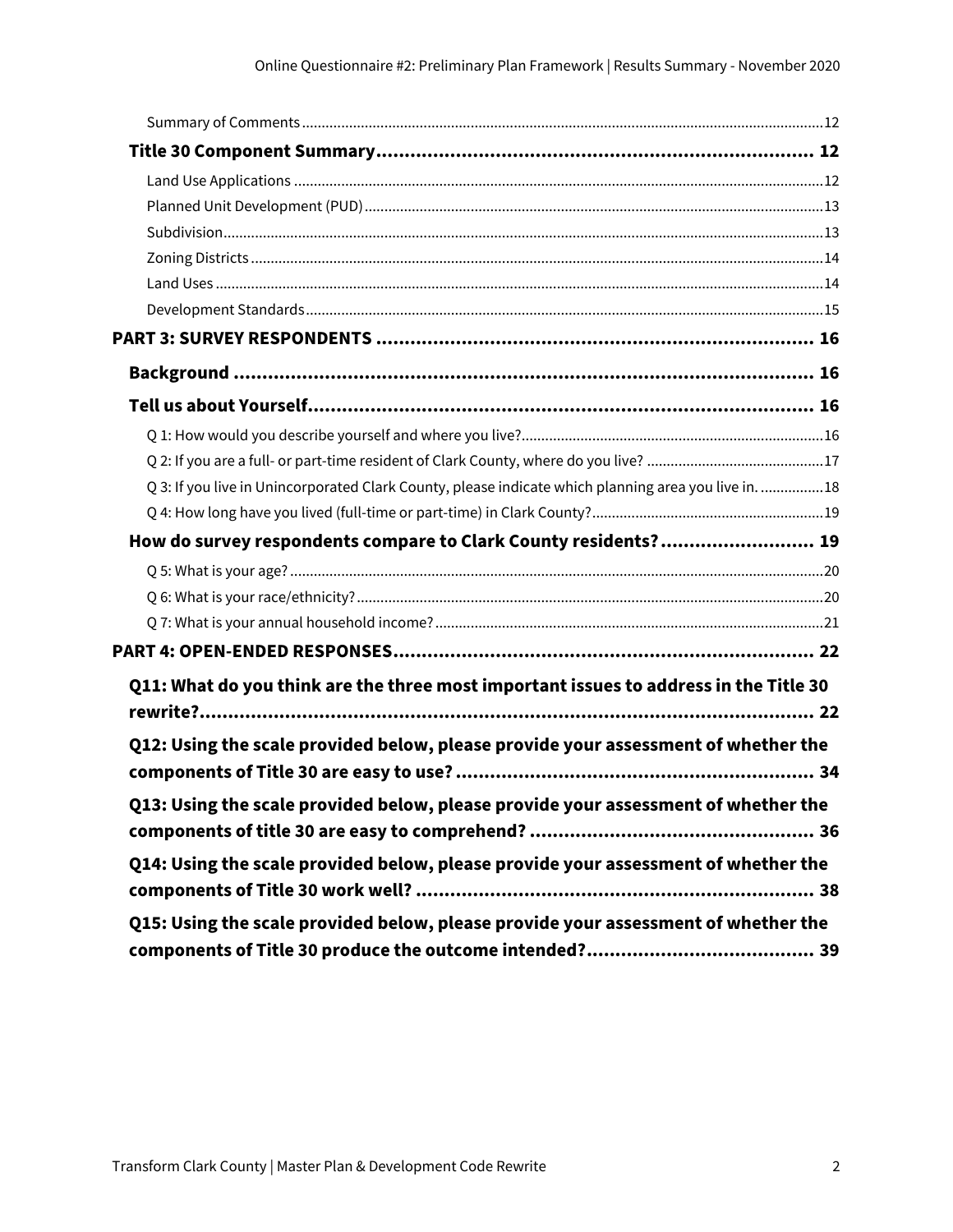# <span id="page-3-0"></span>**ABOUT THIS SURVEY**

## <span id="page-3-1"></span>**INTRODUCTION**

Clark County is in the midst of a major effort—called Transform Clark County—to establish a cohesive, countywide vision for the future and a defined strategy to achieve that vision. This effort includes a complete rewrite of Clark County's key policy and regulatory documents—the Master Plan and Development Code. The goal of the Development Code rewrite is to update the regulations to be clear, organized enforceable, and resulting in development that improves the community.

This document summarizes the results of the third of four community engagement opportunities that will be provided on interim work products as part of the Transform Clark County process, more specifically the rewrite of the Title 30 Development Code. Online Questionnaire #3: Development Code Assessment – was available on the project website from early November through mid-December 2020, and was widely advertised through a variety of channels.

The survey was offered in both English and Spanish with two survey takers completing the survey in Spanish. Open-ended comments in Spanish have been included in their original language and translated into English.

Results are organized into three parts:

- **Part 1: Development & Title 30.** This section includes respondents' ratings for the quality of development in Clark County today, their general familiarity with the Development Code, and the capacity in which they use the Development Code if applicable. Additionally, this section details the major issues to address in the Title 30 rewrite as identified by respondents.
- **Part 2: Title 30 Components.** This section includes respondents' assessment of whether six major components of Title 30 are easy to use and comprehend, work well, and produce the outcome intended.
- **Part 3: Survey Respondents**. This section provides a summary of who participated in the survey, their relationship to Clark County, and how respondents compare to Clark County residents as a whole in terms of age, ethnicity, and household income.
- **Part 4**: **Open-Ended Responses.** This section includes respondents' free form answers to open-ended questions in the survey. Free form comments are provided in full.

### <span id="page-3-2"></span>**NEXT STEPS**

Input received will be used by the project team to inform the Title 30 review and rewrite process. The responses received will help the project team understand what is working well in the current code and where to focus on improvements in the rewrite.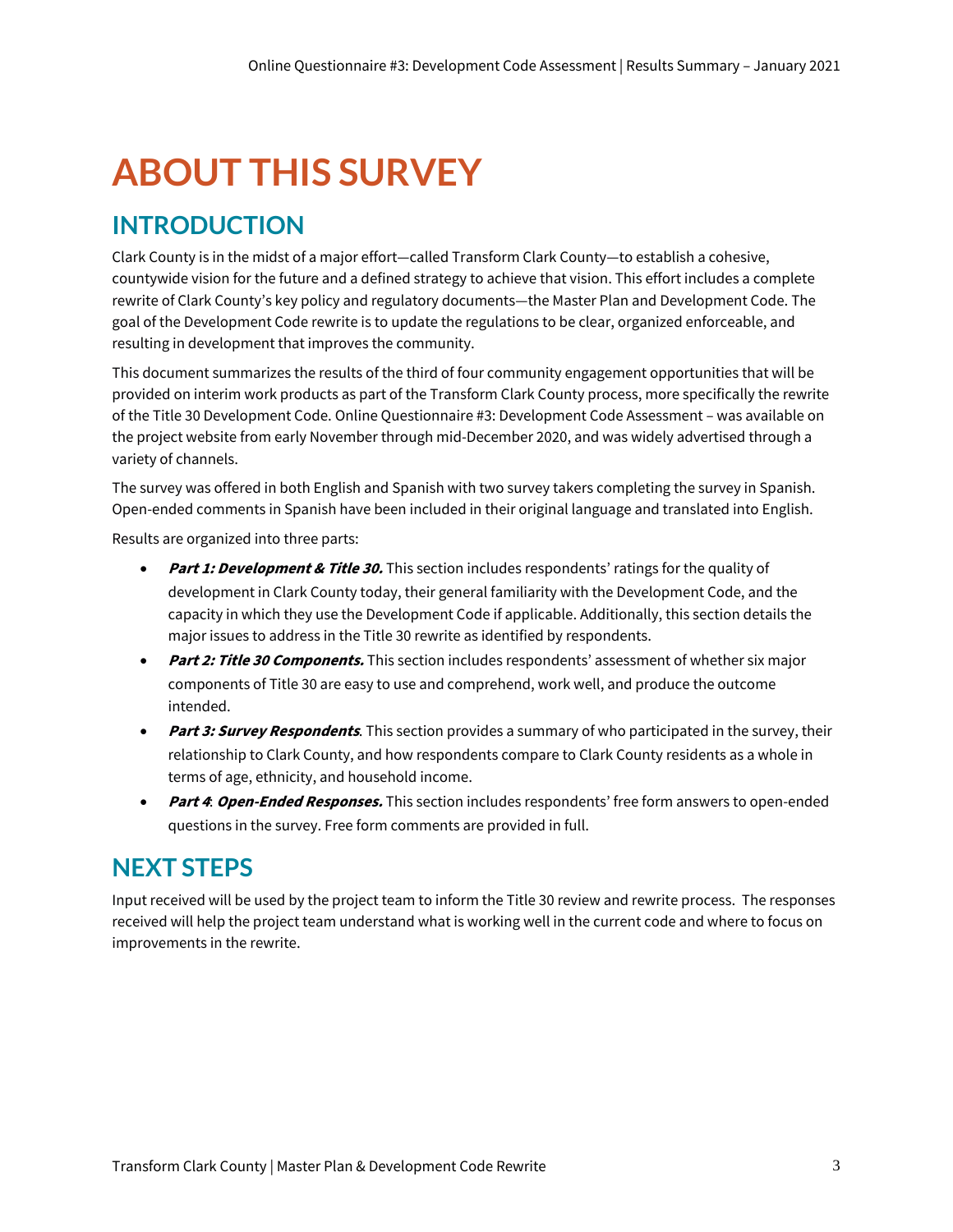# <span id="page-4-0"></span>**PART 1: DEVELOPMENT & TITLE 30**

## <span id="page-4-1"></span>**BACKGROUND**

This section summarizes participant input on Title 30 and development in general in Clark County. The feedback in this section includes overall ratings provided by survey respondents as well as information about how respondents use Title 30 and issues to address in the rewrite.

## <span id="page-4-2"></span>**Q8: GENERALLY, HOW WOULD YOU RATE THE QUALITY OF DEVELOPMENT IN CLARK COUNTY TODAY?**

The majority of the 256 respondents (115; 44.9%) rated the quality of development in Clark County as "average" with second most common rating being "good" (68, 26.6%). Only six respondents (2.3%) rated development as "excellent" and the remaining 26.2% of respondents (67) thought the quality was either "substandard" (42, 16.4%) or "poor" (25; 9.8%).



## <span id="page-4-3"></span>**Q9: IN WHAT CAPACITY DO YOU USE THE COUNTY'S DEVELOPMENT CODE? (CHECK ALL THAT APPLY)**

The table and figure below show the distribution of responses to the question. Respondents were able to choose more than one of the options; most commonly, respondents were residents or property owners in addition to a business owner, real estate professional, developer, or County staff.

| Resident or property owner | 74.03% | 191 |
|----------------------------|--------|-----|
| <b>Business owner</b>      | 12.79% |     |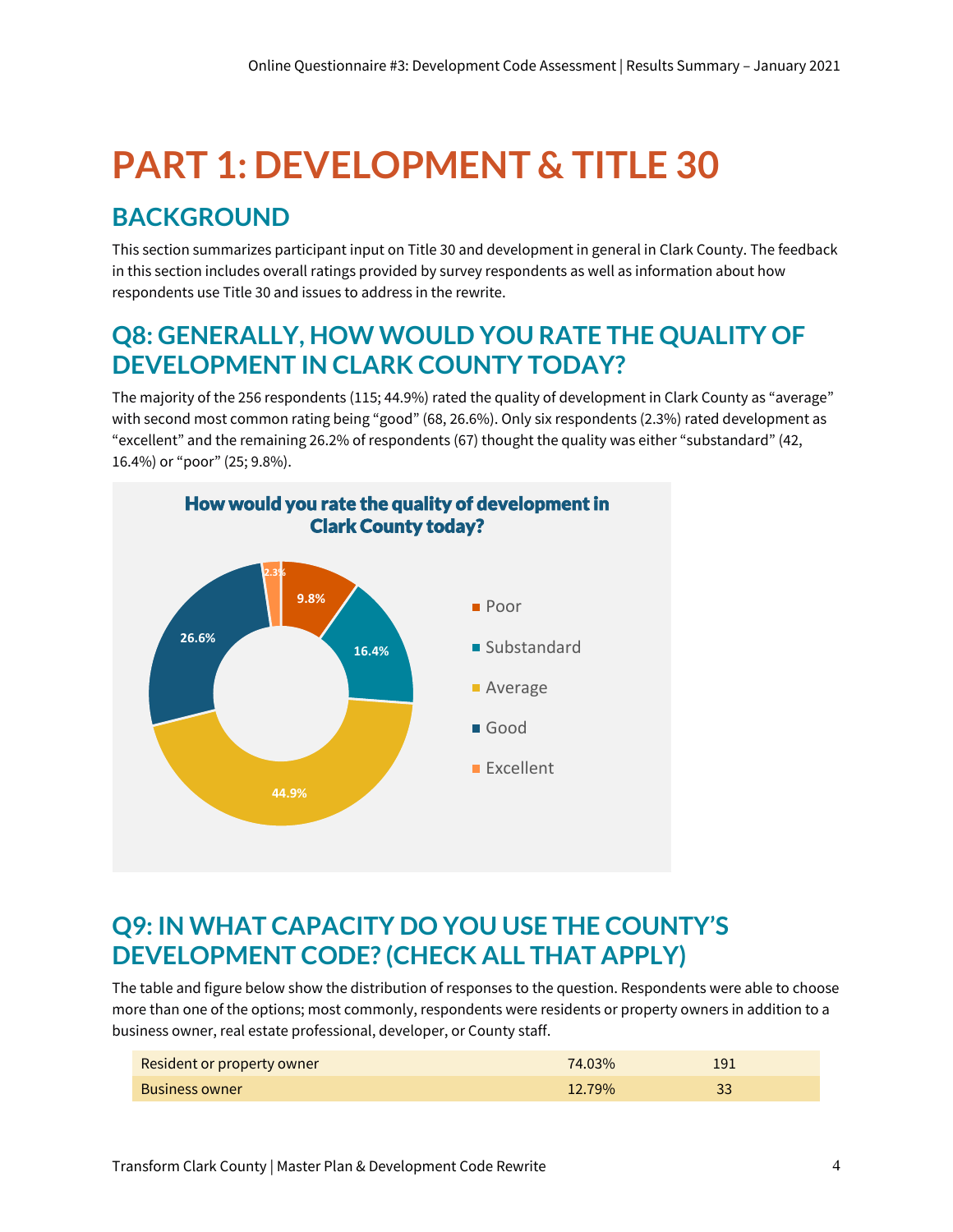Online Questionnaire #3: Development Code Assessment | Results Summary - January 2021 Part 1: Development & Title 30

| Developer                | 3.49%  | 9      |
|--------------------------|--------|--------|
| Consultant               | 6.98%  | 18     |
| Real estate professional | 4.26%  | $11\,$ |
| County staff             | 10.08% | 26     |
| Do not use Title 30      | 12.02% | 31     |
| Other (please describe)  | 6.20%  | 16     |



#### In what capacity do you use the County's Development Code?

A total of 16 "Other" responses were received and are listed below.

- Work for a local construction company dealing often with title 30 & staff at Russell & Grand Central Pkwy.
- Activist to reform PFNA fees as you note stop developer under-funding public infrastructure their project require.
- Community action groups
- "Title 30 must be working very well when one compares the clark county today versus clark county of 1990.
- Perhaps there does not need to be too much change. "
- I don't really know what it is...or how it can affect us
- Member enterprise town advisory board
- Employee of a nonprofit business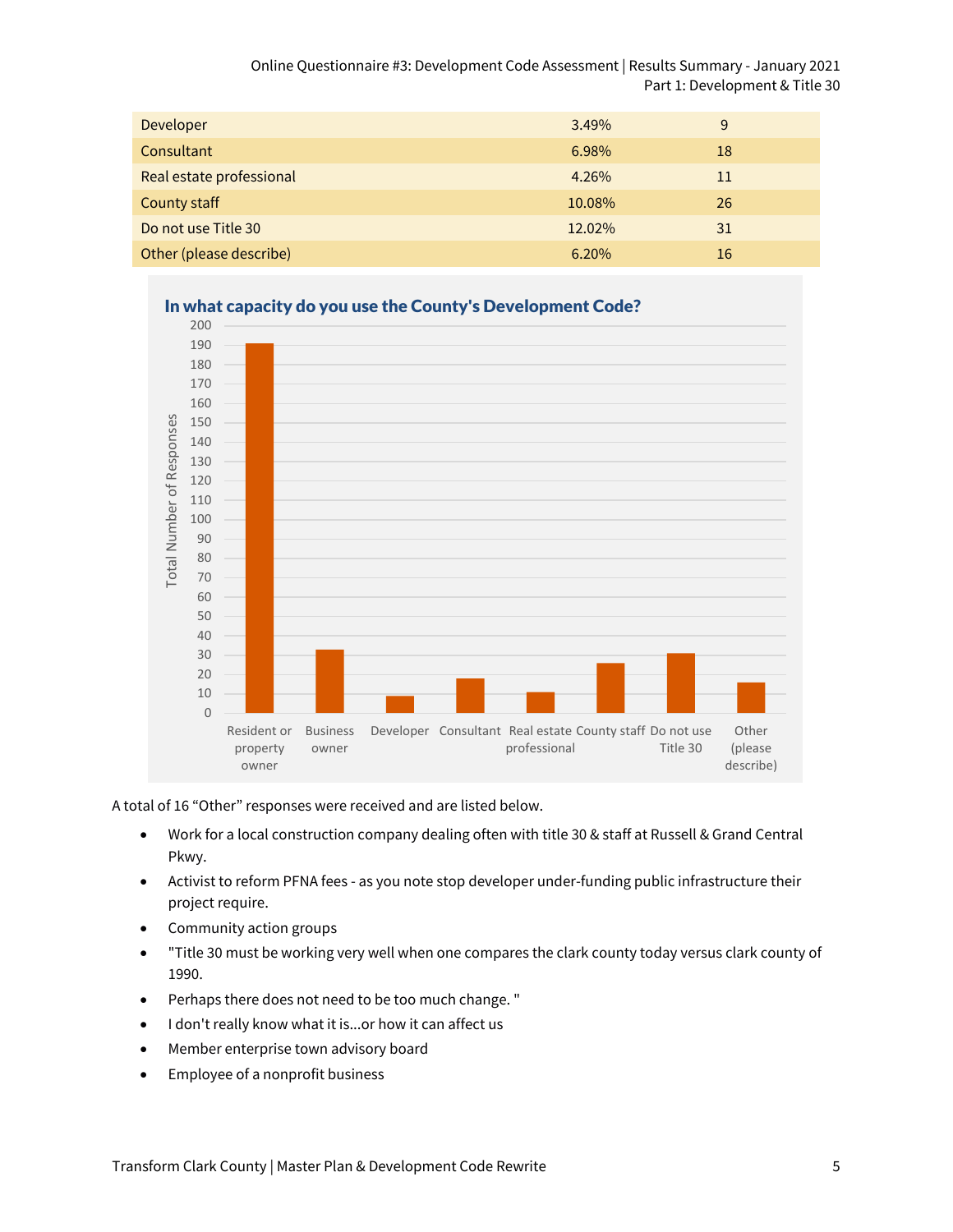Online Questionnaire #3: Development Code Assessment | Results Summary - January 2021 Part 1: Development & Title 30

- Interested resident, concerned about development overrunning infrastructure; also interested in rural preservation and utilizing county land for nonprofit projects
- Stormwater regulatory requirements
- Rural resident affected, often adversely, by urban-only thinking.
- Whitney town board advisory board member
- Water agency.
- Other jurisdiction user
- As part of another local entity
- Residential designer
- I use the development code for town board and citizen advisory council meetings.

## <span id="page-6-0"></span>**Q10: HOW FAMILIAR ARE YOU WITH THE COUNTY'S DEVELOPMENT CODE?**

The majority of the 257 total respondents were either "not familiar" (90; 35%) or "somewhat familiar" (89; 34.6%) with Title 30. Only 4.3% (11) of respondents considered themselves an "expert" with the remaining 26.1% (67) being "familiar" (40, 15.6%) or "very familiar" (27, 10.5%) with the County's Development Code.



## <span id="page-6-1"></span>**Q11: WHAT DO YOU THINK ARE THE THREE MOST IMPORTANT ISSUES TO ADDRESS IN THE TITLE 30 REWRITE?**

#### <span id="page-6-2"></span>**Summary**

Some of the common issues highlighted in the open-ended comments include:

- Development standards
- Land uses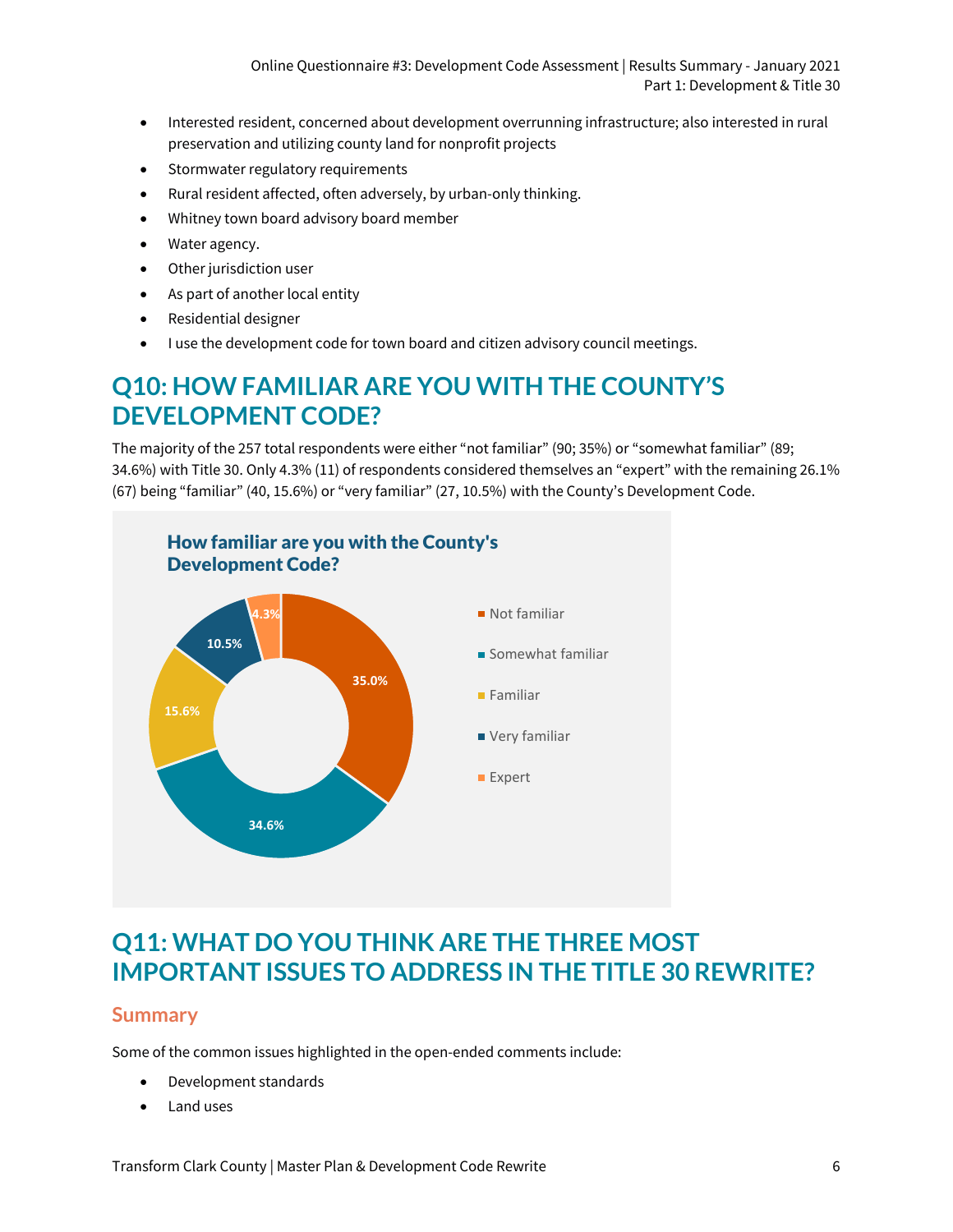- Transportation (including transit, pedestrians and bicycles)
- Rural and agricultural land protection
- Water conservation and drainage
- Parking requirements
- Housing density and limiting sprawl
- Land use applications and development review processes
- Lack of education about Title 30 and the need for a clearer, more easily understood Code

The full list of comments received are included in Part 4 of this document.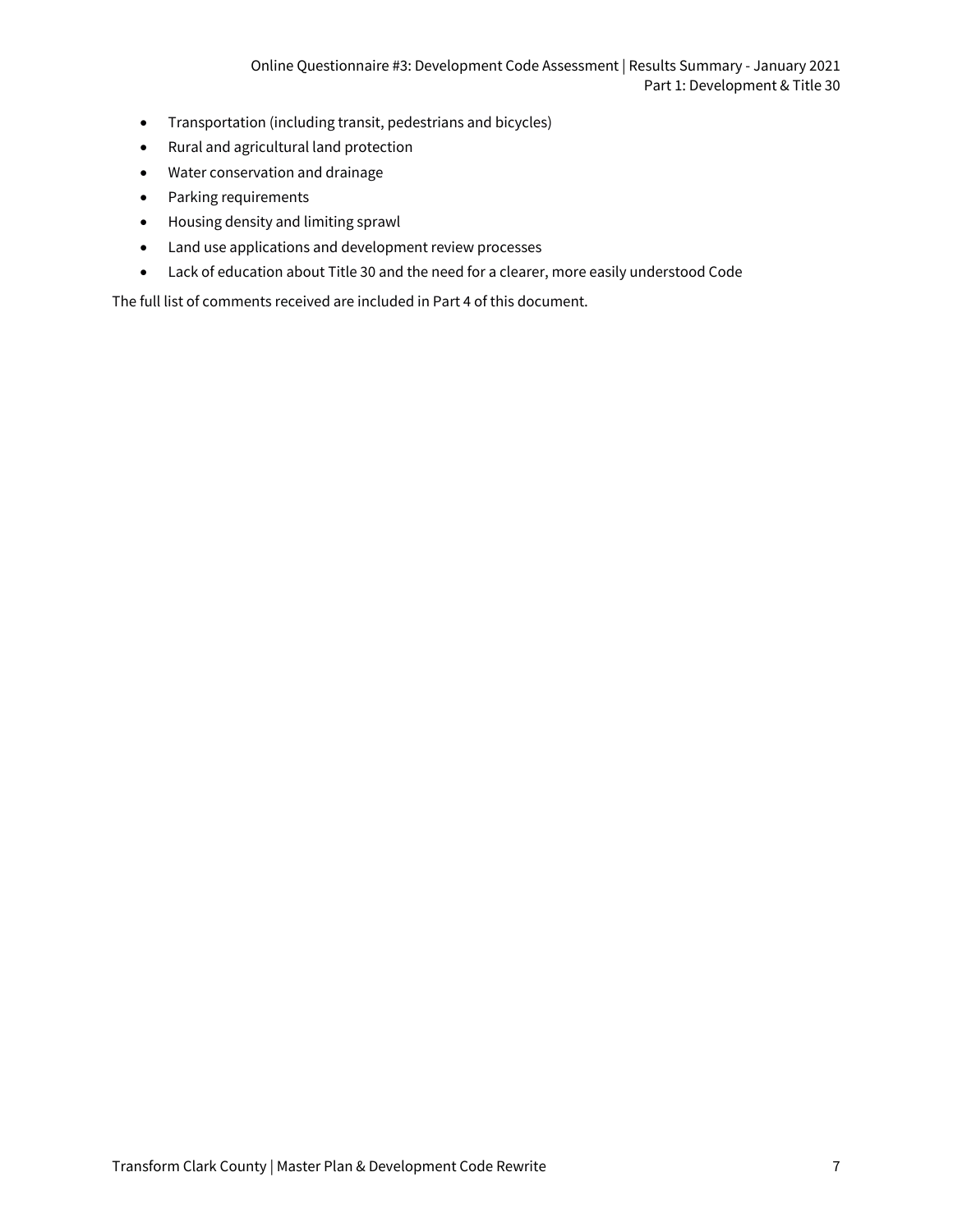# <span id="page-8-0"></span>**PART 2: TITLE 30 COMPONENTS**

## <span id="page-8-1"></span>**BACKGROUND**

Title 30 is the ordinance that guides development in unincorporated Clark County, regulating zoning, subdivision of land, off-site improvements, signs, and other issues and topics related to land development. For this survey, Title 30 was broken into six major components: land use application, planned unit development, subdivision, zoning districts, land uses, and development standards. This section summarizes participant input on questions 12-15 of the survey that asked respondents to provide their assessment of whether the components of Title 30 are easy to use and comprehend, work well, and produce the outcome intended. Each question provided a scale from 1 (Strongly Disagree) to 5 (Strongly Agree). Summary charts describing the overall assessment for each Title 30 component are included at the end of this section.

## <span id="page-8-2"></span>**Q12: USING THE SCALE PROVIDED BELOW, PLEASE PROVIDE YOUR ASSESSMENT OF WHETHER THE COMPONENTS OF TITLE 30 ARE EASY TO USE?**

#### <span id="page-8-3"></span>**Rating**

Generally, respondents were "Neutral" about the ease of use of Title 30. More respondents strongly disagreed or disagreed with the statement for each of the six components than strongly agreed or agreed. Zoning districts and land uses received more positive responses than the other components, with planned unit developments being the lowest rated component for ease of use. The large percentages of "N/A" responses are likely a result of the unfamiliarity with Title 30 highlighted in Part 1 of this document.

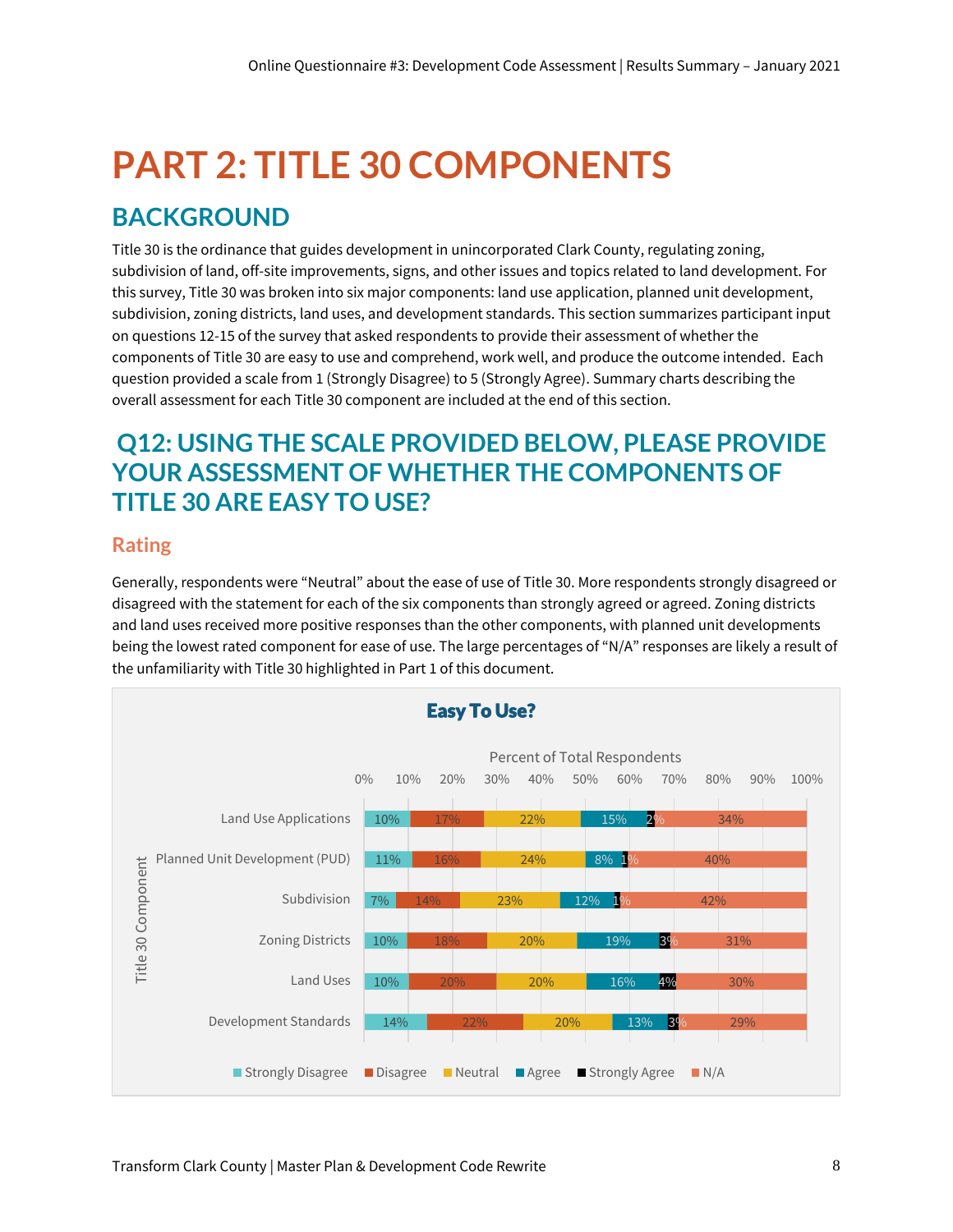<span id="page-9-0"></span>Question 12 includes an opportunity for respondents to provide more direct feedback on their assessment: "Would you like to provide any explanation or additional feedback for any of your ratings?"

A total of 66 open-ended comments were recorded, 3 of which were answered either "N/A" or "No." Many of the comments emphasize the confusing and overly complex organization of Title 30, particularly for residents and/or property owners that are not familiar with the development process. Some specific Title 30 components were mentioned as problematic including the development standards, PUD standards, and land use applications and associated processes (e.g. variances). Other responses addressed a range of topics from infill development to traffic concerns. The full list of responses is included in Part 4 of this document.

## <span id="page-9-1"></span>**Q13: USING THE SCALE PROVIDED BELOW, PLEASE PROVIDE YOUR ASSESSMENT OF WHETHER THE COMPONENTS OF TITLE 30 ARE EASY TO COMPREHEND?**

#### <span id="page-9-2"></span>**Rating**

Generally, respondents were "Neutral" about whether Title 30 is easy to comprehend. More respondents strongly disagreed or disagreed with the statement for each of the six components than strongly agreed or agreed. The responses indicate similar ratings between this question and the prior question regarding ease of use, except for planned unit developments that received an increased percentage of either "Agree" or "Strongly Agree." This indicates there may be more problems associated with the process (ease of use) rather than the content of the standards (ease of comprehension). The large percentages of "N/A" responses are likely a result of the unfamiliarity with Title 30 highlighted in Part 1 of this document.

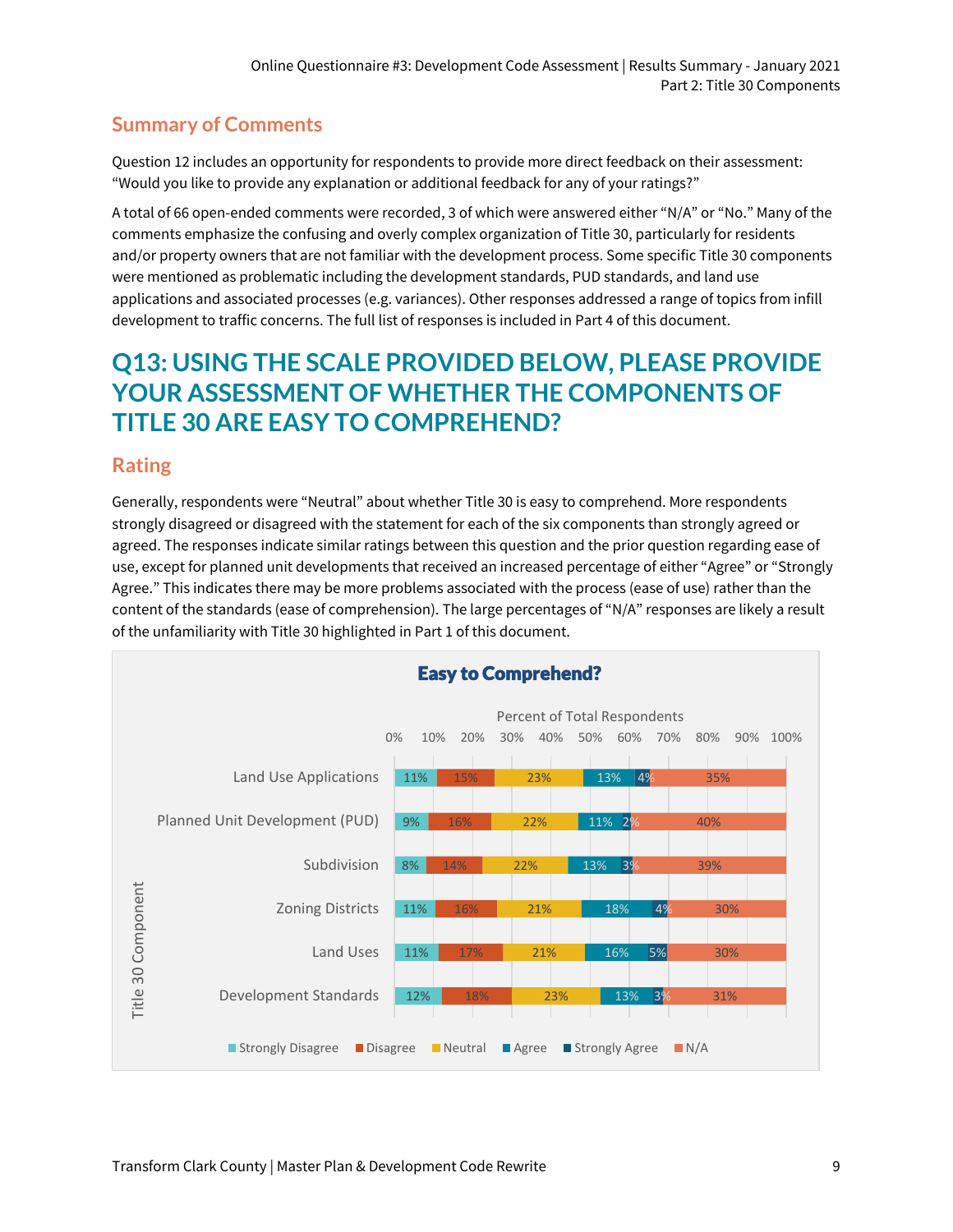<span id="page-10-0"></span>Question 13 includes an opportunity for respondents to provide more direct feedback on their assessment: "Would you like to provide any explanation or additional feedback for any of your ratings?"

A total of 41 open-ended comments were recorded, 7 of which were answered "No." The comments were primarily associated with "Disagree" or "Strongly Disagree" statements and respondents highlighted the lack of user-friendliness and overall complexity of Title 30, especially for Code users outside of the development community. More specifically, responses indicate the overall structure and navigation of Title 30 is challenging and makes the development process overly tedious. A few comments also note the text and/or policies themselves are hard to understand and should be evaluated as part of the rewrite process. The full list of responses is included in Part 4 of this document.

## <span id="page-10-1"></span>**Q14: USING THE SCALE PROVIDED BELOW, PLEASE PROVIDE YOUR ASSESSMENT OF WHETHER THE COMPONENTS OF TITLE 30 WORK WELL?**

#### <span id="page-10-2"></span>**Rating**

Generally, respondents were "Neutral" about whether Title 30 works well. Compared to ease of use and comprehension, the components received lower positive and higher negative percentages of responses for if the Code is working well. About one-third of respondents answered "Disagree" or "Strongly Disagree" for planned unit development, zoning districts, land uses, and development standards. However, zoning districts and land uses received slightly higher percentages of positive ratings that land use applications and subdivision, indicating there may be a larger mix of opinions on the subject. The large percentages of "N/A" responses are likely a result of the unfamiliarity with Title 30 highlighted in Part 1 of this document.

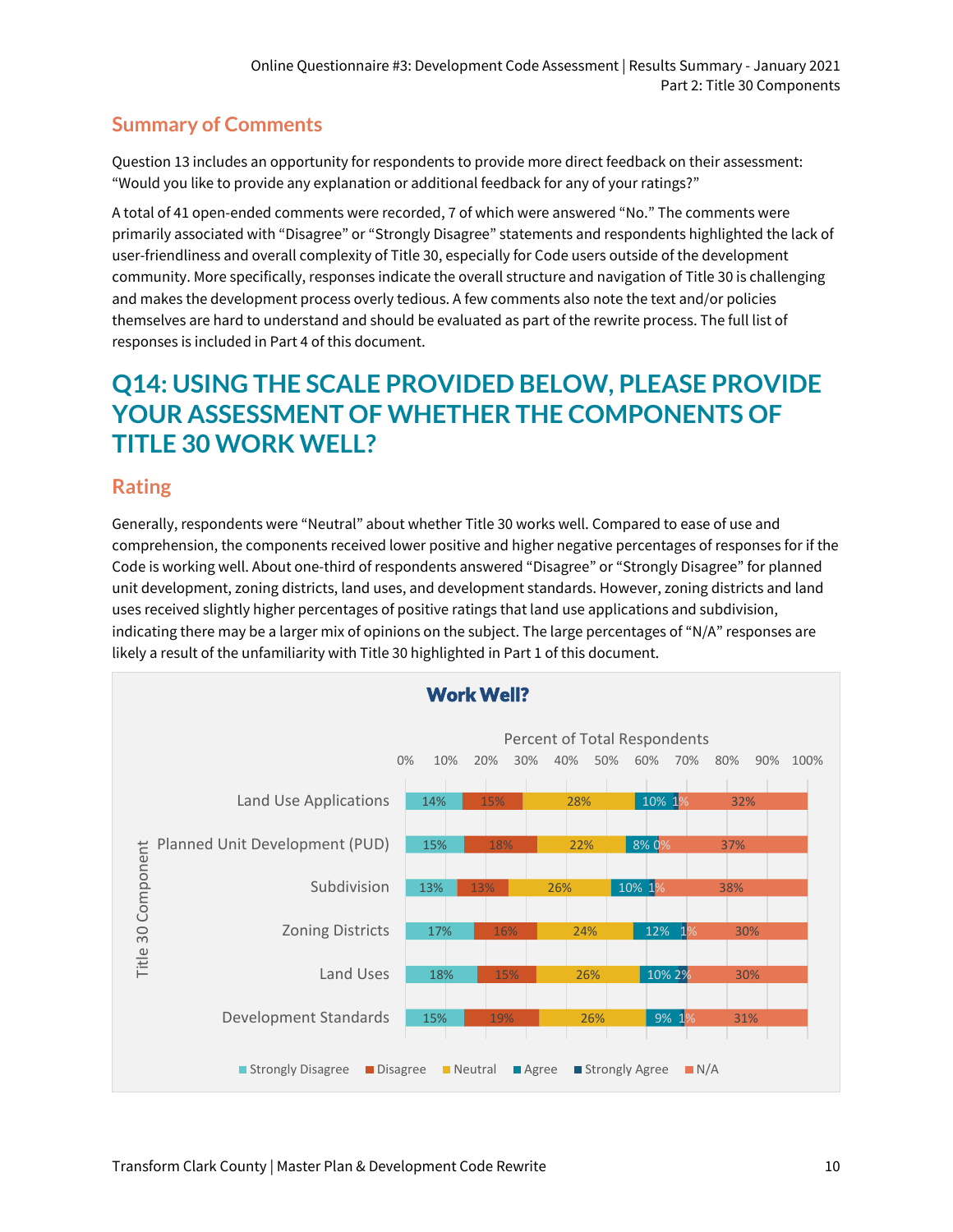<span id="page-11-0"></span>Question 14 includes an opportunity for respondents to provide more direct feedback on their assessment: "Would you like to provide any explanation or additional feedback for any of your ratings?"

A total of 45 open-ended comments were recorded, 3 of which were answered "No." Many comments were concerned with inconsistent administration and unsuccessful enforcement of the regulations. Some respondents note a lack of flexibility from staff's strict interpretation of Title 30 and the negative outcomes this creates. Other comments include specific examples of sections or regulations in Title 30 that are not working well such as use standards, overlay districts, density restrictions, and zoning waivers. The full list of responses is included in Part 4 of this document.

## <span id="page-11-1"></span>**Q15: USING THE SCALE PROVIDED BELOW, PLEASE PROVIDE YOUR ASSESSMENT OF WHETHER THE COMPONENTS OF TITLE 30 PRODUCE THE OUTCOME INTENDED?**

#### <span id="page-11-2"></span>**Rating**

Generally, respondents were "Neutral" about whether Title 30 produces the intended outcomes. Similar to previous questions, more respondents strongly disagreed or disagreed with the statement for each of the six components than strongly agreed or agreed. Zoning districts, land uses, and development standards received the highest percentages of negative ratings and all components maintained similar levels of positive ratings as the prior question of whether Title 30 works well. The similarity likely stems from the conclusion that if Title 30 produces the outcomes intended, it is working well. The large percentages of "N/A" responses are likely a result of the unfamiliarity with Title 30 highlighted in Part 1 of this document.

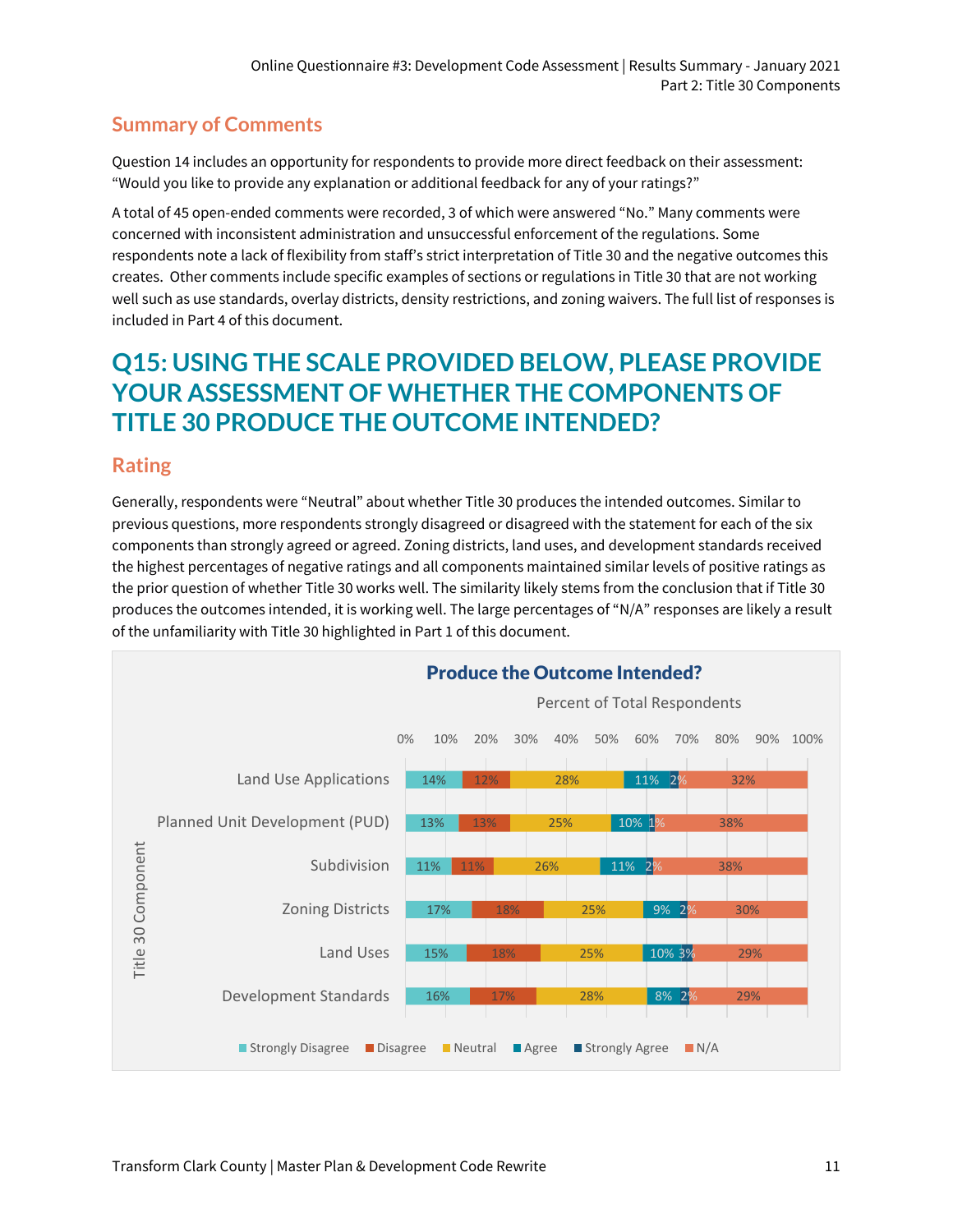<span id="page-12-0"></span>Question 14 includes an opportunity for respondents to provide more direct feedback on their assessment: "Would you like to provide any explanation or additional feedback for any of your ratings?"

A total of 42 open-ended comments were recorded, 3 of which were answered "No." Several comments emphasize inconsistent land use decisions and a lack of transparency for the public to understand how and why decisions are being made. Some respondents list specific outcomes that are promoted, but not produced including connectivity to support pedestrians and bicyclists, compatible nonresidential development in close proximity to residential areas, and effective public engagement prior to land use decisions. Other comments echo issues mentioned in prior questions such as the need for simpler land use applications and straightforward processes that all residents, not just developers, can understand.

## <span id="page-12-1"></span>**TITLE 30 COMPONENT SUMMARY**



#### <span id="page-12-2"></span>**Land Use Applications**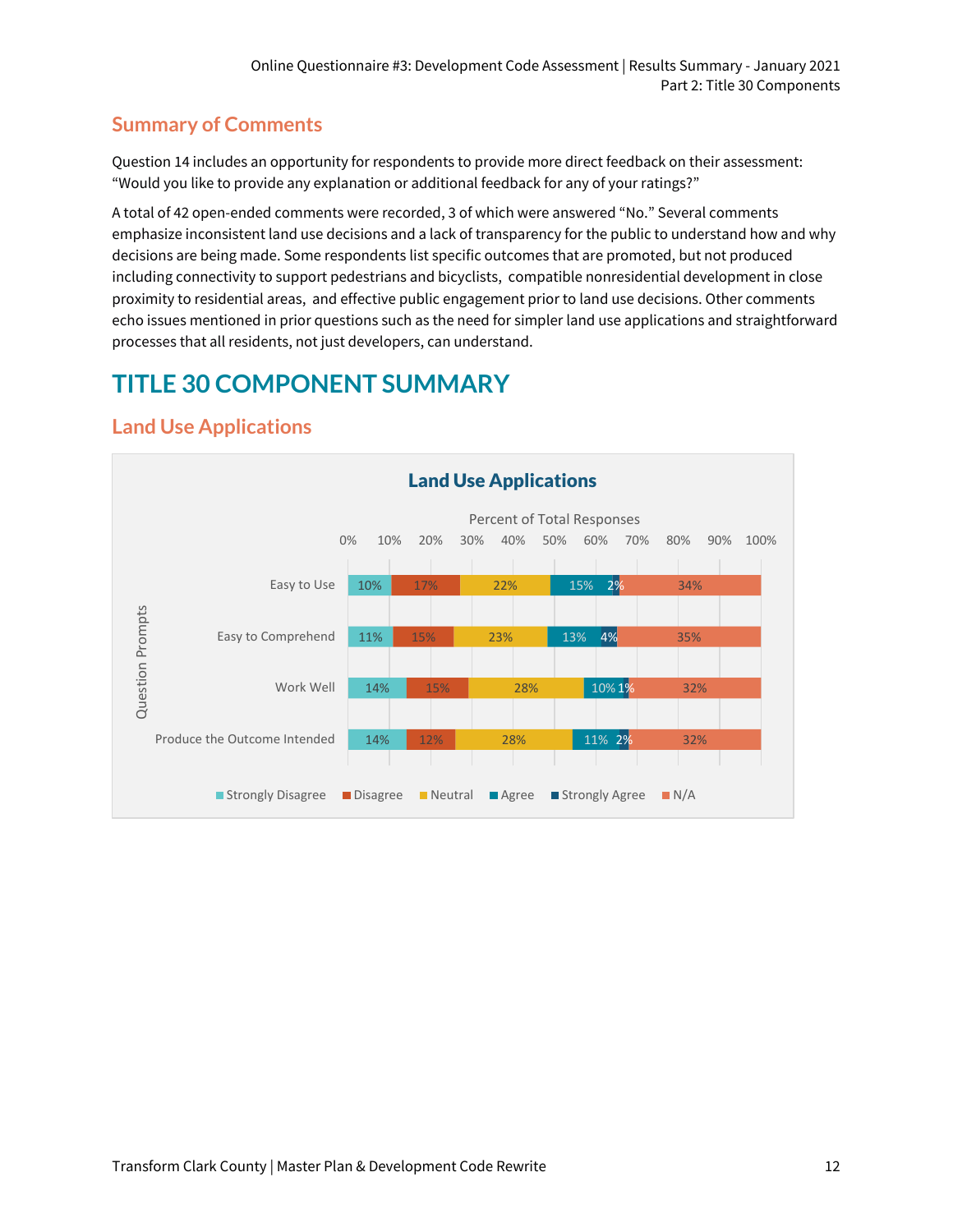### <span id="page-13-0"></span>**Planned Unit Development (PUD)**



#### <span id="page-13-1"></span>**Subdivision**

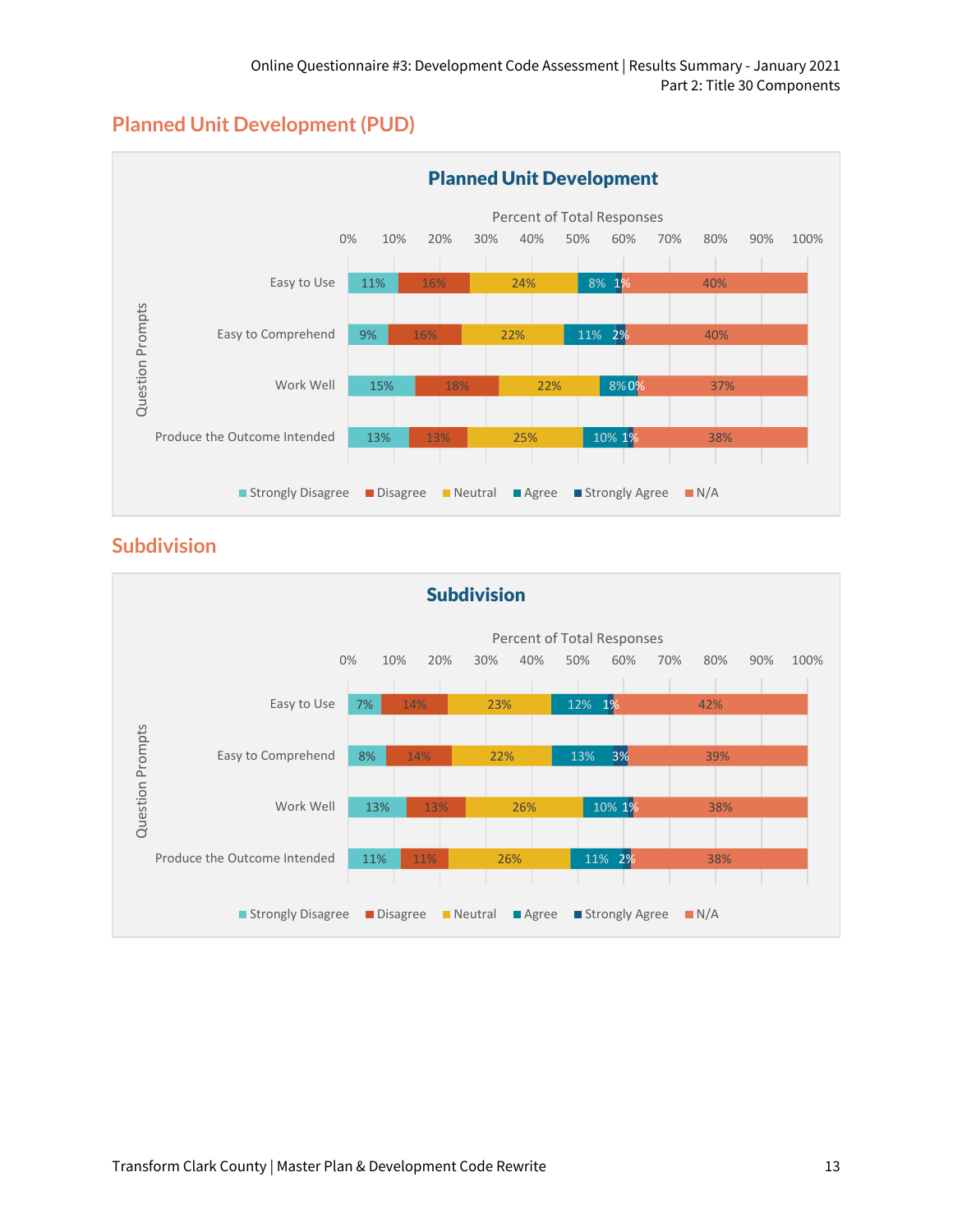### <span id="page-14-0"></span>**Zoning Districts**



#### <span id="page-14-1"></span>**Land Uses**

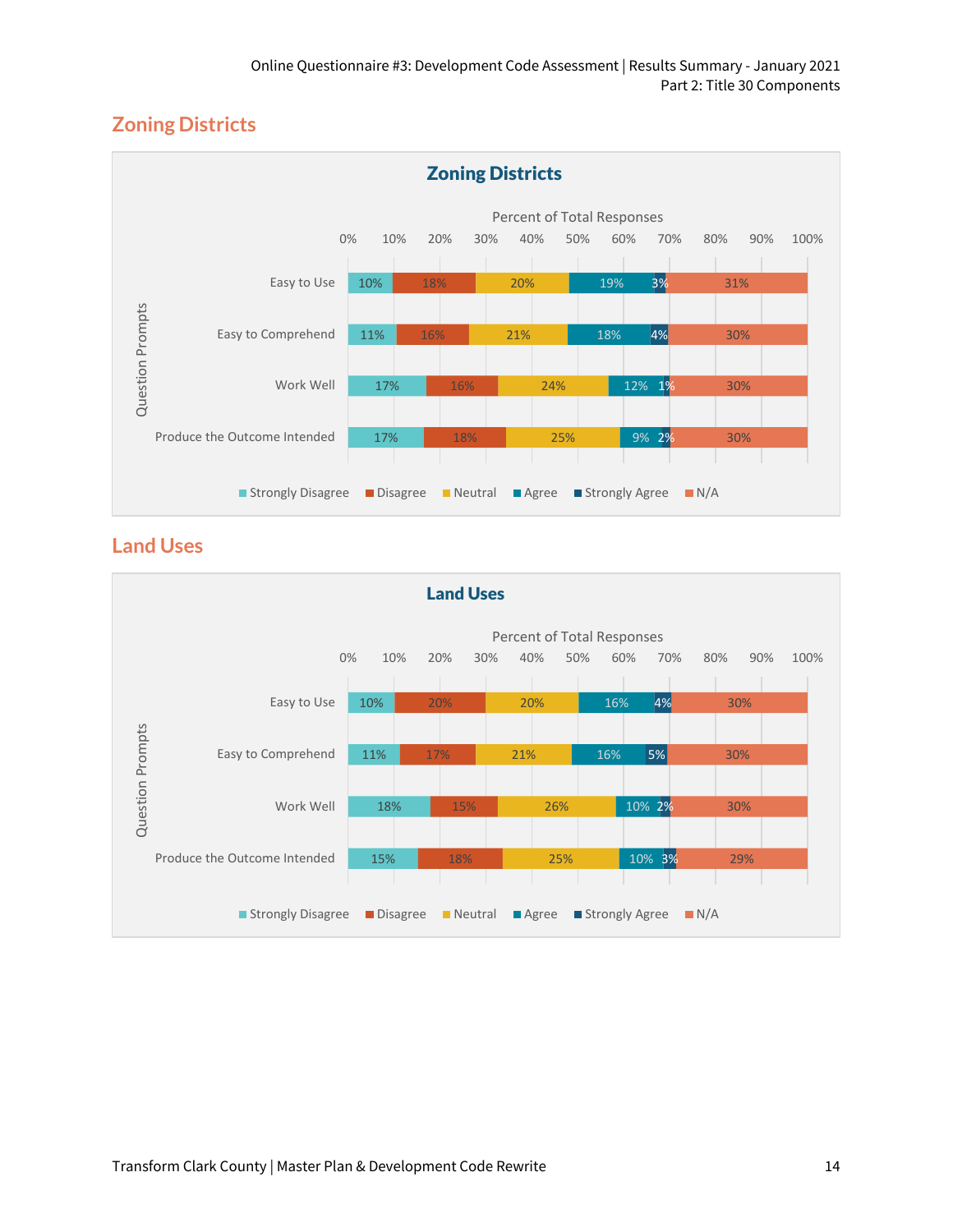### <span id="page-15-0"></span>**Development Standards**

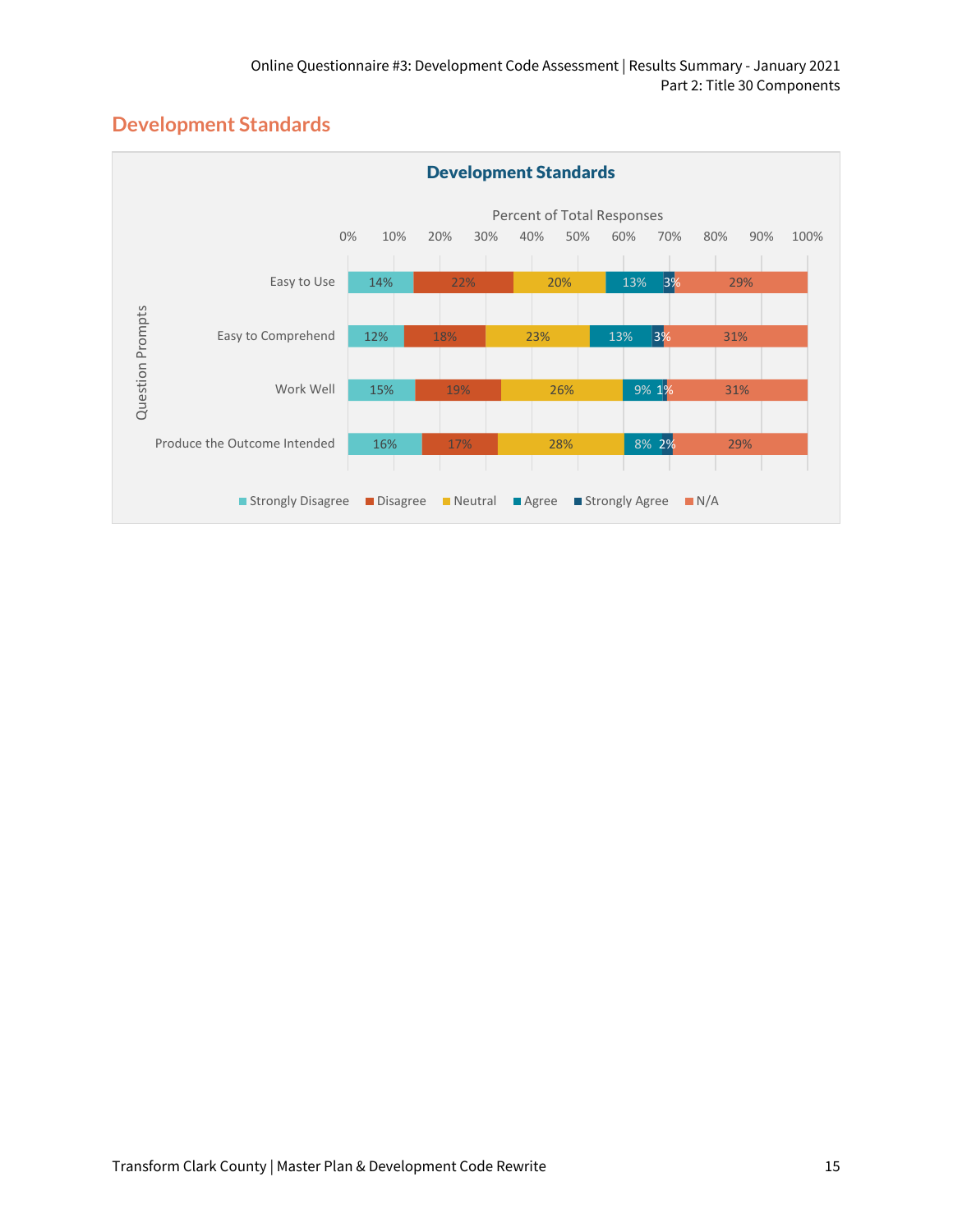## <span id="page-16-0"></span>**PART 3: SURVEY RESPONDENTS**

## <span id="page-16-1"></span>**BACKGROUND**

Survey respondents were self-selecting and not all participants responded to all questions. Of the 508 respondents to the online survey:

- Most are full-time residents. The vast majority or responses came from people reporting they live in their place of residence on a full-time basis. Just 1.6 percent of all responses came from self-identified second-homeowners.
- Most respondents live in either Unincorporated Clark County (37%) or the City of Las Vegas (36%). 40.9% of those living in Unincorporated Clark County live in the Enterprise Planning Area; however, all 11 Planning Areas were represented with Spring Valley being the next highest represented planning area (13.4%).
- The majority of respondents (70.2%) are long-term Clark County residents that have lived in Clark County for more than 11 years.

## <span id="page-16-2"></span>**TELL US ABOUT YOURSELF**

#### <span id="page-16-3"></span>**Q 1: How would you describe yourself and where you live?**

| <b>Full-time resident of Clark County</b>           | 494 | 97.8%   |
|-----------------------------------------------------|-----|---------|
| Part-time resident of Clark County/second homeowner |     | 1.6%    |
| Visitor                                             |     | $0.2\%$ |
| Other                                               |     | $0.4\%$ |

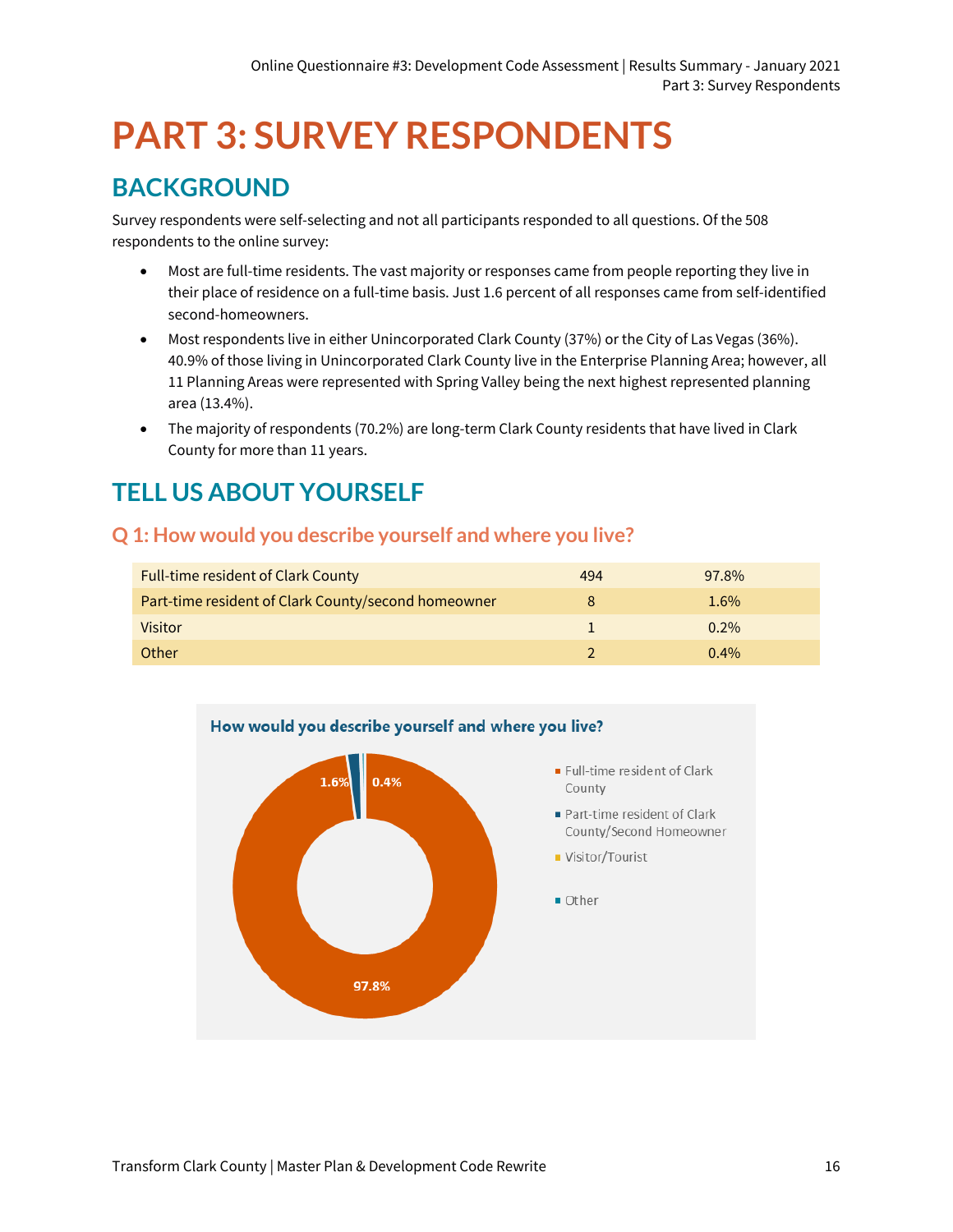#### <span id="page-17-0"></span>**Q 2: If you are a full- or part-time resident of Clark County, where do you live?**

| <b>Boulder City</b>                                                                                                 | 7        | 1.4%    |
|---------------------------------------------------------------------------------------------------------------------|----------|---------|
| Henderson                                                                                                           | 84       | 16.7%   |
| Las Vegas                                                                                                           | 182      | 36.1%   |
| <b>Mesquite</b>                                                                                                     | 10       | $2.0\%$ |
| <b>North Las Vegas</b>                                                                                              | 24       | 4.8%    |
| Tribal Areas (Fort Mojave Indian Reservation, Las Vegas Indian Colony, or Moapa<br><b>River Indian Reservation)</b> | $\Omega$ | $0.0\%$ |
| <b>Nellis Air Force Base</b>                                                                                        | $\Omega$ | $0.0\%$ |
| Unincorporated Clark County (everywhere else)                                                                       | 188      | 37.3%   |
| Other                                                                                                               | 9        | 1.8%    |



For those that responded "other," most respondents reported living in unincorporated parts of Clark County including Summerlin South, Blue Diamond Village, Indian Springs, Laughlin, Overton, Searchlight, Centennial Hills, and Moapa Valley.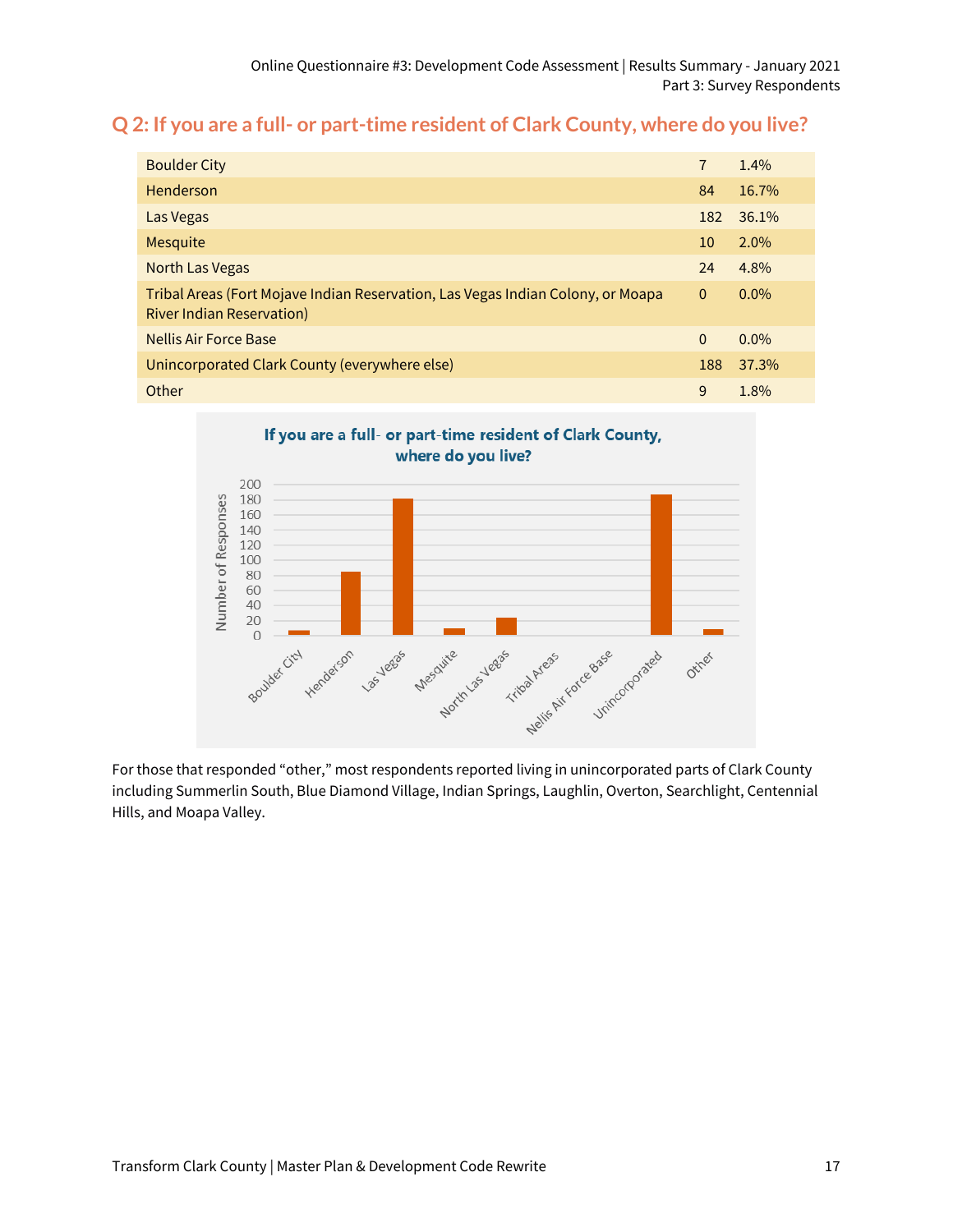<span id="page-18-0"></span>**Q 3: If you live in Unincorporated Clark County, please indicate which planning area you live in.**

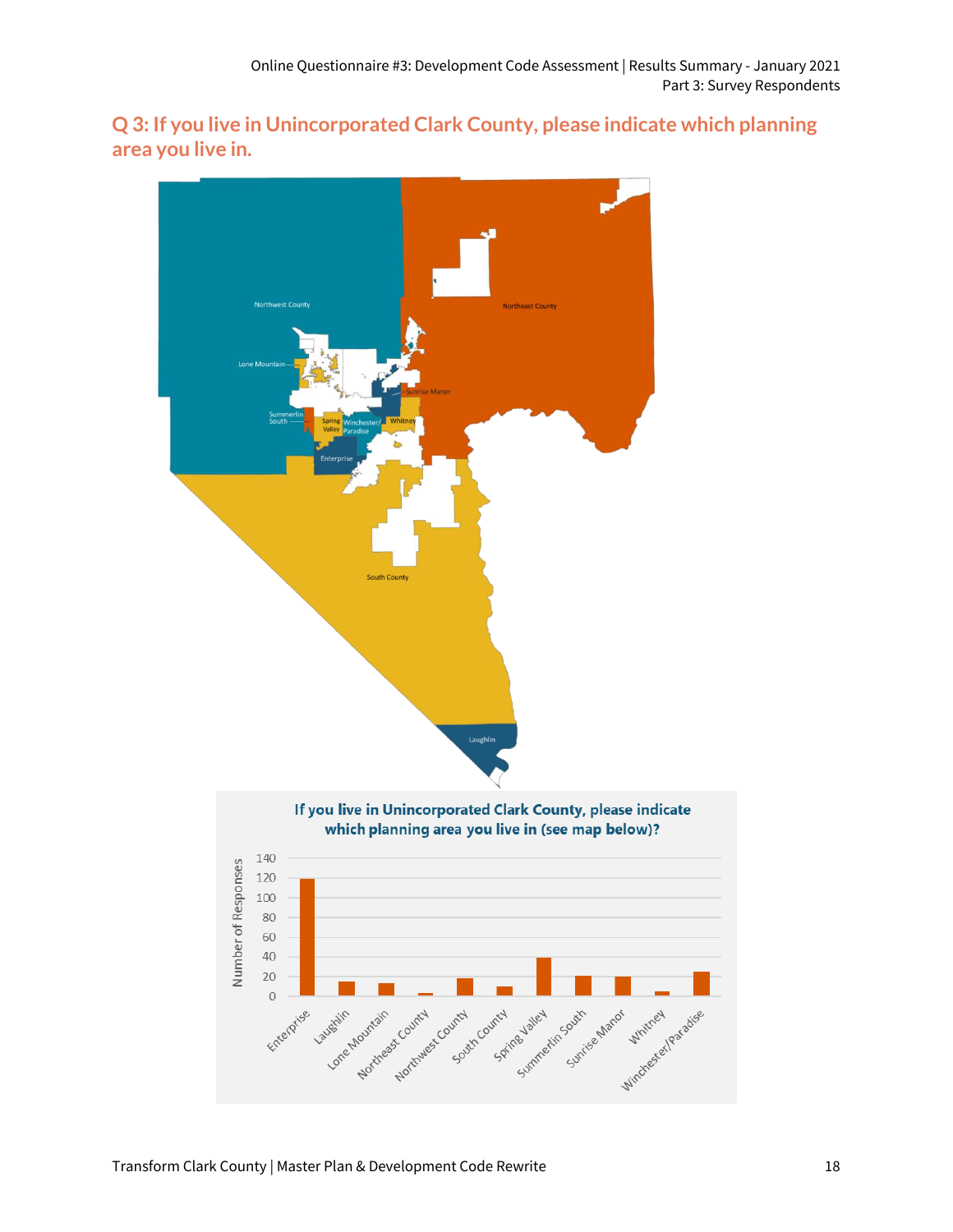| Less than one year          | 12  | $2.4\%$ |
|-----------------------------|-----|---------|
| 1 to 2 years                | 23  | $4.5\%$ |
| 3 to 5 years                | 56  | 11.1%   |
| 6 to 10 years               | 60  | 11.8%   |
| 11 to 20 years              | 139 | 27.4%   |
| 21 years or more            | 217 | 42.8%   |
| Do not live in Clark County | 0   | $0.0\%$ |

#### <span id="page-19-0"></span>**Q 4: How long have you lived (full-time or part-time) in Clark County?**



 $\blacksquare$  11 to 20 years

21 years or more

#### How long have you lived (full-time or part-time) in Clark County?

### <span id="page-19-1"></span>**HOW DO SURVEY RESPONDENTS COMPARE TO CLARK COUNTY RESIDENTS?**

27.4%

In reviewing the survey results, it is important to first consider how accurately those who took the survey reflect the population of Clark County as a whole. In any open survey such as this, there is the potential for bias in the results due to the fact that survey respondents are self-selecting (i.e., respondents chose to take the survey themselves; we did not prevent people from taking the survey if they were from a demographic group from which was already adequately represented in the survey). As a result of this self-selection bias, there are important demographic and socio-economic differences between those who responded and Clark County's population.

This is not to say that the results of this survey are wrong or not useful for the Development Code process. We should not assume that a resident's opinion on a particular topic or issue is determined solely by socioeconomic or demographic factors, just in the same way we should not assume that every member of a demographic or socio-economic group hold the same opinions. It does mean that the voices of certain groups are missing from these results, and will need to be sought out in future engagement activities to confirm the Development Code is supportive of the vision shared by all of Clark County's residents, not just those who took this survey.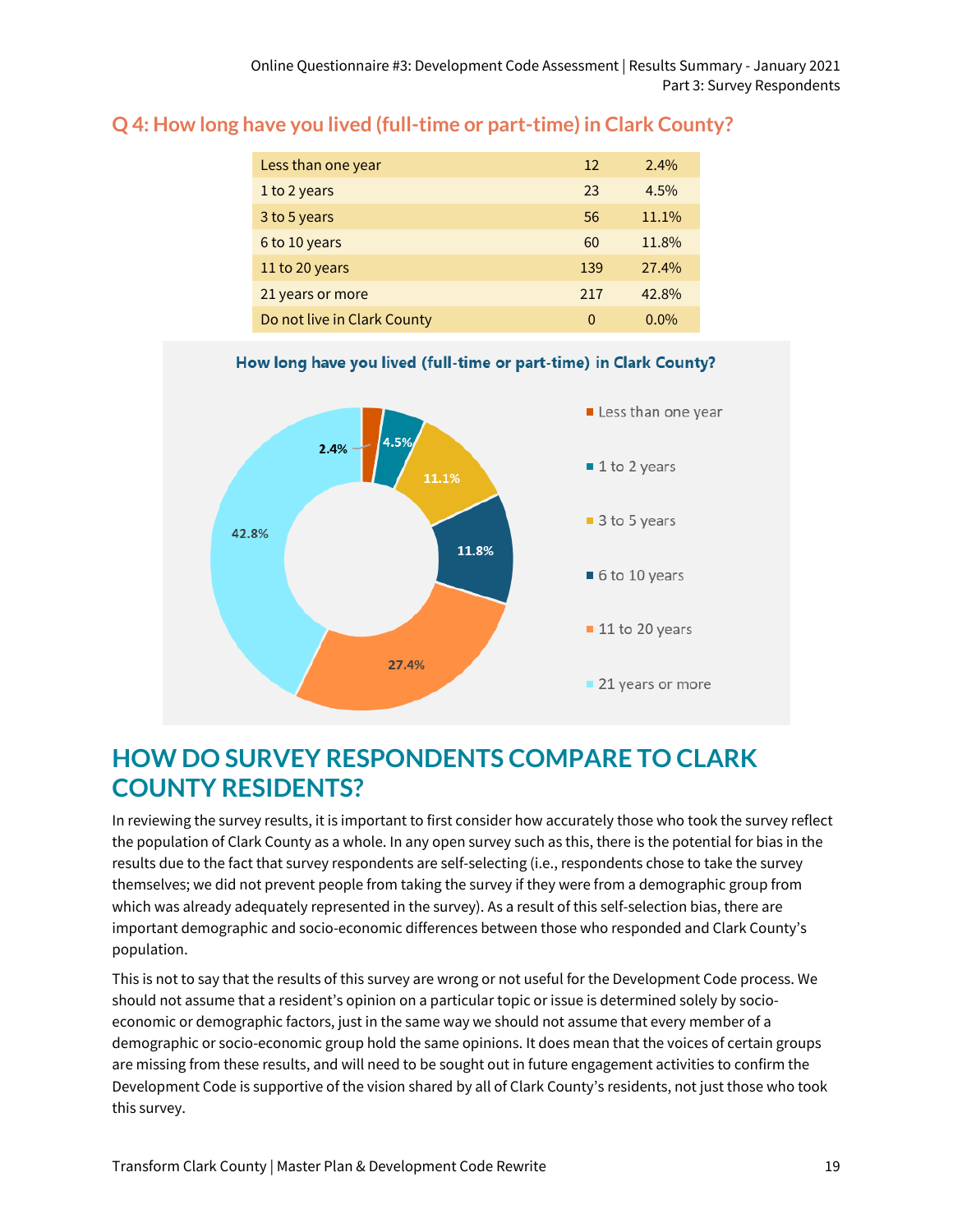The following charts provide a summary of who took the survey. Where possible, data for respondents from Clark County is compared to data from the U.S. Census Bureau. Note, the Census data is from 2018 (the most recent year for which data is available), and may not accurately reflect the population who lived in Clark County while the survey was available.

#### <span id="page-20-0"></span>**Q 5: What is your age?**

In general, the middle-aged and older populations were over-represented in this survey. Youth make up almost 25 percent of Clark County's population, and outreach efforts through schools or universities could be helpful in targeting this demographic.



### <span id="page-20-1"></span>**Q 6: What is your race/ethnicity?**

Clark County residents who identify as White were highly over-represented by this survey and residents who identify as Hispanic/Latino were significantly under-represented.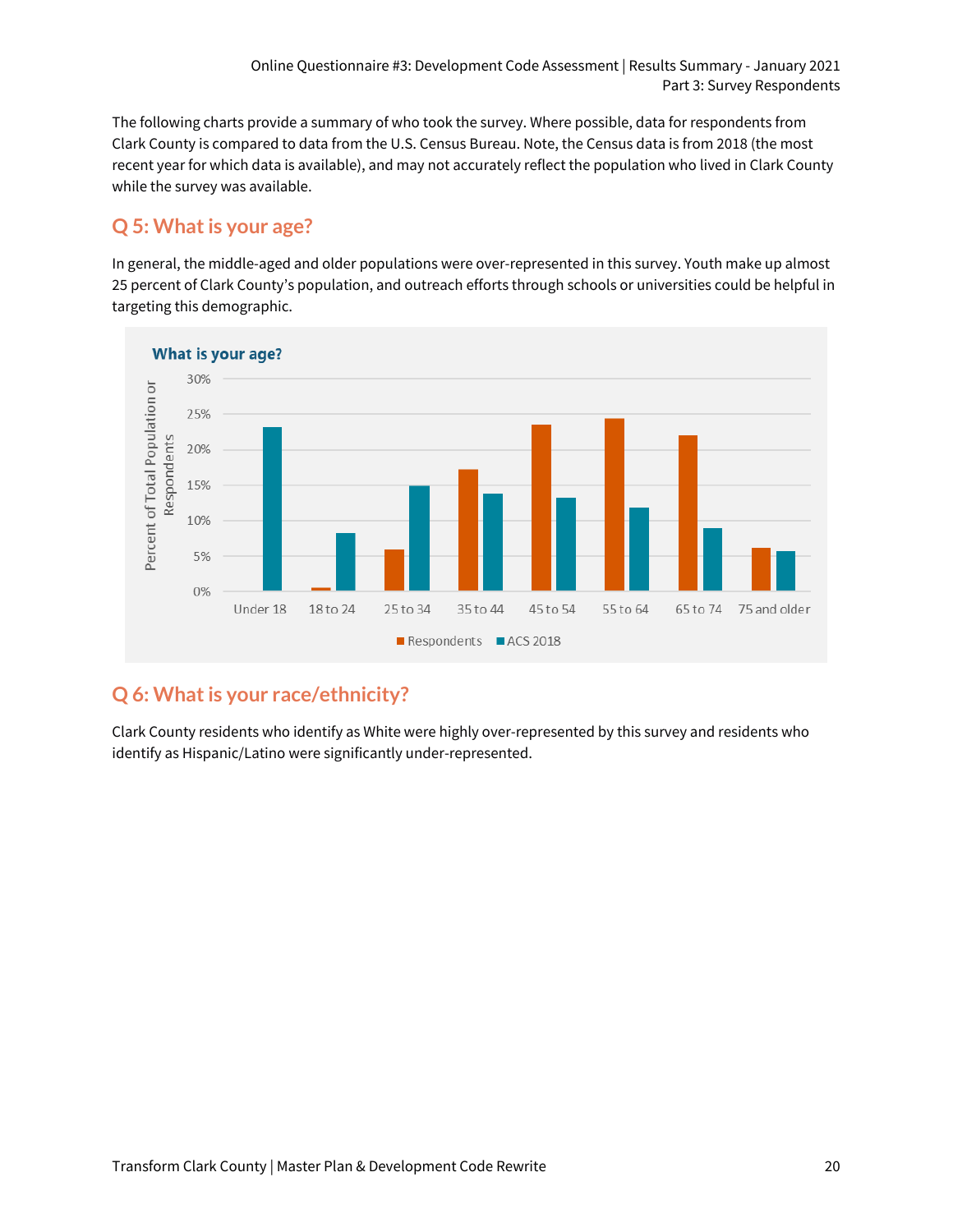#### Online Questionnaire #3: Development Code Assessment | Results Summary - January 2021 Part 3: Survey Respondents

![](_page_21_Figure_1.jpeg)

#### <span id="page-21-0"></span>**Q 7: What is your annual household income?**

Households earning \$75,000 or more each year were over-represented by this survey, while those making less than \$35,000 were under-represented. 21% of respondents preferred not to provide their annual household income.

![](_page_21_Figure_4.jpeg)

Transform Clark County | Master Plan & Development Code Rewrite 21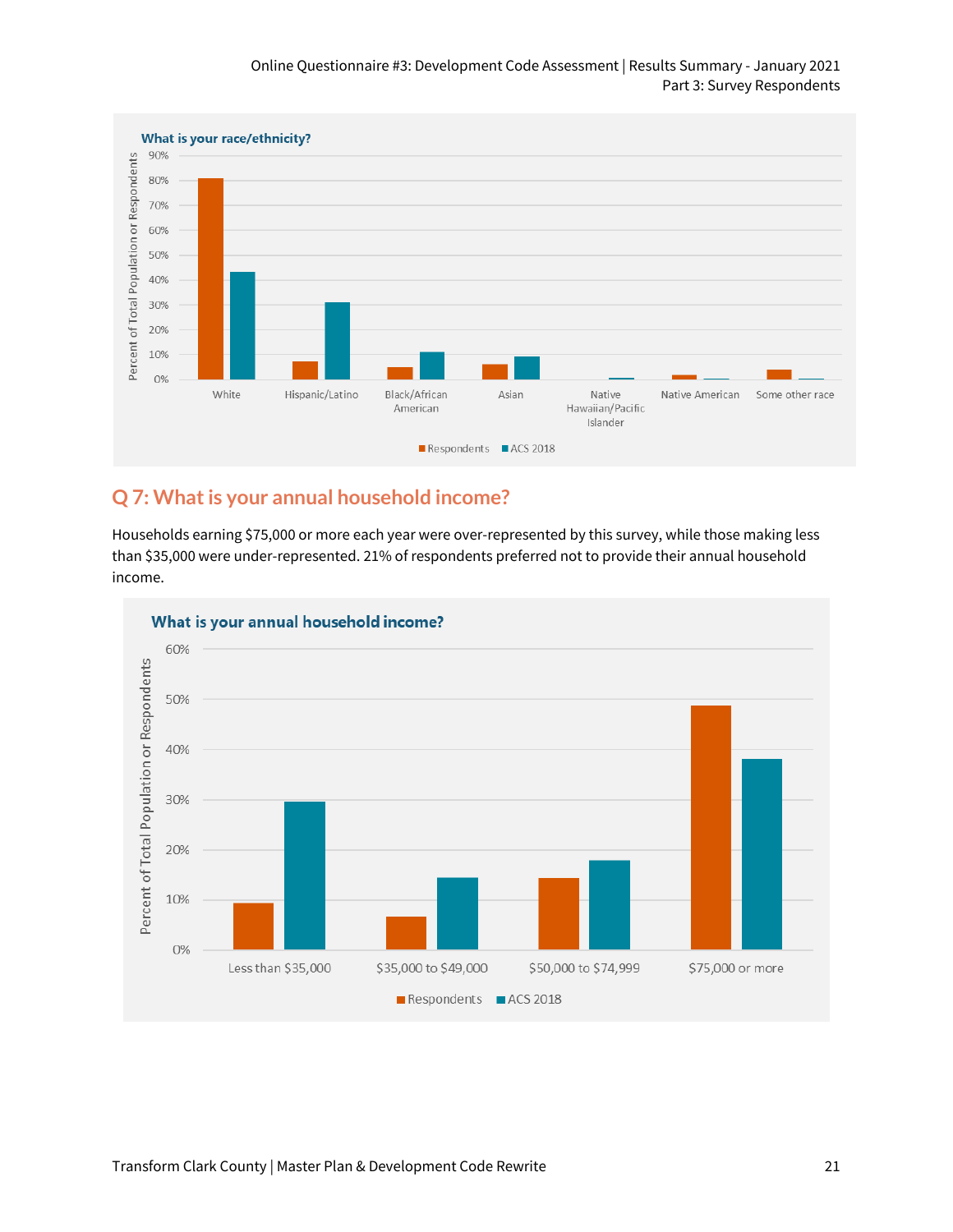## <span id="page-22-0"></span>**PART 4: OPEN-ENDED RESPONSES**

## <span id="page-22-1"></span>**Q11: WHAT DO YOU THINK ARE THE THREE MOST IMPORTANT ISSUES TO ADDRESS IN THE TITLE 30 REWRITE?**

| <b>Issue 1</b>                                                                                       | <b>Issue 2</b>                                                                                                                                                                                | <b>Issue 3</b>                                                                                                                                                                                                                                                                                                                                                                                                                                                   |
|------------------------------------------------------------------------------------------------------|-----------------------------------------------------------------------------------------------------------------------------------------------------------------------------------------------|------------------------------------------------------------------------------------------------------------------------------------------------------------------------------------------------------------------------------------------------------------------------------------------------------------------------------------------------------------------------------------------------------------------------------------------------------------------|
| Less design reviews and special uses.                                                                | Whatever code is, follow it.<br>No exceptions.                                                                                                                                                |                                                                                                                                                                                                                                                                                                                                                                                                                                                                  |
| Development that encourages<br>multimodal                                                            | Enhanced interaction<br>between buildings and<br>streetscape                                                                                                                                  | Pedestrian and bicycle safety                                                                                                                                                                                                                                                                                                                                                                                                                                    |
| Defining and protecting rural<br>standards and communities                                           | Designating a specific<br>development category for<br>single family residential<br>rental developments<br>which require special<br>rental licensing,<br>inspections and zoning<br>regulations | Clearly defined buffer areas between<br>rnp, protected land and higher<br>density housing                                                                                                                                                                                                                                                                                                                                                                        |
| More parks                                                                                           | Less rental properties,<br>condo instead of<br>apartments, help with<br>down payments.                                                                                                        | Don't approve zone changes once an<br>area has begun development.                                                                                                                                                                                                                                                                                                                                                                                                |
| Land use                                                                                             | Zoning                                                                                                                                                                                        | Standards                                                                                                                                                                                                                                                                                                                                                                                                                                                        |
| Exceptions to rural clark county, rural<br>is not urban rules should reflect that                    | Clearly laid out so<br>information flows better                                                                                                                                               |                                                                                                                                                                                                                                                                                                                                                                                                                                                                  |
| Maintaining zoning areas, especially<br>rural                                                        | Drainage                                                                                                                                                                                      |                                                                                                                                                                                                                                                                                                                                                                                                                                                                  |
| Infrastructure                                                                                       | Protecting rural estate<br>zones                                                                                                                                                              | Overbuilding and high-density<br>building                                                                                                                                                                                                                                                                                                                                                                                                                        |
| Preserve rnp areas.                                                                                  | Require notice to<br>purchases of BLM land<br>within the rnp that land<br>use must meet rnp<br>standards                                                                                      | Require more green space in all<br>communities with lots less than 5000<br>sq ft                                                                                                                                                                                                                                                                                                                                                                                 |
| Consistency with the terms throughout<br>- e.g. sometimes we say setback and<br>sometimes separation | Update to current day<br>types of uses and<br>regulations due to changes<br>in technology - e.g., signs<br>we say anything that is<br>electronic is animated                                  | Finding the right spot between<br>regulation and allowance for some<br>flexibility - hard to see the forest<br>through the trees. Egg can we live<br>without 1 landscape finger if<br>something to compensate elsewhere.<br>But at the same time the<br>interpretation needed to be flexible is<br>very difficult on staff. Also, providing<br>different options in the are provided,<br>but it doesn't seem like users want to<br>use the options. Perhaps with |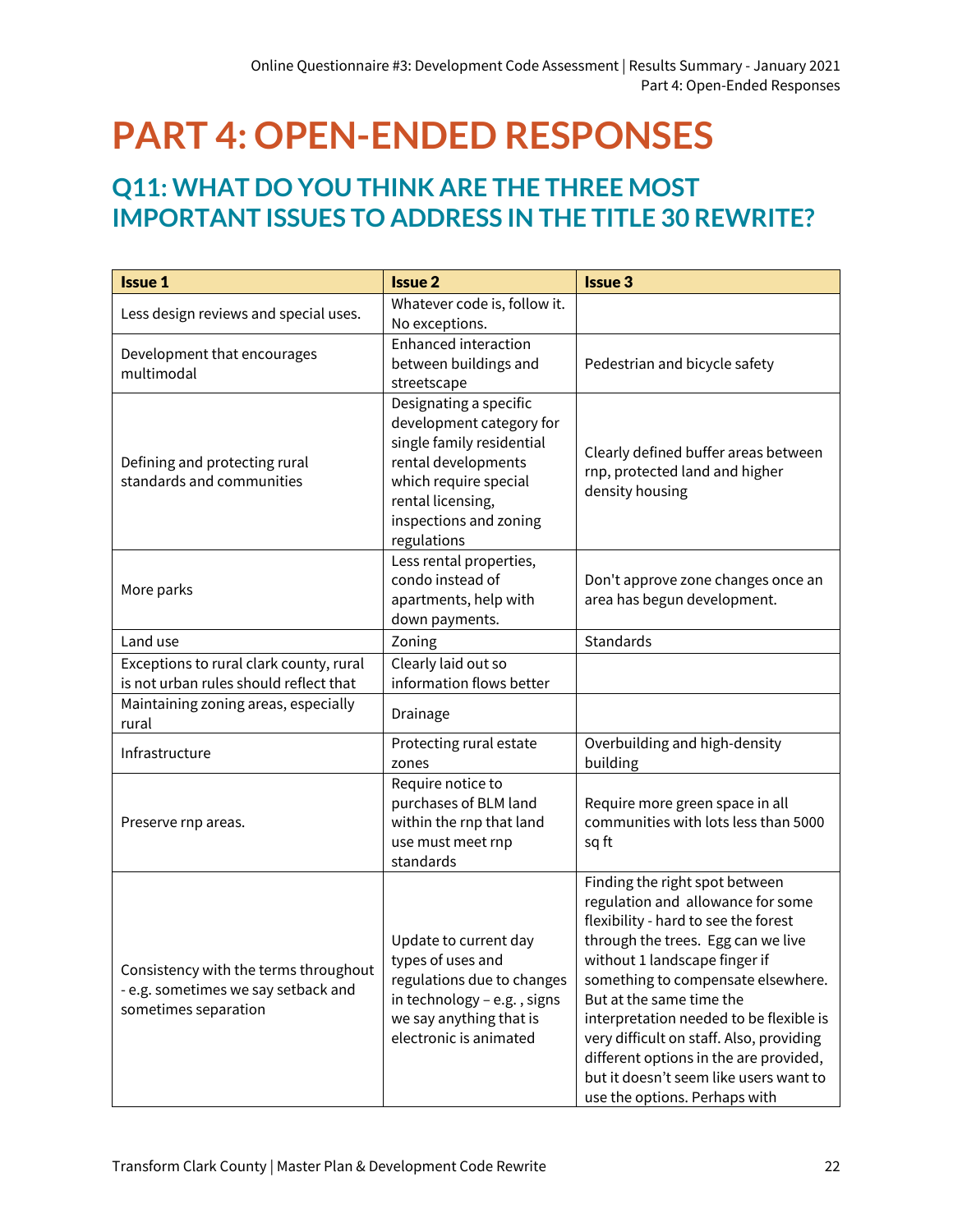| <b>Issue 1</b>                                                                | <b>Issue 2</b>                           | <b>Issue 3</b>                                                         |
|-------------------------------------------------------------------------------|------------------------------------------|------------------------------------------------------------------------|
|                                                                               |                                          | updated regulations there will be less                                 |
|                                                                               |                                          | need for interpretation                                                |
|                                                                               |                                          |                                                                        |
|                                                                               |                                          |                                                                        |
|                                                                               |                                          |                                                                        |
|                                                                               |                                          |                                                                        |
|                                                                               |                                          |                                                                        |
|                                                                               |                                          |                                                                        |
|                                                                               |                                          |                                                                        |
|                                                                               |                                          |                                                                        |
| Protect rural neighborhood                                                    | Define "rural character";                |                                                                        |
| preservation designation                                                      | RV's do not belong in a<br><b>RNP</b>    | No charter schools in rnp                                              |
| Zoning                                                                        | Development traffic design               |                                                                        |
|                                                                               | Benefit the whole                        |                                                                        |
| Planning long range                                                           | community                                | What makes sense                                                       |
| Land uses:                                                                    | Planned unit development                 | Land use applications:                                                 |
|                                                                               | $(pud)$ :                                | Environmentally responsible                                            |
| Development standards                                                         | Land uses                                | construction                                                           |
|                                                                               | Why sunrise minor is the                 |                                                                        |
|                                                                               | only part of town do not a               | Sunrise minor need more police                                         |
| Why the road in the sunrise minor have                                        | massive park for a league                | patrol. On Nilles going up to                                          |
| less care of all                                                              | for young utes like soccer,              | Hollywood from vegas valley down to<br>Charleston Boulevard.           |
|                                                                               | baseball, basketball, and<br>football    |                                                                        |
|                                                                               |                                          | Once the land use has been                                             |
|                                                                               | Commercial property                      | approved, stop with the zone                                           |
| Protecting existing rnp-congruency in                                         | where it makes sense, we                 | changes-developers need to                                             |
| neighborhoods                                                                 | need apartments, just not                | understand the neighborhood they                                       |
|                                                                               | on every corner                          | are buying into. They have no right to<br>demand that the neighborhood |
|                                                                               |                                          | change to suit their profit margins.                                   |
| Land use                                                                      | Zoning                                   |                                                                        |
| <b>Taxes</b>                                                                  | Commercial development                   | Air traffic                                                            |
| Growth control                                                                | Zoning                                   | Design review                                                          |
|                                                                               |                                          | Enterprise is being bombarded with                                     |
| Build what you buy. Developers are                                            |                                          | more density projects than it can                                      |
| constantly trying to ask for zone                                             | Rnp / r-e needs to stay                  | handle. The 4 way stop sign                                            |
| changes to pad their bank accounts<br>even if the development doesn't fit the | protected at least with<br>buffer areas. | intersections are becoming extremely<br>hazardous and bringing in      |
| area.                                                                         |                                          | apartments and higher density                                          |
|                                                                               |                                          | projects is not good.                                                  |
| Zoning districts                                                              | Land use                                 | Development standards                                                  |
|                                                                               | Application review process               |                                                                        |
| PFNA fees                                                                     | - ability to make viable                 | Da contract compliance                                                 |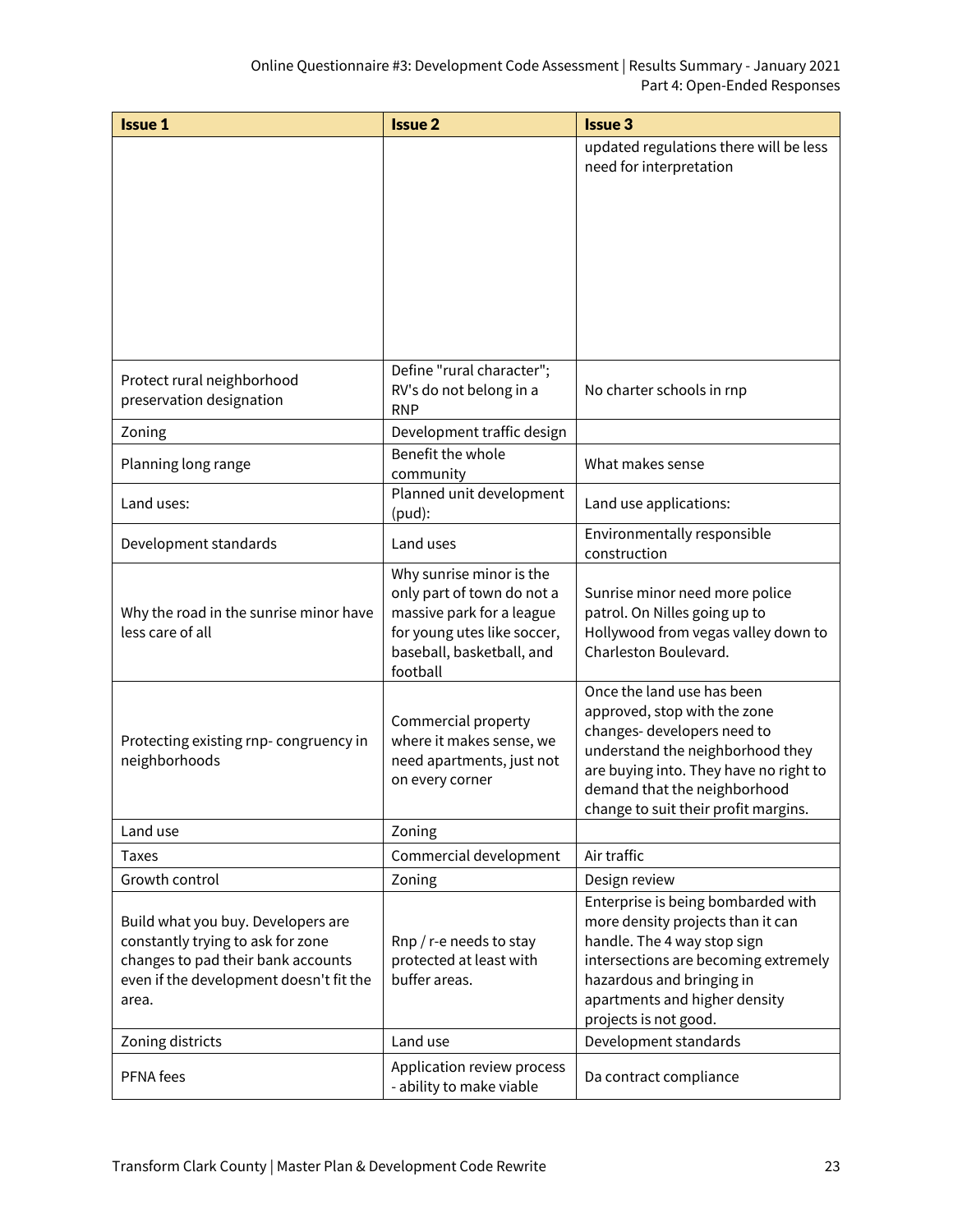| <b>Issue 1</b>                                                                               | <b>Issue 2</b>                                                                                                                                        | <b>Issue 3</b>                                                                                   |
|----------------------------------------------------------------------------------------------|-------------------------------------------------------------------------------------------------------------------------------------------------------|--------------------------------------------------------------------------------------------------|
|                                                                                              | public<br>comment/opposition                                                                                                                          |                                                                                                  |
| Land use applications                                                                        | Land uses                                                                                                                                             | Development standards                                                                            |
| Land uses - too many apts. Not enough<br>schools.                                            | Land use applications -<br>regarding zone changes<br>destroying our natural<br>beauty (red rock)                                                      | Subdivision standards - require more<br>elementary and secondary schools<br>for new subdivisions |
| More people space                                                                            | Parks. No homeless                                                                                                                                    | Homeless housing. Nice tents                                                                     |
| Boulder highway clean up and<br>maintenance                                                  | Shared brick walls with<br>residents and city need to<br>be maintained                                                                                |                                                                                                  |
| Land use                                                                                     | Development standards                                                                                                                                 | Pud                                                                                              |
| Infill development                                                                           | Commercial corridor<br>density                                                                                                                        | Panhandling/trespassing                                                                          |
| Need to slow growth.                                                                         | Stop rezoning                                                                                                                                         | Spacing between houses                                                                           |
| No scooters                                                                                  | Less money spent.                                                                                                                                     | Less road projects cause they just<br>increase traffic.                                          |
| Maintaining current zoning as is; no<br>changes to any currently zoned<br>residential areas  | Traffic planning that<br>makes sense in residential<br>areas that adds safety and<br>reduces traffic from<br>secondary routes used as<br>"short-cuts" |                                                                                                  |
| Limit expansion in peripheral areas                                                          | Fill in vacant parcels                                                                                                                                |                                                                                                  |
| Development standards                                                                        | Land uses                                                                                                                                             | Subdivision                                                                                      |
| Land uses                                                                                    | Zoning districts                                                                                                                                      | Development standards                                                                            |
| Water use                                                                                    | <b>Excess construction</b>                                                                                                                            | Excess road construction                                                                         |
| Infill development - develop<br>undeveloped older areas before<br>expanding outward          | Mixed use - support more<br>mixed<br>commercial/residential                                                                                           | Expand public transportation                                                                     |
| Economic development                                                                         | Managing growth                                                                                                                                       | Parking                                                                                          |
| Zoning districts                                                                             | Land use                                                                                                                                              | Development standards                                                                            |
| Density of housing                                                                           | Roads and traffic                                                                                                                                     |                                                                                                  |
| Transit oriented development (TOD)                                                           | Mixed use development<br>(either in or out of TODs)                                                                                                   | Viable alternatives to single family<br>residential (encourage)                                  |
| Land use application                                                                         | Land uses                                                                                                                                             | Planned unit development                                                                         |
| Funds                                                                                        | Natural habitats of native<br>species                                                                                                                 | Enforcement/zoning                                                                               |
| Lack of recreational outdoor space,<br>like parks and walking/bike paths in<br>sunrise manor | Road maintenance                                                                                                                                      |                                                                                                  |
| Land uses                                                                                    | Development standards                                                                                                                                 | Planned unit development                                                                         |
| Land use                                                                                     | Development standards                                                                                                                                 | Zoning                                                                                           |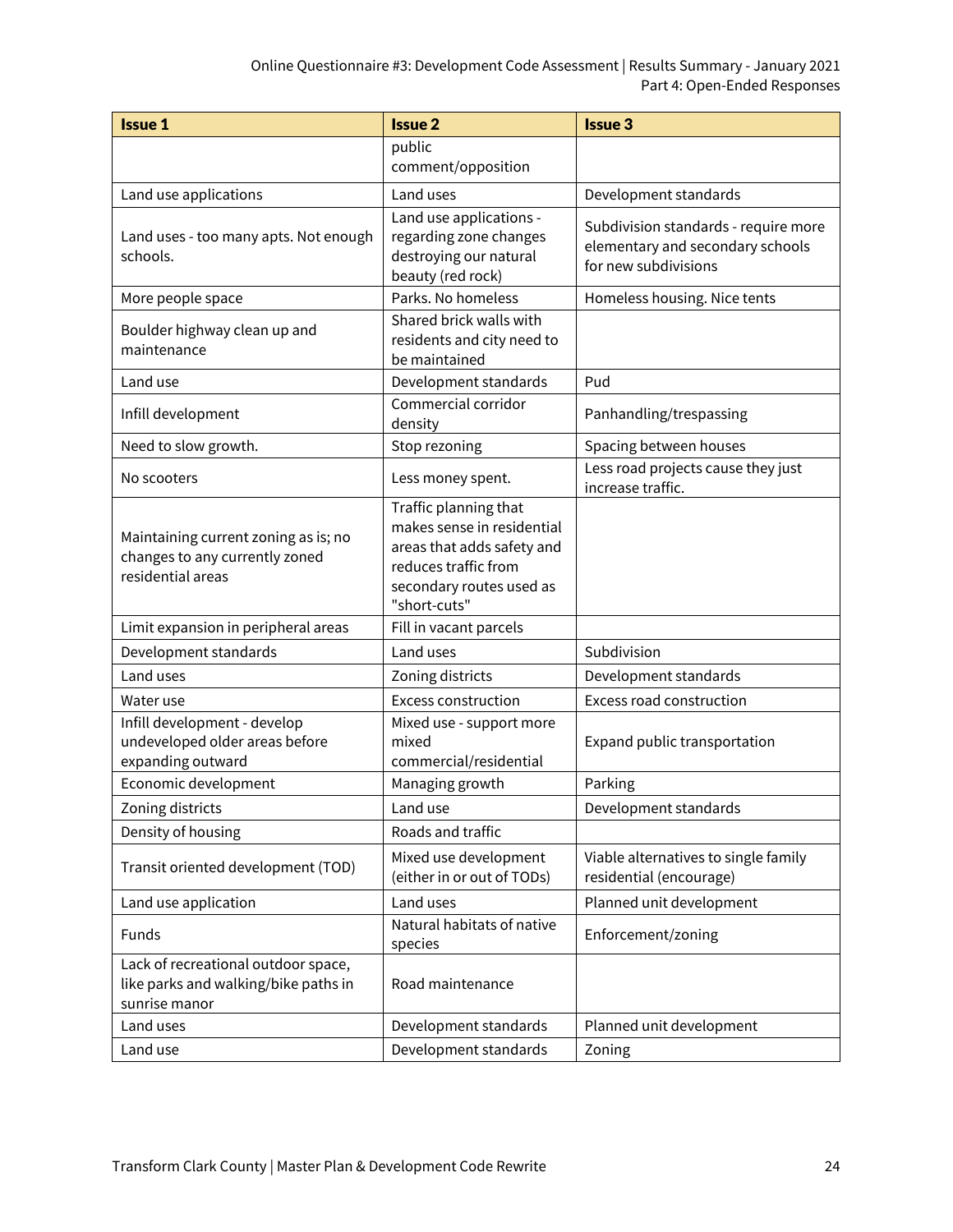| <b>Issue 1</b>                                                                                                                                                                                                                     | <b>Issue 2</b>                                                                                                                                                                                                                                                                                                              | <b>Issue 3</b>                                                                                                                                                    |
|------------------------------------------------------------------------------------------------------------------------------------------------------------------------------------------------------------------------------------|-----------------------------------------------------------------------------------------------------------------------------------------------------------------------------------------------------------------------------------------------------------------------------------------------------------------------------|-------------------------------------------------------------------------------------------------------------------------------------------------------------------|
| Tree requirements in front of homes.<br>Our developer interpreted the code to<br>require 2 trees in front of every home.<br>For many lot sizes this was too many<br>and cause trees to fight with each<br>other for proper growth. | Developers need to be<br>held accountable for items<br>they do not properly<br>complete. The existing LLC<br>laws protect them too<br>much and leave the<br>homeowners holding the<br>bag. They should need to<br>set up interest baring<br>accounts and set aside<br>monies and give it to HOAs<br>to cover future issues. |                                                                                                                                                                   |
| Rail, light and heavy                                                                                                                                                                                                              | <b>Bike trails</b>                                                                                                                                                                                                                                                                                                          | Pedestrian needs                                                                                                                                                  |
| Zoning to protect homeowner's<br>investment                                                                                                                                                                                        | Open/green spaces<br>required for development                                                                                                                                                                                                                                                                               | <b>No</b><br>apartment/multifamily/commercial<br>zoning in predominantly single family<br>neighborhoods                                                           |
| Simplify it so that is more user friendly                                                                                                                                                                                          | Have one unified zoning<br>codes as oppose to the<br>essentially 2 that are<br>operating now (zoning and<br>land use)                                                                                                                                                                                                       | Decrease the amount of waivers that<br>are needed, have the zoning code<br>match the reality of development<br>and how land is being used.                        |
| Way too much construction in one                                                                                                                                                                                                   | Traffic is atrocious. Blue<br>diamond eastbound back<br>to back traffic in the<br>mornings westbound at<br>night starting at 3:30<br>backed up from rainbow to<br>jones                                                                                                                                                     | Traffic is atrocious. Blue diamond<br>eastbound back to back traffic in the<br>mornings westbound at night starting<br>at 3:30 backed up from rainbow to<br>jones |
| Excessive water usage                                                                                                                                                                                                              | Air pollution due to<br>overbuilding                                                                                                                                                                                                                                                                                        | Increase of traffic burden due to<br>overbuilding                                                                                                                 |
| Preserve rnp areas                                                                                                                                                                                                                 | Roads and traffic                                                                                                                                                                                                                                                                                                           | Infrastructure                                                                                                                                                    |
| Water shortage                                                                                                                                                                                                                     | Overcrowded housing<br>development                                                                                                                                                                                                                                                                                          | Poorly mixed zoning                                                                                                                                               |
| Land use (moratorium on apartments)                                                                                                                                                                                                | Zoning districts                                                                                                                                                                                                                                                                                                            | Development standards                                                                                                                                             |
| Takings of federal lands                                                                                                                                                                                                           | Developing in-holdings                                                                                                                                                                                                                                                                                                      | Limiting sprawl                                                                                                                                                   |
| stop developers from chipping away<br>at the rnp areas while providing very<br>little in return for infrastructure or<br>community amenities                                                                                       |                                                                                                                                                                                                                                                                                                                             |                                                                                                                                                                   |
| How to maintain a long range plan.                                                                                                                                                                                                 |                                                                                                                                                                                                                                                                                                                             |                                                                                                                                                                   |
| Urban sprawl                                                                                                                                                                                                                       | Environmental concerns                                                                                                                                                                                                                                                                                                      |                                                                                                                                                                   |
| Water-smart development because<br>water is limiting                                                                                                                                                                               | A business base beyond<br>gaming and tourism                                                                                                                                                                                                                                                                                | Reasonable requirements for home-<br>based businesses                                                                                                             |
| Leave the rnp designated areas alone.                                                                                                                                                                                              | Tell the developers to<br>build what they bought.                                                                                                                                                                                                                                                                           | Stop over building on small lots. No<br>more 16 homes on 2/12 acres                                                                                               |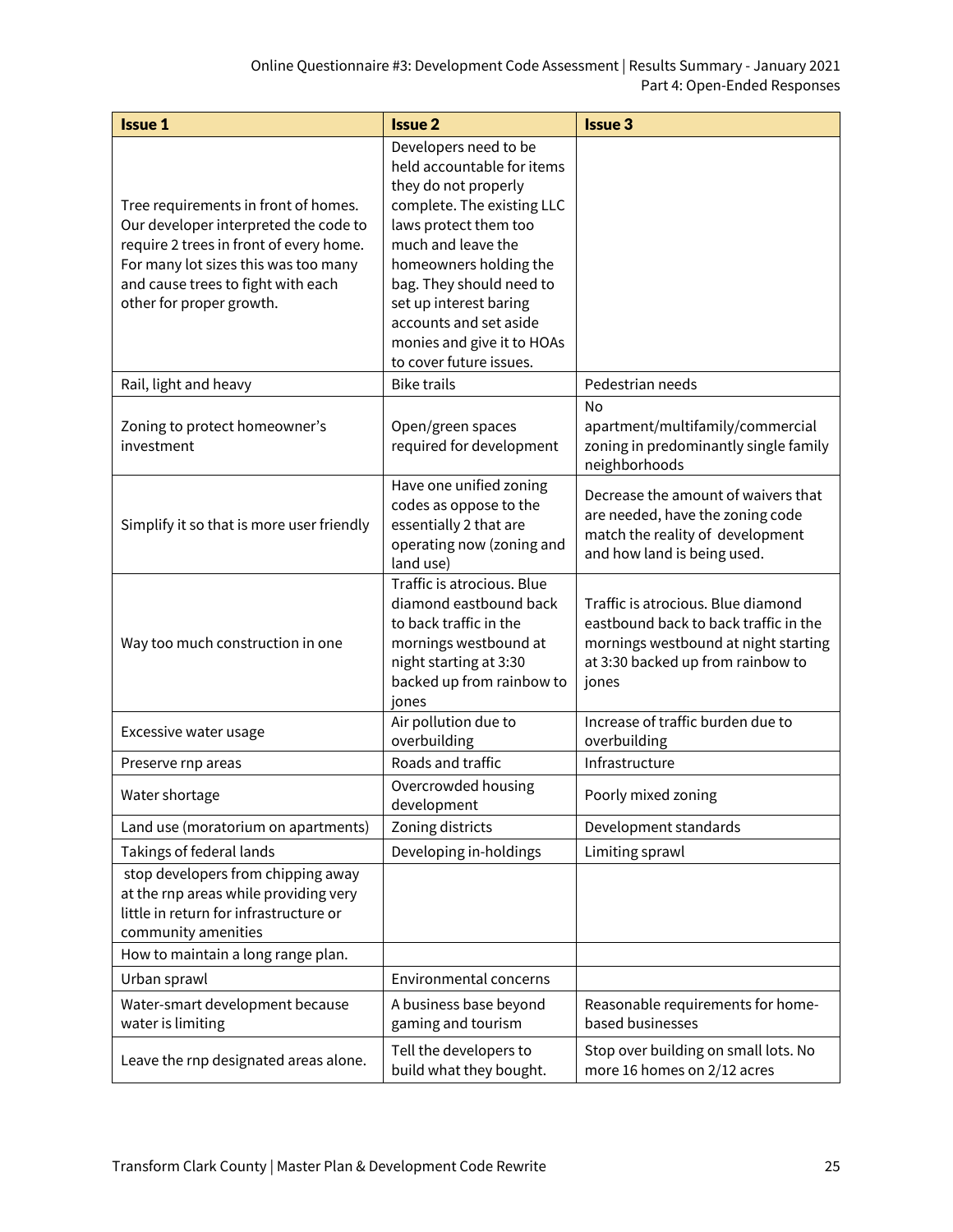| <b>Issue 1</b>                                                                                                                                      | <b>Issue 2</b>                                                                                                                                                                                        | <b>Issue 3</b>                                                                                                                                                                                                                                                                                                                        |
|-----------------------------------------------------------------------------------------------------------------------------------------------------|-------------------------------------------------------------------------------------------------------------------------------------------------------------------------------------------------------|---------------------------------------------------------------------------------------------------------------------------------------------------------------------------------------------------------------------------------------------------------------------------------------------------------------------------------------|
| Developer's ability to influence zoning<br>changes                                                                                                  |                                                                                                                                                                                                       |                                                                                                                                                                                                                                                                                                                                       |
| Master planning, preventing small,<br>isolated parcels to change without<br>considering the surrounding areas,<br>either currently occupied or not. | Buffer zones. High density<br>residential neighborhoods<br>or commercial/industrial<br>applications being built<br>directly adjacent to what<br>has previously categorized<br>as agricultural use.    |                                                                                                                                                                                                                                                                                                                                       |
| Land use applications                                                                                                                               | Development standards                                                                                                                                                                                 | Zoning districts                                                                                                                                                                                                                                                                                                                      |
| Land use applications                                                                                                                               | Zoning districts                                                                                                                                                                                      | Land uses                                                                                                                                                                                                                                                                                                                             |
| Rnp zoning is being decimated with<br>spot zoning for r-1 and 3 story homes<br>next to 1 story ranch properties                                     | Title 30 really doesn't have<br>teeth for the avg resident.<br>We can point to it as<br>justification to deny an<br>item and even if it directly<br>contradicts title 30 it may<br>still be approved. | Given the propensity to zone change<br>for large developers who have<br>attorney on staff and given a zoning<br>change which directly contradicts<br>title 30 in several areas can still be<br>approved and with waivers your<br>regular homeowner has no way to<br>protect their asset and require<br>someone build what they bought |
| Street lighting - i think permitting<br>developments without street lighting<br>is unsafe and may result in crimes                                  | More efforts are needed to<br>develop rail mass transit<br>and minimize traffic<br>fatalities                                                                                                         |                                                                                                                                                                                                                                                                                                                                       |
| Land use                                                                                                                                            | Subdivision                                                                                                                                                                                           | Zoning                                                                                                                                                                                                                                                                                                                                |
| Environment/climate                                                                                                                                 | Low income integration                                                                                                                                                                                | Transportation (mass, bicycle and<br>walkability)                                                                                                                                                                                                                                                                                     |
| Stop non-conforming zone changes<br>and special use permits, allowing<br>these to be considered only with a<br>commissioner's sponsorship.          | Create better protections<br>for rnp areas that are less<br>likely to changed later.                                                                                                                  | Better enforcement of buffers,<br>setbacks and lot sizes next to rnp<br>areas.                                                                                                                                                                                                                                                        |
| <b>Beautify streets</b>                                                                                                                             | Fill in empty commercial<br>lots                                                                                                                                                                      | Straighten the zig-zag roads with<br>sawtooth issues                                                                                                                                                                                                                                                                                  |
| Land use applications                                                                                                                               | Land uses                                                                                                                                                                                             | Development standards                                                                                                                                                                                                                                                                                                                 |
| Make it a code - not a design manual.                                                                                                               | Organize the code so<br>everything is in one place.                                                                                                                                                   | During the rewrite - keep in mind<br>simplify!                                                                                                                                                                                                                                                                                        |
| Ensure all citizens are treated as<br>individuals first.                                                                                            | Be very cautions of out of<br>state influence on our<br>county planning guides.<br>Especially those folks from<br>California and New York<br>and new jersey                                           | Be aware of and cautious of creating<br>additional and unnecessary and<br>unwanted government overreach<br>when making changes to the code.                                                                                                                                                                                           |
| No increase in residential density in<br><b>RNPs</b>                                                                                                | No increase in residential<br>and/or commercial density<br>near RNPs                                                                                                                                  |                                                                                                                                                                                                                                                                                                                                       |
| Update code standards to reflect 21st<br>century                                                                                                    | Remove minimum lot sizes<br>regulate density by master<br>plan                                                                                                                                        | Remove requirements that have<br>waivers approved 90% of time                                                                                                                                                                                                                                                                         |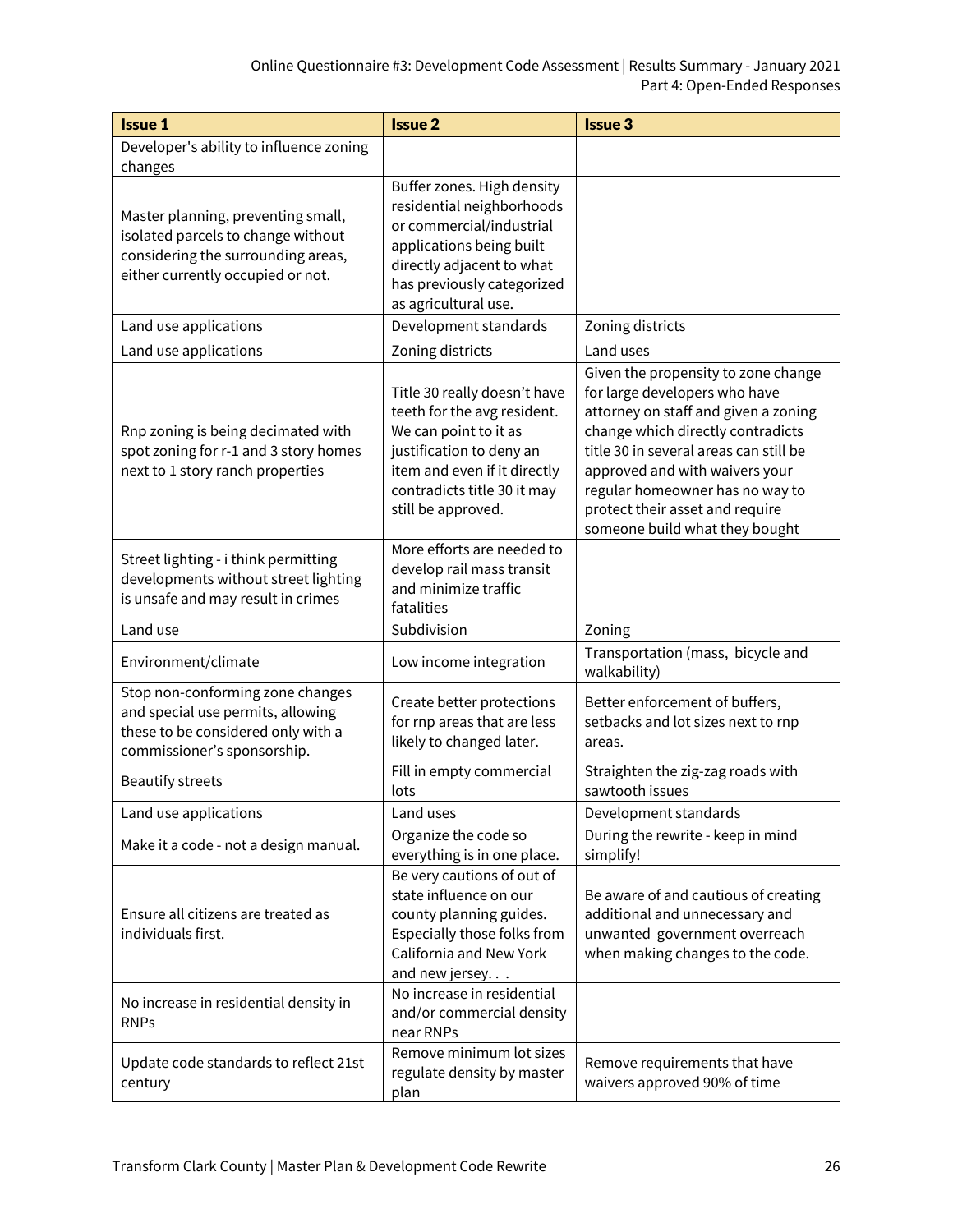| <b>Issue 1</b>                                                                                                                                                                                                                                                                                                                                                                                                                                          | <b>Issue 2</b>                                                                                                                                                                                                                                                                                                          | <b>Issue 3</b>                                                                                                                                                                                                                                                                                                                      |
|---------------------------------------------------------------------------------------------------------------------------------------------------------------------------------------------------------------------------------------------------------------------------------------------------------------------------------------------------------------------------------------------------------------------------------------------------------|-------------------------------------------------------------------------------------------------------------------------------------------------------------------------------------------------------------------------------------------------------------------------------------------------------------------------|-------------------------------------------------------------------------------------------------------------------------------------------------------------------------------------------------------------------------------------------------------------------------------------------------------------------------------------|
| Rnp - keeping rural as planned                                                                                                                                                                                                                                                                                                                                                                                                                          | Not letting the developer<br>write the rules.                                                                                                                                                                                                                                                                           | Maintain a development standard.                                                                                                                                                                                                                                                                                                    |
| Land use of infill development over<br>sprawl                                                                                                                                                                                                                                                                                                                                                                                                           | Environmentally-focused<br>development policies such<br>as community solar                                                                                                                                                                                                                                              | Transportation justice                                                                                                                                                                                                                                                                                                              |
| Land use applications                                                                                                                                                                                                                                                                                                                                                                                                                                   | Pud                                                                                                                                                                                                                                                                                                                     | Zoning districts                                                                                                                                                                                                                                                                                                                    |
| Procesamiento de permisos para el<br>misto tipo de negocios- por ejemplo<br>instalaciones de self storage<br>(translated: permit processing for the<br>same type of business - for example,<br>self-storage facilities)                                                                                                                                                                                                                                 | Diversificacion de areas<br>todavia no incorporadas,<br>por ejemplo en southern<br>highlands (translated:<br>diversification of areas not<br>yet incorporated, for<br>example in southern<br>highlands)                                                                                                                 | Escuelas, centros para comunidad, y<br>otras opciones adicionales<br>(translated: schools, community<br>centers, and other additional options)                                                                                                                                                                                      |
| Promoting infill and redevelopment                                                                                                                                                                                                                                                                                                                                                                                                                      | Promoting medium<br>density mixed use projects<br>to enhance walkability                                                                                                                                                                                                                                                | More multifamily unit development<br>including ADUs, duplexes, etc.                                                                                                                                                                                                                                                                 |
| Proper regulation of religious land<br>uses. Please see "avoiding and<br>defending against RLUIPA claims" by<br>Evan J Seeman and John Peloso F.X.<br>Jr, Robinson & Cole LLP, with practical<br>law public sector. I have several other<br>articles and lots of other information<br>explaining why clark county does it<br>wrong and by its failures allows place<br>of worship to be built in locations<br>where places of worship do not<br>belong. | Traffic lights and control<br>are improperly regulated<br>by the county allowing<br>developers to build<br>developments with<br>inherent safety problems,<br>blind corners, lack of<br>crosswalks, lack of traffic<br>lights designed to save<br>developers dollars while<br>ultimately costing lives<br>and taxpayers. | Homeowners not properly informed.<br>Post cards not good enough.<br>Residents should be entitled to an<br>ombudsman to represent their<br>interests much like a public defender.<br>Planning process opaque to<br>residents. Developers, architects,<br>attorneys bulldoze residents' rights<br>mostly as residents have no rights. |
| Increase relatability w/ comprehensive<br>plan                                                                                                                                                                                                                                                                                                                                                                                                          | Make development<br>standards user friendly                                                                                                                                                                                                                                                                             | Reduce the cumbersome land use<br>application/approval process                                                                                                                                                                                                                                                                      |
| Land use                                                                                                                                                                                                                                                                                                                                                                                                                                                | To preserve some of the<br>natural resources                                                                                                                                                                                                                                                                            |                                                                                                                                                                                                                                                                                                                                     |
| Integrity of residential neighborhoods.                                                                                                                                                                                                                                                                                                                                                                                                                 | Transition or buffering<br>between residential and<br>commercial uses                                                                                                                                                                                                                                                   | Non-residential uses within<br>residential neighborhoods                                                                                                                                                                                                                                                                            |
| Overlay districts                                                                                                                                                                                                                                                                                                                                                                                                                                       | Water management-water<br>features                                                                                                                                                                                                                                                                                      | In fill development                                                                                                                                                                                                                                                                                                                 |
| Land usage                                                                                                                                                                                                                                                                                                                                                                                                                                              | Development standards                                                                                                                                                                                                                                                                                                   | Unit development                                                                                                                                                                                                                                                                                                                    |
| Pud                                                                                                                                                                                                                                                                                                                                                                                                                                                     | Development standards                                                                                                                                                                                                                                                                                                   | Zoning districts                                                                                                                                                                                                                                                                                                                    |
| Reducing suburban sprawl                                                                                                                                                                                                                                                                                                                                                                                                                                | Crafting regulations that<br>are unique to the different<br>areas of the county                                                                                                                                                                                                                                         | Improving pedestrian connections,<br>trails, and multimodal travel                                                                                                                                                                                                                                                                  |
| Land use applications                                                                                                                                                                                                                                                                                                                                                                                                                                   | Zoning districts                                                                                                                                                                                                                                                                                                        | Land uses                                                                                                                                                                                                                                                                                                                           |
| Land use -crowding i.e. St Rose<br>Parkway Henderdson                                                                                                                                                                                                                                                                                                                                                                                                   |                                                                                                                                                                                                                                                                                                                         |                                                                                                                                                                                                                                                                                                                                     |
| Design review                                                                                                                                                                                                                                                                                                                                                                                                                                           | Zoning                                                                                                                                                                                                                                                                                                                  | Land uses                                                                                                                                                                                                                                                                                                                           |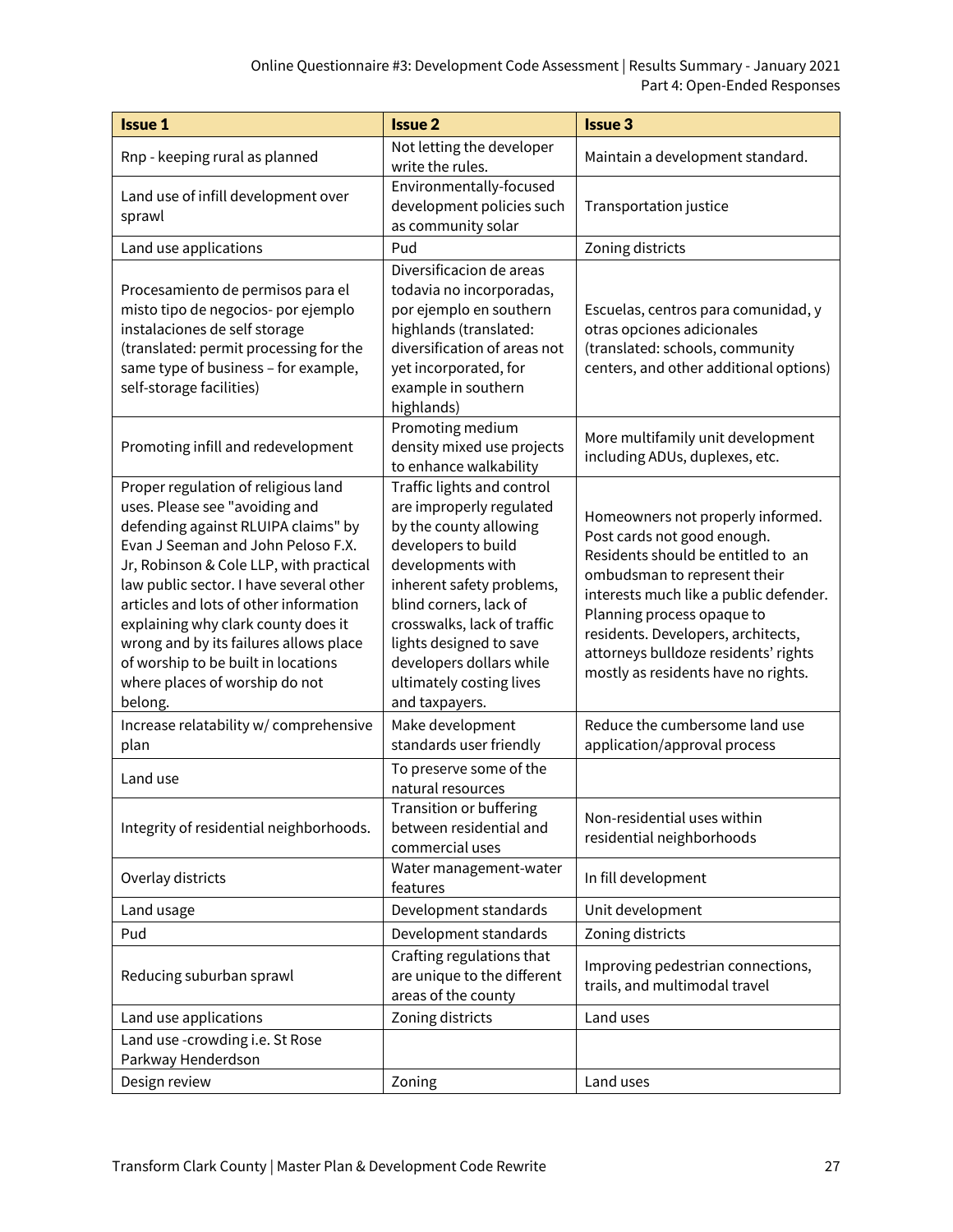| <b>Issue 1</b>                                                                                                                                            | <b>Issue 2</b>                                                                                                                                                    | <b>Issue 3</b>                                                                                                                                                               |
|-----------------------------------------------------------------------------------------------------------------------------------------------------------|-------------------------------------------------------------------------------------------------------------------------------------------------------------------|------------------------------------------------------------------------------------------------------------------------------------------------------------------------------|
| What makes a good neighborhood                                                                                                                            | What will get more people<br>into housing                                                                                                                         |                                                                                                                                                                              |
| Consistency and elimination of<br>redundancy for efficiency                                                                                               | Open space planning to<br>relieve heat islands                                                                                                                    | Water conservation                                                                                                                                                           |
| Na                                                                                                                                                        | Na                                                                                                                                                                | Na                                                                                                                                                                           |
| Subdivision                                                                                                                                               | Development standards                                                                                                                                             | Zoning districts                                                                                                                                                             |
| Too often the code is ignored by the<br>planning commission and the board of<br>county commissioners. The<br>commissions have too much flexibility.       | There are too many non-<br>conforming zone changes<br>that significantly change a<br>neighborhood.                                                                | Frequent changes make it had to stay<br>current on the code.                                                                                                                 |
| Clarity of codes                                                                                                                                          | Ease of use                                                                                                                                                       | More black and white, fewer gray<br>areas                                                                                                                                    |
| <b>Traffic</b>                                                                                                                                            | Density                                                                                                                                                           | Trajectory                                                                                                                                                                   |
| Upkeep and maintaining                                                                                                                                    | Residential streets need<br>much needed resurfacing                                                                                                               |                                                                                                                                                                              |
| Roads                                                                                                                                                     | Water retention quit<br>filling pools in California                                                                                                               | Stop bullet train from California<br>development                                                                                                                             |
| Prerequisite for rural locations exempt<br>from some of clark county NV's<br>standards due to just being different to<br>build out here in Indian springs | Nevada power involved<br>before the application                                                                                                                   | Elevation and flood pre analyzed so<br>the applicant knows before the<br>application is filed                                                                                |
| Stop building around red rock                                                                                                                             | Development standards                                                                                                                                             | Land uses                                                                                                                                                                    |
| Adding a zoning classification for<br>townhomes - currently being required<br>to process a pud                                                            | Allowing ccpw to<br>administratively approve<br>deviations and waivers for<br>standard drawings,<br>presently waivers as public<br>hearings are being<br>required | Fix the grading cross section<br>requirements and excess fill over 18-<br>inch requirement - almost every<br>project is requiring a design review<br>for fill over 18 inches |
| Infill and obsolete areas - provide<br>"motivation" for developers to be able<br>to build or rebuild in these areas.                                      | Step up development<br>requirements to align with<br>current fire, water or<br>adjacent city<br>requirements.                                                     | Update current master plan use<br>areas/zoning to reflect surrounding<br>development and/or to reflect current<br>development trends                                         |
| Prioritize infill                                                                                                                                         | Build up more                                                                                                                                                     | Stop gentrification while supporting<br>marginalized communities                                                                                                             |
| Zoning districts                                                                                                                                          | Development standards                                                                                                                                             | Land uses                                                                                                                                                                    |
| Lack of roads to carry existing traffic                                                                                                                   | Air pollution due to<br>inversion                                                                                                                                 | High potential water shortage.                                                                                                                                               |
| Reduction of multi-family residence                                                                                                                       | Reduction of single-family<br>residence                                                                                                                           | Increase commercial zoning areas                                                                                                                                             |
| Signs                                                                                                                                                     | Broad use regulations                                                                                                                                             | Broader design standards                                                                                                                                                     |
| Stop wasting money                                                                                                                                        |                                                                                                                                                                   |                                                                                                                                                                              |
| Stop giving everything to vegas                                                                                                                           | No water stop building                                                                                                                                            | Develop industry                                                                                                                                                             |
| Mixed use and low cost housing                                                                                                                            | Halt sprawl                                                                                                                                                       | Improve walkability                                                                                                                                                          |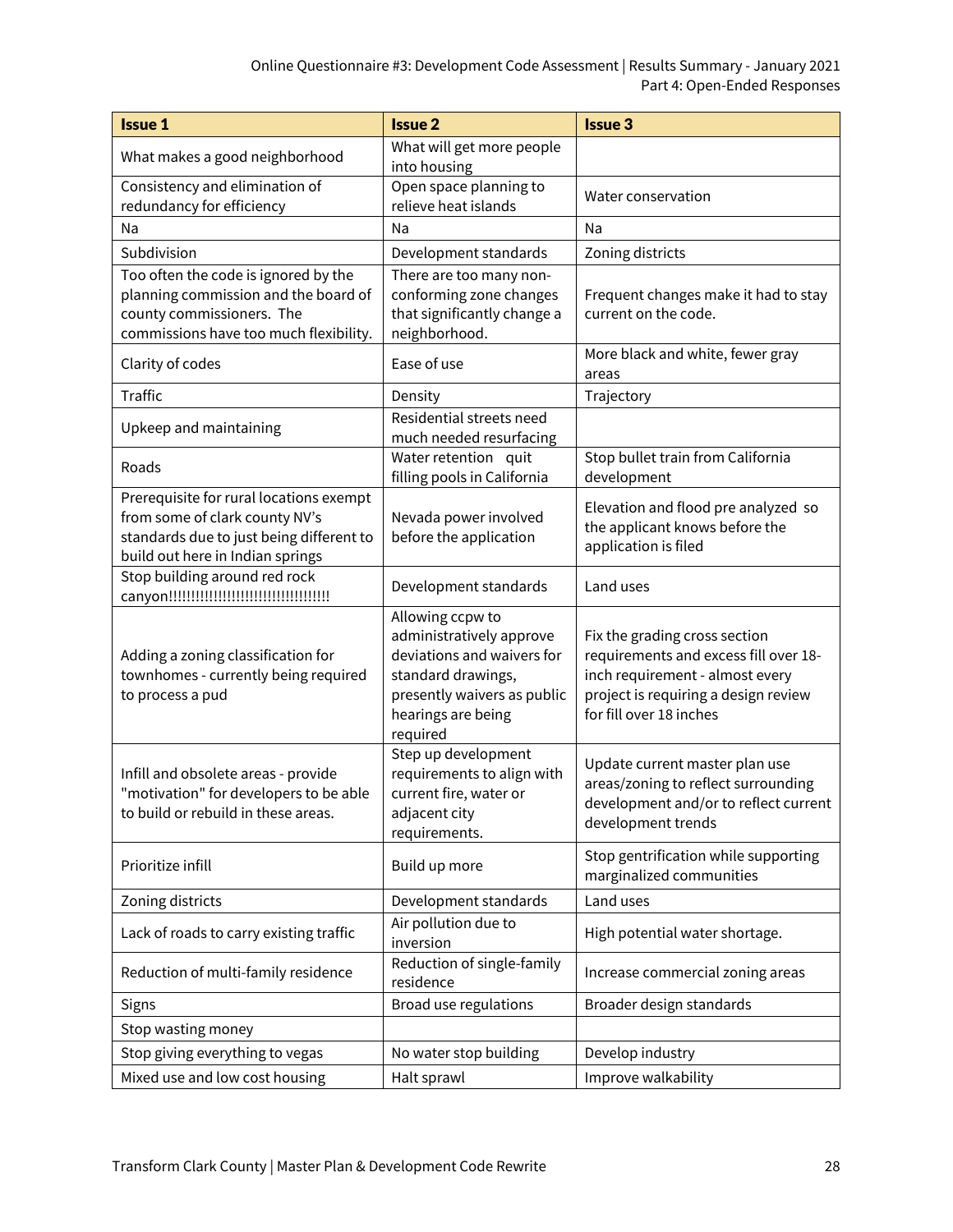| <b>Issue 1</b>                                                                                                                                                                 | <b>Issue 2</b>                                                                                                                                                                                               | <b>Issue 3</b>                                                                                                                                |
|--------------------------------------------------------------------------------------------------------------------------------------------------------------------------------|--------------------------------------------------------------------------------------------------------------------------------------------------------------------------------------------------------------|-----------------------------------------------------------------------------------------------------------------------------------------------|
| Provide more space for low income<br>housing such as trailer parks and tiny<br>houses                                                                                          | Preserve views from<br>natural park areas and<br><b>BLM</b> land                                                                                                                                             | Preserve pictographs and other lands<br>of historical interest                                                                                |
| Land use applications                                                                                                                                                          | Land uses                                                                                                                                                                                                    | Development standards                                                                                                                         |
| Land use                                                                                                                                                                       | Development standards                                                                                                                                                                                        | Zoning standards                                                                                                                              |
| Master planning seems to be<br>completely lacking - major arteries<br>seem to all be under construction at<br>the same time and it takes 5+ years to<br>complete utility work? | Consistency and common<br>sense in lay-out of roads<br>and drainage                                                                                                                                          | Synchronizing traffic lights to allow<br>for more efficient traffic flow                                                                      |
| 20 years is a long long time in vegas.<br>Update the master plan as quick as<br>possible                                                                                       | Master plan have to be<br>precise in language. No<br>loophole for corruptions                                                                                                                                | Integrity, no bias, the plan have to<br>apply to everyone. United, work as a<br>whole                                                         |
| Housing density                                                                                                                                                                | Rural preservation                                                                                                                                                                                           | Best use of county lands                                                                                                                      |
| Stop interfering in people's lives                                                                                                                                             | Leave me alone                                                                                                                                                                                               | Less rules and regulations                                                                                                                    |
| No actual planning                                                                                                                                                             | No actual development<br>codes followed                                                                                                                                                                      | Haphazard planning                                                                                                                            |
| 208 water quality management<br>planning                                                                                                                                       | Stormwater                                                                                                                                                                                                   | Water quality                                                                                                                                 |
| Stormwater regulatory requirements                                                                                                                                             |                                                                                                                                                                                                              |                                                                                                                                               |
| Limits on gas stations                                                                                                                                                         | Limits on convenience<br>stores                                                                                                                                                                              | Limits on high density<br>apartment/residential development                                                                                   |
| Respecting re zoning requirements                                                                                                                                              | Maintaining re lifestyle                                                                                                                                                                                     | Not allowing developments (i.e.<br>Churches) in residential<br>neighborhoods                                                                  |
| Increase minimum density throughout<br>residential developments                                                                                                                | Increase green space<br>requirement for larger<br>developments                                                                                                                                               | Require development of sidewalks for<br>large residential projects                                                                            |
| Limiting new development on the edge<br>of metro las vegas.                                                                                                                    | Rezoning single family<br>areas in the historic core to<br>multi-use and including<br>mini-business zones to<br>encourage foot traffic,<br>quality of life and improve<br>curb appeal and property<br>values | Prioritizing small scale<br>redevelopment of older areas of clark<br>county initially developed prior to<br>1990.                             |
| Provide for reasonable regional<br>differences of the communities to<br>allow them to grow as the residents<br>wish.                                                           | Not to embellish and<br>elaborate the code in a<br>way that strangles<br>opportunity to meet the<br>unmet needs of each<br>community.                                                                        | Carefully coordinate the mast plan<br>and title 30.                                                                                           |
| Time it takes for permitting                                                                                                                                                   | Rewrite special use<br>permits section of the code                                                                                                                                                           | More mixed use buildings and<br>incentives for buildings taller than 5<br>stories. We can't spread out forever,<br>we have to start going up. |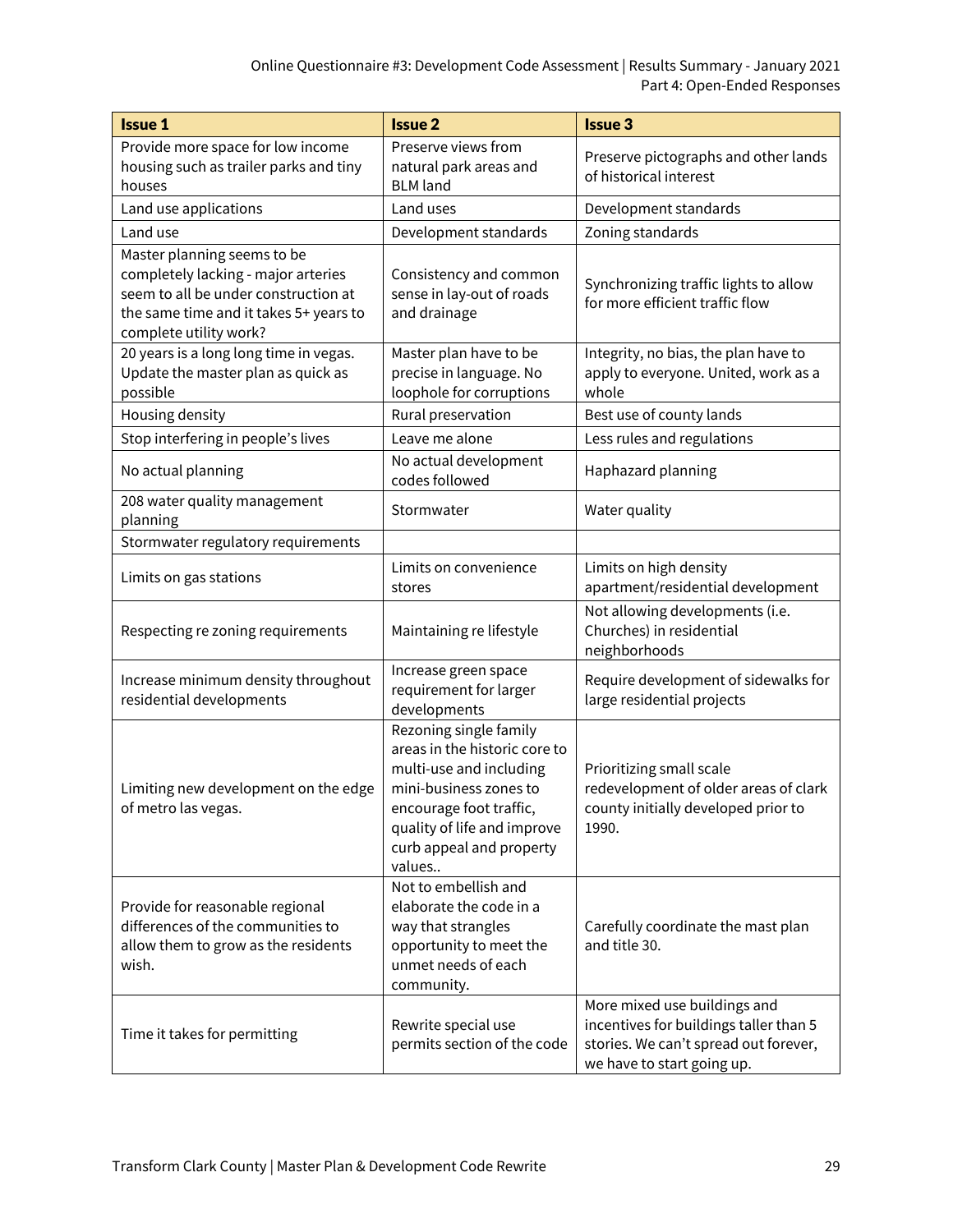| <b>Issue 1</b>                                                                                                                                                                                                         | <b>Issue 2</b>                                                                                                                                                                                                                                                                                                                                                                                                                                                                                                         | <b>Issue 3</b>                                                                                                                                                                                                                                                                                                                                                 |
|------------------------------------------------------------------------------------------------------------------------------------------------------------------------------------------------------------------------|------------------------------------------------------------------------------------------------------------------------------------------------------------------------------------------------------------------------------------------------------------------------------------------------------------------------------------------------------------------------------------------------------------------------------------------------------------------------------------------------------------------------|----------------------------------------------------------------------------------------------------------------------------------------------------------------------------------------------------------------------------------------------------------------------------------------------------------------------------------------------------------------|
| Stormwater regulatory requirements                                                                                                                                                                                     | Water quality<br>management plan<br>requirements                                                                                                                                                                                                                                                                                                                                                                                                                                                                       |                                                                                                                                                                                                                                                                                                                                                                |
| Growth paying for growth                                                                                                                                                                                               | Ease of approval process                                                                                                                                                                                                                                                                                                                                                                                                                                                                                               | County departments working<br>together more seamlessly to the<br>public                                                                                                                                                                                                                                                                                        |
| Quality over quantity (development)                                                                                                                                                                                    | Easy to use/understand<br>(code)                                                                                                                                                                                                                                                                                                                                                                                                                                                                                       | Graphics over words                                                                                                                                                                                                                                                                                                                                            |
| Zoning for townhomes & alley loaded<br>product                                                                                                                                                                         | An accepted buffer (i.e. 10k<br>sf lots) next to rnp                                                                                                                                                                                                                                                                                                                                                                                                                                                                   | Clearer parcel map requirements                                                                                                                                                                                                                                                                                                                                |
| Parking in residential / adequate<br>driveways                                                                                                                                                                         | Setbacks in residential                                                                                                                                                                                                                                                                                                                                                                                                                                                                                                | Trash receptacles in rural areas                                                                                                                                                                                                                                                                                                                               |
| Simplify the code so a normal person<br>can understand                                                                                                                                                                 | Make the code so i don't<br>have to jump to multiple<br>different pages to get<br>answers                                                                                                                                                                                                                                                                                                                                                                                                                              | Reduce the number of overlays                                                                                                                                                                                                                                                                                                                                  |
| Allowance of waivers/variances, which<br>weaken the code                                                                                                                                                               | Organization/clarity                                                                                                                                                                                                                                                                                                                                                                                                                                                                                                   | Improving zoning and land uses                                                                                                                                                                                                                                                                                                                                 |
| Create a residential zoning district that<br>works better for single-family attached<br>product without the need for pud                                                                                               | Relax a limited number of<br>restrictions that are<br>consistently waived and<br>approved                                                                                                                                                                                                                                                                                                                                                                                                                              | Streamline the code so it can be more<br>predictably applied in real life<br>application                                                                                                                                                                                                                                                                       |
| Amend the requirement/ process to<br>maintain specific grade changes<br>between new and existing land. The<br>current process/ parameters cause<br>waivers on almost every application<br>for grade difference issues. | Review lot size reductions/<br>density increases allowed<br>on the plan along major<br>roads to allow more<br>feasible development of<br>those strips of land. In<br>cases where the rnp line<br>extends to within 330' of a<br>major street, the resulting<br>strip of land is too narrow<br>to do anything that works.<br>I think the edge of the rnp<br>should be allowed to move<br>in to allow a uniform lot<br>size rather than chop a<br>parcel in half. Example-<br>south side centennial,<br>west of Durango. | On a private common lot street that is<br>in an rnp, allow the front setback to<br>be 40' from street center line, like is<br>allowed if the street is an easement<br>and the pl is the center of the street.<br>Waivers have been required in the<br>past when the front pl is at the back<br>of curb on a private street due the<br>way the code is written. |
| Clarity                                                                                                                                                                                                                | Auxiliary structures                                                                                                                                                                                                                                                                                                                                                                                                                                                                                                   | Setbacks                                                                                                                                                                                                                                                                                                                                                       |
| Not addressing some certain<br>requirements                                                                                                                                                                            | Conflicts in some sections                                                                                                                                                                                                                                                                                                                                                                                                                                                                                             |                                                                                                                                                                                                                                                                                                                                                                |
| Limit urban sprawl                                                                                                                                                                                                     | Require more infilling<br>throughout the valley                                                                                                                                                                                                                                                                                                                                                                                                                                                                        | Limit development of huge solar or<br>wind projects                                                                                                                                                                                                                                                                                                            |
| Not putting giant apartments next to<br>homes!                                                                                                                                                                         | More retail less houses                                                                                                                                                                                                                                                                                                                                                                                                                                                                                                | Better roads                                                                                                                                                                                                                                                                                                                                                   |
| Save our desert areas                                                                                                                                                                                                  | More natural parks                                                                                                                                                                                                                                                                                                                                                                                                                                                                                                     | More natural trails                                                                                                                                                                                                                                                                                                                                            |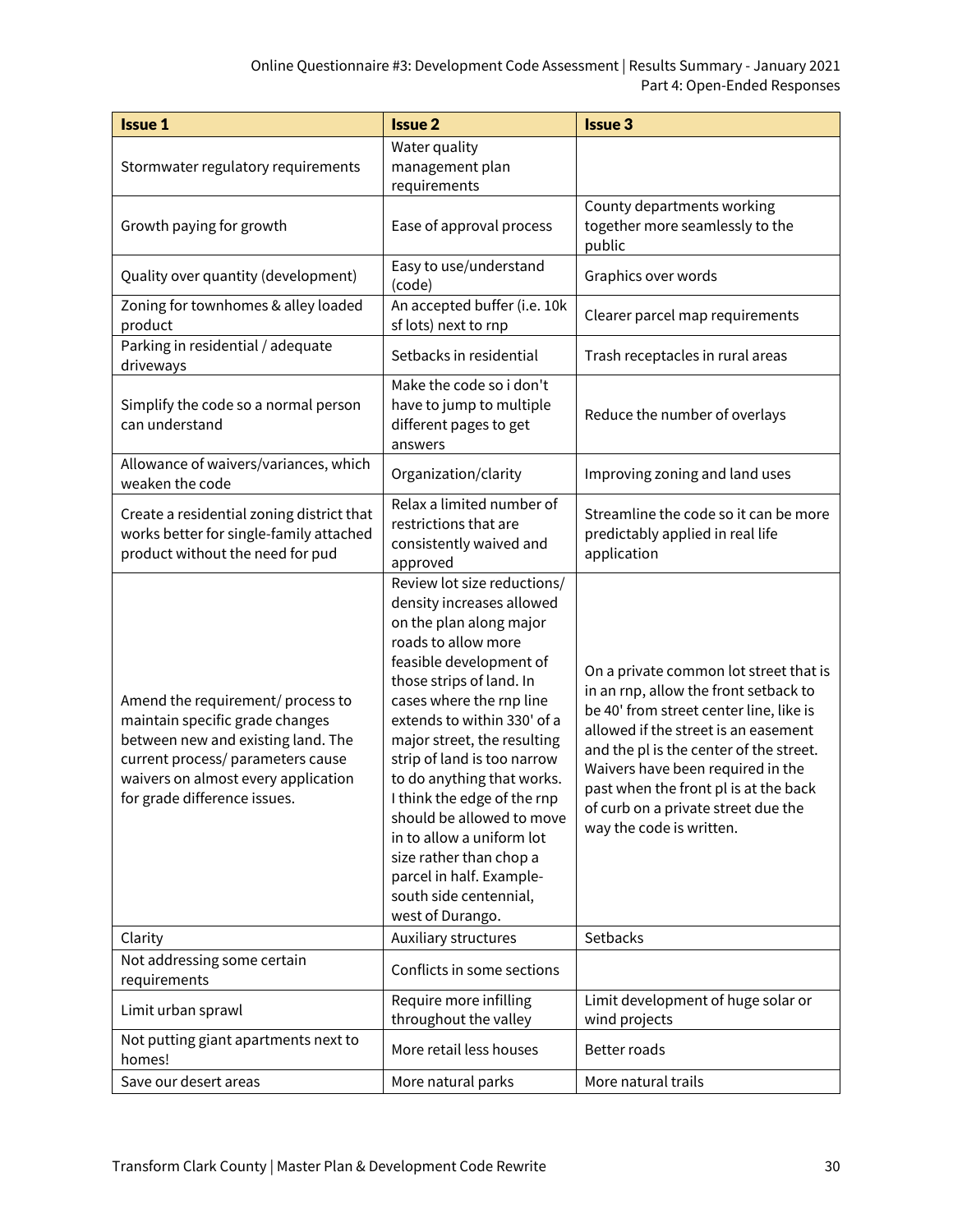| <b>Issue 1</b>                                                                                             | <b>Issue 2</b>                                                                                                                    | <b>Issue 3</b>                                                                                                                          |
|------------------------------------------------------------------------------------------------------------|-----------------------------------------------------------------------------------------------------------------------------------|-----------------------------------------------------------------------------------------------------------------------------------------|
| Reasonable priced housing                                                                                  | Less home owners<br>associations                                                                                                  | More single family homes                                                                                                                |
| Don't allow waivers except for<br>unusually circumstances                                                  | Houses are too close to<br>each other                                                                                             |                                                                                                                                         |
| Clarity - even though the rewrite<br>should allow for flexibility, clear rules<br>still need to be defined | Coordination - whatever<br>the result is, we need the<br>best collaboration from<br>the county, utilities, ISPS,<br>NDOT, and RTC | Flexibility - i agree that our<br>development has evolved over the<br>past two decades so the rewrite<br>should reflect that evolution. |
| Integrity                                                                                                  | Equal                                                                                                                             | Opportunity                                                                                                                             |
| Eliminate UV designations and muds,<br>which are vague                                                     | Retain public input instead<br>of handing off to staff.                                                                           | Plan adequate commercial in<br>proximity to residential.                                                                                |
| Inclusionary zoning                                                                                        | Increasing density with<br>better design                                                                                          | Ease of use of the code                                                                                                                 |
| Many rural issues cannot be addressed<br>with rules developed for high density<br>areas of the county      | At least one regulator of<br>title 30 should have at<br>least visited an area he or<br>she is regulating                          |                                                                                                                                         |
| Efficacy                                                                                                   | Opportunity                                                                                                                       | Graciousness                                                                                                                            |
| Landscaping and tree                                                                                       | Limiting driveways and<br>auto-oriented<br>development                                                                            | Increasing housing density                                                                                                              |
| Design standards                                                                                           | Streamlining processes                                                                                                            | Landscaping                                                                                                                             |
| Strengthen, refine and simplify water<br>efficiency requirements.                                          | Revise landscape<br>standards to strengthen<br>water efficiency.                                                                  |                                                                                                                                         |
| More in depth define of development<br>standards                                                           | <b>Bike and trails</b>                                                                                                            |                                                                                                                                         |
| Clarifying what approvals are required<br>for TCO and COFO -                                               | Continue to require zoning<br>and pw approval prior to<br>permit issuance.                                                        | Requiring<br>decommissioning/demolition bonds<br>for projects requiring development<br>agreements.                                      |
| Organized development patterns                                                                             | Neighborhood unity                                                                                                                | Code enforcement                                                                                                                        |
| Title 30 needs to align with current and<br>future development                                             | Think of the people in the<br>community while<br>planning. What does the<br>community need?                                       |                                                                                                                                         |
| Ease of reading the document.                                                                              | Communicating the<br>existence of title 30 to<br>clark county residents.                                                          | Address common waivers so they do<br>not have to occur as often.                                                                        |
| More clear wording                                                                                         | Better flexibility to apply<br>code                                                                                               | Less need to interpret intent of code                                                                                                   |
| Simplifying the code                                                                                       | Implementing impacts due<br>to new development                                                                                    | Connecting it to county land use<br>plans                                                                                               |
| Conformance between land use and<br>zoning                                                                 | True mixed-use<br>development standards w/<br>much less required<br>parking                                                       | Performance based standards -<br>mandatory (not optional)<br>requirements for desired<br>developments                                   |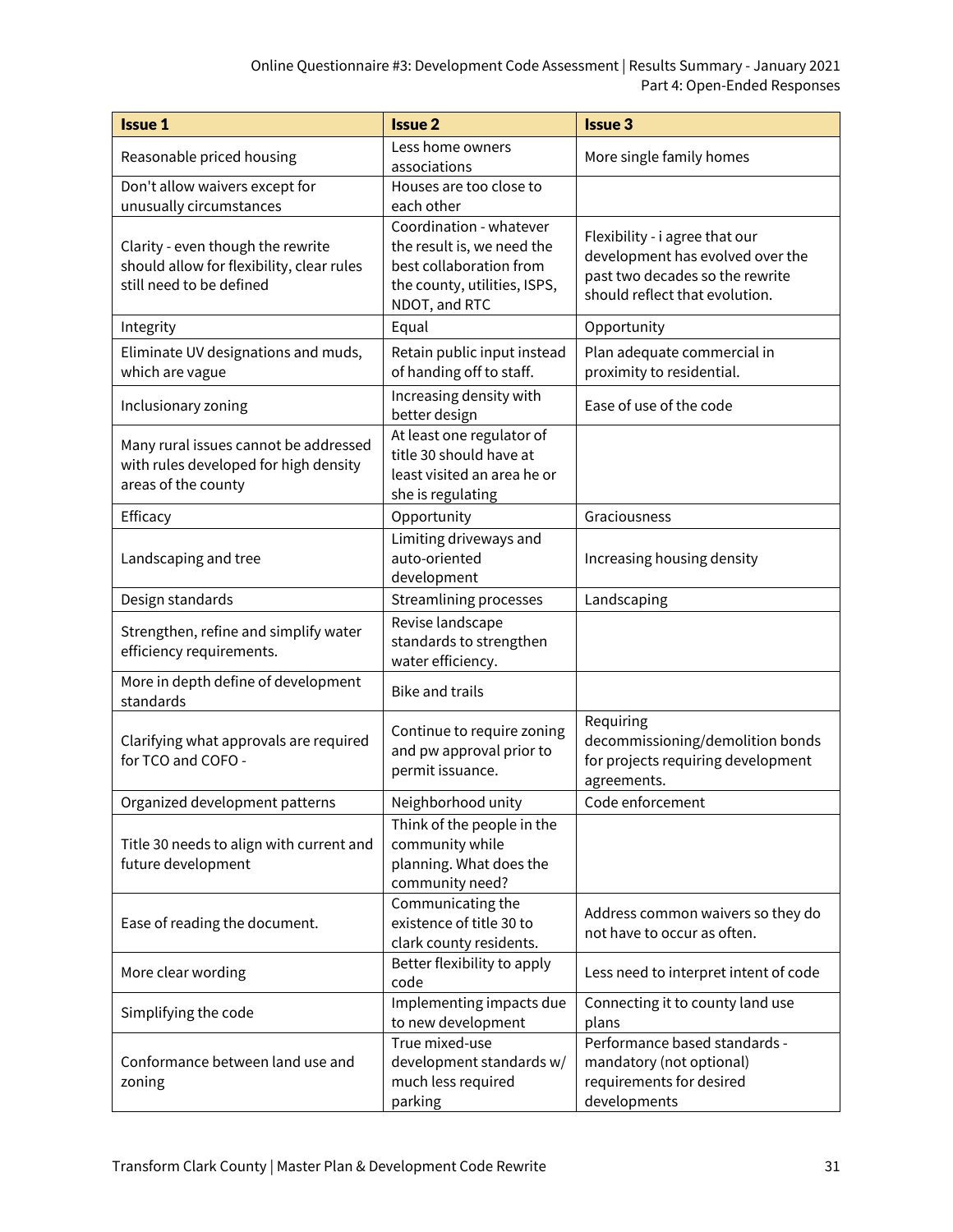| <b>Issue 1</b>                                                | <b>Issue 2</b>                                                                                  | <b>Issue 3</b>                                                                                               |
|---------------------------------------------------------------|-------------------------------------------------------------------------------------------------|--------------------------------------------------------------------------------------------------------------|
| Make it user friendly                                         | Ease of applying                                                                                | Definitions                                                                                                  |
| Land use                                                      | Zoning districts                                                                                | Subdivision                                                                                                  |
| Land uses                                                     | Zoning                                                                                          | Development standards                                                                                        |
| Zoning districts need to be preserved<br>and respected        | Restrictions about<br>developers requesting<br>exceptions/special use<br>permits to profit      | Wall height No one is happy with a<br>6' high perimeter wall. Wall height<br>should be raised to 7 or 8 tall |
| <b>Building setback</b>                                       | Street layout and widths                                                                        | Land use layout                                                                                              |
| <b>Transitional buffering</b>                                 | Redevelopment                                                                                   | Code enforcement of undeveloped<br>areas                                                                     |
| Transportation                                                | Transportation freeways<br>light rail                                                           | Again transportation                                                                                         |
| Current development issues and<br>concerns                    | Updating of the policies<br>and relevant codes                                                  | Streamlining rules and regulations                                                                           |
| Protect established residential<br>neighborhoods              | Less confusing verbiage                                                                         | More realistic requirements for<br>different types of projects                                               |
| Flexibility to allow rural areas to<br>develop.               | Reduce requirements on<br>business in rural areas                                               | Let rural areas create their own<br>standards                                                                |
| HOA community & improved NRS                                  | New business integration<br>& zoning                                                            | Single family residential                                                                                    |
| Updating to current conditions                                | Identification of different<br>areas                                                            | Ease of understanding - common<br>language usage                                                             |
| Zoning districts                                              | Land use                                                                                        | Developmental standards                                                                                      |
| Incorporation of<br>sustainability/environmental<br>standards | Requirements for mixed<br>use development and<br>walkability                                    | Urban infill and density increases<br>(build up)/public transportation                                       |
| Allowing multi-unit development in<br>rural preservation area | Land use                                                                                        | Zoning                                                                                                       |
| Land use applications                                         | Zoning districts                                                                                | Development standards                                                                                        |
| Mixed use development                                         | Transit oriented<br>development and<br>connectivity                                             | Density                                                                                                      |
| Development standards                                         | Land uses                                                                                       | Zoning districts                                                                                             |
| Overuse of waivers                                            | Environmental overlays<br>like red rock canyon                                                  | Flexibility as we encourage more<br>dense development                                                        |
| More green spaces                                             | Preserve quality of air and<br>water (already in title 30-<br>no one seems to pay<br>attention) | Provide for harmonious development<br>compatible with surrounding<br>community area                          |
| Land use                                                      | Zoning                                                                                          | Development standards                                                                                        |
| Clear easily understood plain English<br>code                 | Make the provisions of title<br>30 better known                                                 | PSAs about what, why & how to title<br>30                                                                    |
| Connected street network with 4-way<br>intersections          | Reduced setbacks to allow<br>development back of<br>sidewalk                                    | Reduced parking requirements                                                                                 |
| Retain and protect the rnp, we have<br>rights too.            | Uphold the development<br>standards.                                                            | And land use                                                                                                 |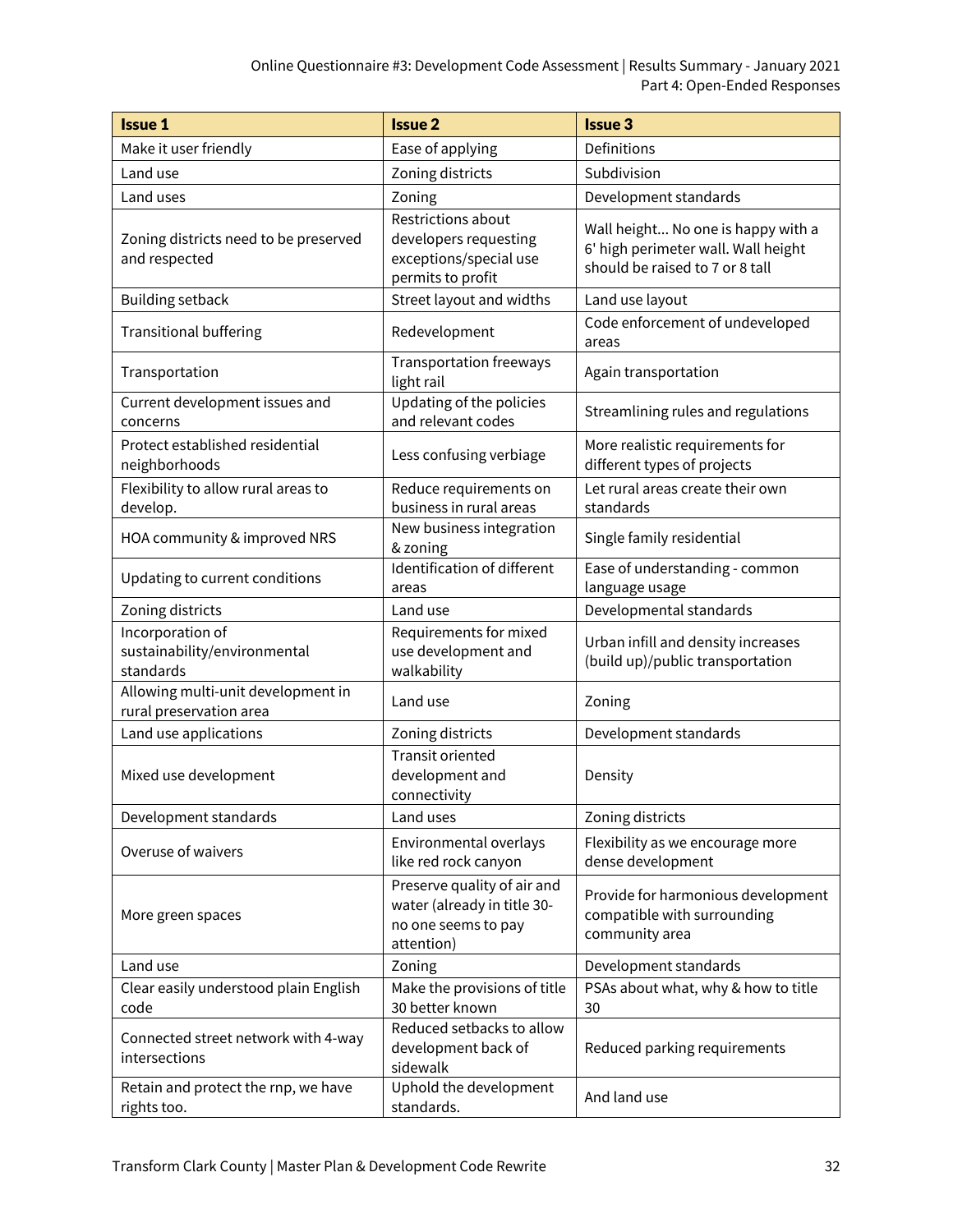| <b>Issue 1</b>                                                                  | <b>Issue 2</b>                                                                             | <b>Issue 3</b>                                                                                                                                                                    |
|---------------------------------------------------------------------------------|--------------------------------------------------------------------------------------------|-----------------------------------------------------------------------------------------------------------------------------------------------------------------------------------|
| Overdevelopment                                                                 | Water                                                                                      | Equity                                                                                                                                                                            |
| Determining "appropriate" land use                                              | Which requests are most<br>beneficial to future las<br>vegans?                             | Thoughts to how the land use<br>requests will affect las vegans<br>immediately                                                                                                    |
| Ease of use                                                                     | Understandable language                                                                    | Graphics & illustrations                                                                                                                                                          |
| Applying different standards for urban<br>and rural development                 | Limiting non-conforming<br>zone changes                                                    | Have infrastructure in place before<br>residences are built                                                                                                                       |
| Spot zoning                                                                     | <b>RNPs</b>                                                                                | Administration and enforcement                                                                                                                                                    |
| Signage                                                                         | Mixed use                                                                                  | Parking                                                                                                                                                                           |
| Require permits for all building<br>additions                                   | Enforce codes for "working<br>from home"                                                   | Maintain parks & common grounds                                                                                                                                                   |
| Reasonable development standards                                                | Reduce options to deviate<br>from code                                                     | Make code more easily understood<br>for staff and public                                                                                                                          |
| Better traffic patterns                                                         | More streetlights                                                                          | Less traffic congestion                                                                                                                                                           |
| Development standards                                                           | Land use applications                                                                      | Subdivision                                                                                                                                                                       |
| Land uses                                                                       | Development standards                                                                      | Planned unit development (pud)                                                                                                                                                    |
| Pud                                                                             | Development standards                                                                      | Zoning districts                                                                                                                                                                  |
| Submittal process                                                               | Code changes                                                                               |                                                                                                                                                                                   |
| Density                                                                         | Speed of response or<br>approvals                                                          |                                                                                                                                                                                   |
| Water protection for rural well owners                                          | Preservation of BLM lands                                                                  | Preservation of rural "quaintness"                                                                                                                                                |
| Land use                                                                        | Zoning districts                                                                           | Land use applications                                                                                                                                                             |
| Better urban planning - everything 3<br>miles east/west of strip; spring valley | Consistent and better<br>architecture, similar to<br>phoenix; we had a hodge<br>podge here | Landscaping and paving; we seem to<br>remove landscaping requirements<br>when asked more and more; also we<br>should consider ways of doing other<br>pavement to cool the streets |
| Saving our rnp areas, not letting<br>developers change zoning.                  | Clearer, concise<br>descriptions and<br>definitions, it is so<br>confusing now.            | Better look at land uses, some uses<br>are allowed and they just don't fit the<br>area at all.                                                                                    |
| Development standards                                                           | Zoning districts                                                                           | Land use                                                                                                                                                                          |
| More neighborhood or local<br>community control and input                       | Conformance with a<br>unified long-term vision for<br>the future                           | Reduced government bureaucracy                                                                                                                                                    |
| Land use                                                                        | Zoning districts                                                                           | Land use applications                                                                                                                                                             |
| Restrictions on growth                                                          | Better use of existing land                                                                | Concentration on usable<br>development (i.e. we have enough<br>gas stations and fast food)                                                                                        |
| Land use application                                                            | Land uses                                                                                  | Zoning districts                                                                                                                                                                  |
| Growth                                                                          | Growth                                                                                     | Growth                                                                                                                                                                            |
| Lower density                                                                   | Larger lots                                                                                |                                                                                                                                                                                   |
| Public transportation                                                           | Reducing urbanized<br>heating due to buildings                                             | Dark skies                                                                                                                                                                        |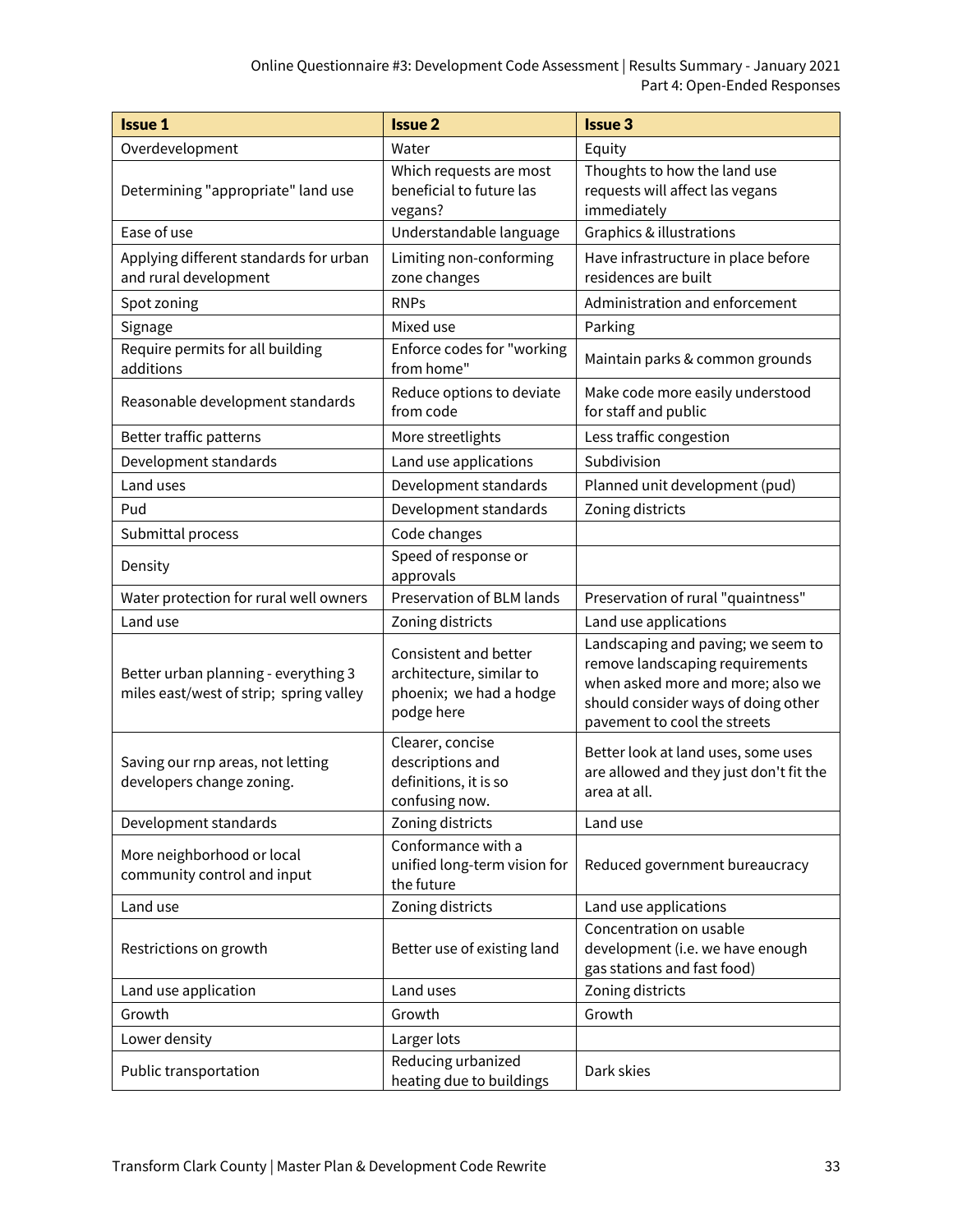## <span id="page-34-0"></span>**Q12: USING THE SCALE PROVIDED BELOW, PLEASE PROVIDE YOUR ASSESSMENT OF WHETHER THE COMPONENTS OF TITLE 30 ARE EASY TO USE?**

- Attending meetings to provide public comments on zone changes is difficult and emails seem to be dismissed easily. Last minute holds from developers are just an added source of frustration for those who try to arrange their schedules to attend.
- There are too many work arounds for developers. The code has to many holes to benefit developers and not existing homeowners.
- Sometimes the words are there and explain it pretty well, but it is a lot for people to read therefore they don't.
- Components are all biased in favor of BIG MONEY developers
- New resident it is hard to know what the process are and what residents are required for their home
- Although I tried to get More Involved; Local intrenched groups, mad it pretty much "Their Territory" and "New-Comers" like me and my wife, are not very welcomed, by many locals/ and Homies.
- We do not need any more to build house Development house in Sunrise Minor.
- Re-zoning to accommodate developers, ignoring existing landowners and existing zoning.
- Density and lot sizes are always being changed within the RNP areas and we were promised no more than 2 du / acre! Now the developers are trying to go in for changes for 8 du / acre etc.. It's not welcome in ranch and horse areas.
- The distinctions you are attempting to make in the questions that follow cannot be accurately and/or usefully captured in a survey- as you are attempted here. Distinguishing between "easy to use", easy to comprehend", "work well", and "produce the outcome intended" are too qualitative and certainly far too open to personal interpretation to be effective.
- Density level is too high
- I am a former Colorado town planning commission chairman and think that Clark County could adopt some better development standards.
- Our code and application process need a complete overhaul!
- No direct experience in the processes.
- Too much boiler plate, no multimodal transportation options
- Funds allocated by Builders to allocate Zone Changes
- As a resident, it's not utilization it's living the aftermath
- Hard to find information, hard to understand it once found
- In general title 30 is very difficult to use as currently organized. I feel it would be a lot more user friendly if it were organized by zoning type, then to have all the requirements listed underneath as opposed to looking up use and having to find how it applies to the zone type you are working with
- Stick to the Master Plan and stop "spot zoning" stop allowing changes proposed by developers and ignoring what the people in the area want
- Developers win almost always over residents with valid concerns
- The town boards should have a deciding vote, not just advisory.
- Please include native plantings and butterfly plants in green spaces.
- Make the code less complex.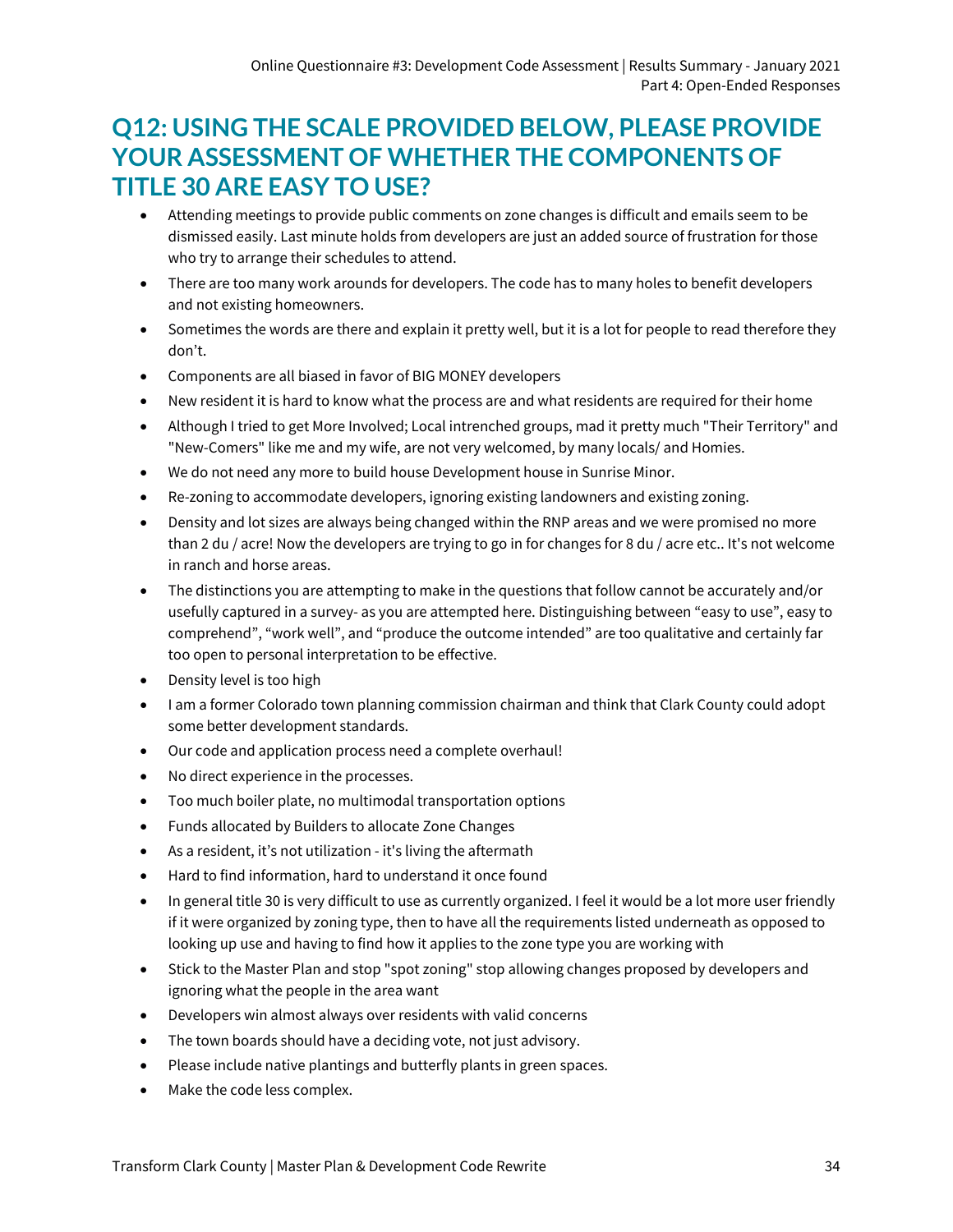- My disagreement with Item #4, #5, and #6 is not with county staff or employees. It is with the code as written.
- Consolidate code into user friendly formats with cross references
- I have not used Title 30 personally, but have seen how development in the county has progressed as a result of it and strongly feel that it needs amending.
- Esta es la primera ves que escucho de este titulo y por eso no puedo comentar en las opciones ofrecidas (Translated: This is the first time I have heard of this title and that is why I cannot comment on the options offered.)
- Based on my experience with the process I have found the whole process to be gobblygook and often I have found even the planners don't seem to understand how the process interacts.
- lack of user friendly instructions/explanations in most cases
- No knowledge of it after 11 years here so if I need to know about it, send info please
- As a novice (not a professional) there seem to be many different documents, and it is difficult to know if I am reading the appropriate one. Title 30 itself is pretty easy to use.
- The PUD is difficult to work with. A lot of code is not designed for newer product
- We own a 5 acre lot in Sunrise Manor that we ceased trying to develop due to the complicated and long process, though now the buildable area has been taken for an unplanned water project. We own another lot in Centennial Hills that was rendered useless for views by surrounding new development. My perception of the development process is that it is geared to large developers, unlike that in CA where I lived before. The canyons of hot block walls have resulted.
- The code has not kept up with the comprehensive plan. Political considerations can weigh heavily on how the code is interpreted.
- The added landscaping still unsafe for pedestrians Put the sidewalk inside the landscaping
- The development standards section has been modified multiple times and many items are deleted and some items are not clear - I suggest a complete re-write of this section
- I'm just a homeowner not a developer so I don't know about that, but I'd like to see space set aside for the homeless so they don't end up camping in the flood control tunnels
- Standards are not unified. One develop waiver this other waiver that? Same standards apply to everyone, it have to be FAIR to all.
- The County has recently relied too heavily on large scale out-of-state developers for revenue and ignored changing needs of long-term residents.
- Good reviews just take a very long time. Some should be fast tracked.
- Having Special Use Permits act as waivers makes no sense, and makes things confusing. Sign section is so convoluted.
- Variances should be few and far between. Height restrictions and setbacks should be adhered to.
- Even this survey shows how badly jargon makes public participation difficult.
- There is no consideration for historic preservation
- The whole thing seems written by idiots to confuse and obfuscate individuals. In Clark county it's who you know, not what you know.
- Let planners plan, and elected officials listen to such experts
- Better visuals and graphics would greatly help
- Unless you're in the business, the land use process is difficult to understand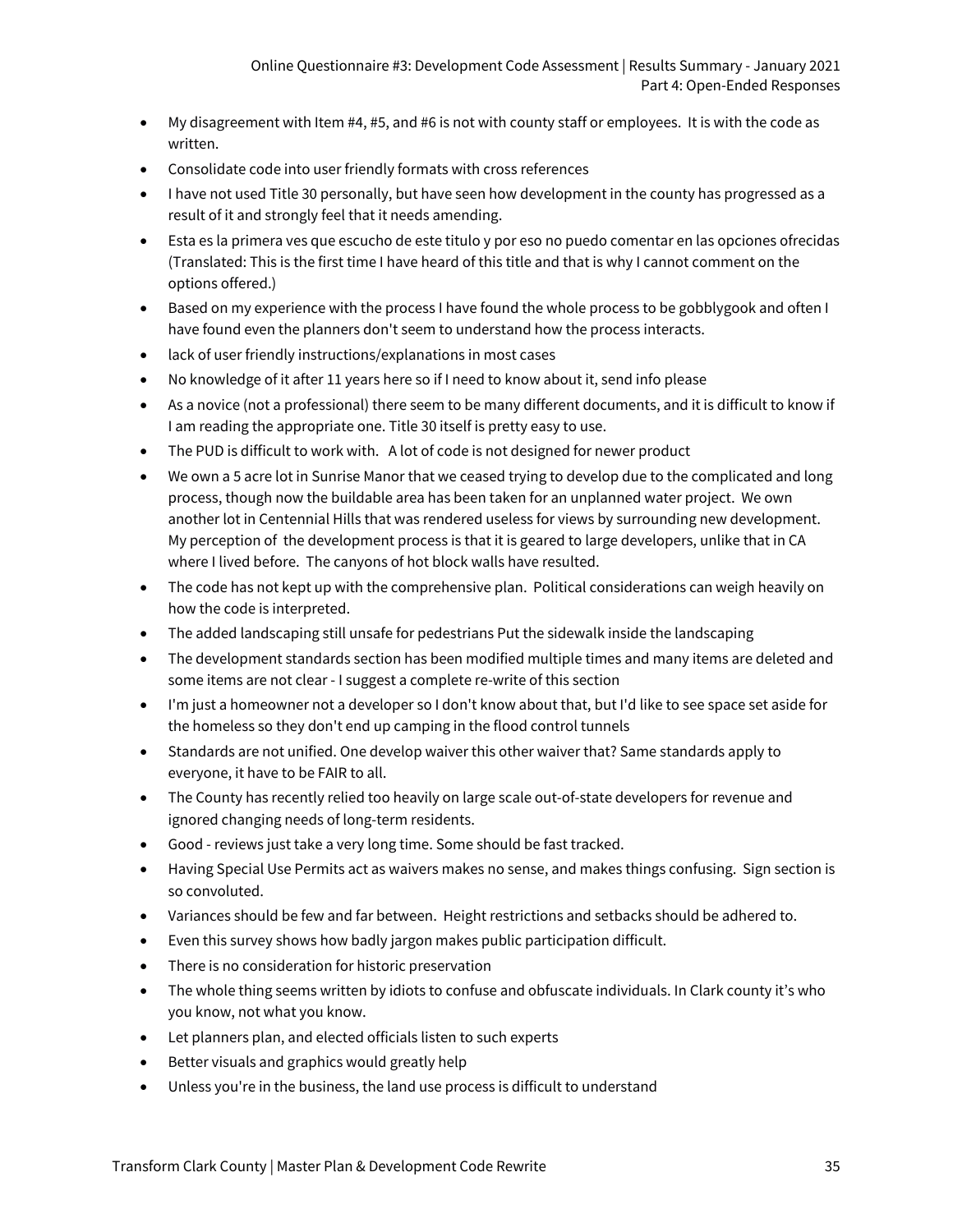- I was unable to tell if regs were the same in rural areas
- I'm not a developer and I don't use Title 30 enough to offer informed feedback.
- Information on all of these is not easy to find. You have to know what you are looking for & most residents don't even know title 30 exists.
- Title 30 seems never to be taken into consideration by Zoning, Planning, or County Commissioners
- Why is the Enterprise console meeting held at the gov, center? The last meeting I attended, there was only one other person there. And only two commissioners present, how many are required to be there, and vote for changes?
- Spring Valley has numerous homes that are remodeling, additions to homes, etc., without permits
- The way it is written is so confusing and nearly impossible for the average citizen to be able to find anything and understand it.
- too much building going on in residential areas with no thought to traffic patterns
- Title 30 is too rigid for small and in-fill development projects
- In the case of Enterprise, I've lived in the valley nearly 32 years. The Southwest portion of the valley was always sort after by people, like myself, seeking opens spaces and rural living, albeit close to amenities. A very unique but almost gone desired living for the rest of the valley. The extremely wealthy of the valley are factored in by creating areas that are already present in our little community. Valley Growth should not be at the cost of altering neighborhoods to the extend of destruction of that community. Enterprise is being attacked by the Commissioners, in their attempt to put into our rural community commercial development at the level and consequently the cost of the community. Effort by developers have been made to construct high traffic aggressive commercial development adjacent to lovely homes that would suffer the destruction of their lifestyles, and would warn off potential future residents, looking for the lifestyle we now enjoy. Please consider both density and purpose in your decisions that effect our special little community.

## <span id="page-36-0"></span>**Q13: USING THE SCALE PROVIDED BELOW, PLEASE PROVIDE YOUR ASSESSMENT OF WHETHER THE COMPONENTS OF TITLE 30 ARE EASY TO COMPREHEND?**

- These are easy to understand but not followed by developers which makes it difficult for existing homeowners. Developers should be held to the zoning they bought unless they show a need for it to be changed. Profit is not a need. The RNP should remain protected WITH appropriate boundaries surrounding the existing RNP area NOT within the RNP.
- Some development standards and conditions in the use table are difficult to interpret. The conditions in the use table were intended to allow what otherwise may be a special use, as a conditional use without public scrutiny. It wasn't intended to be consider "bad" to waive the condition.
- RNP homeowners need to hire lawyers to protect themselves from encroachment; Title 30 currently needs attorneys to understand it
- I simply have not Just sat down and Studied or Read through it.
- Sunrise Minor its overcrowded.
- Water usage should be primary. Grass and non-zeric landscaping continues.
- Zero lot lines and high density lead to instant ghettos
- Again, our code and application process need a complete overhaul!
- No direct experience in the processes.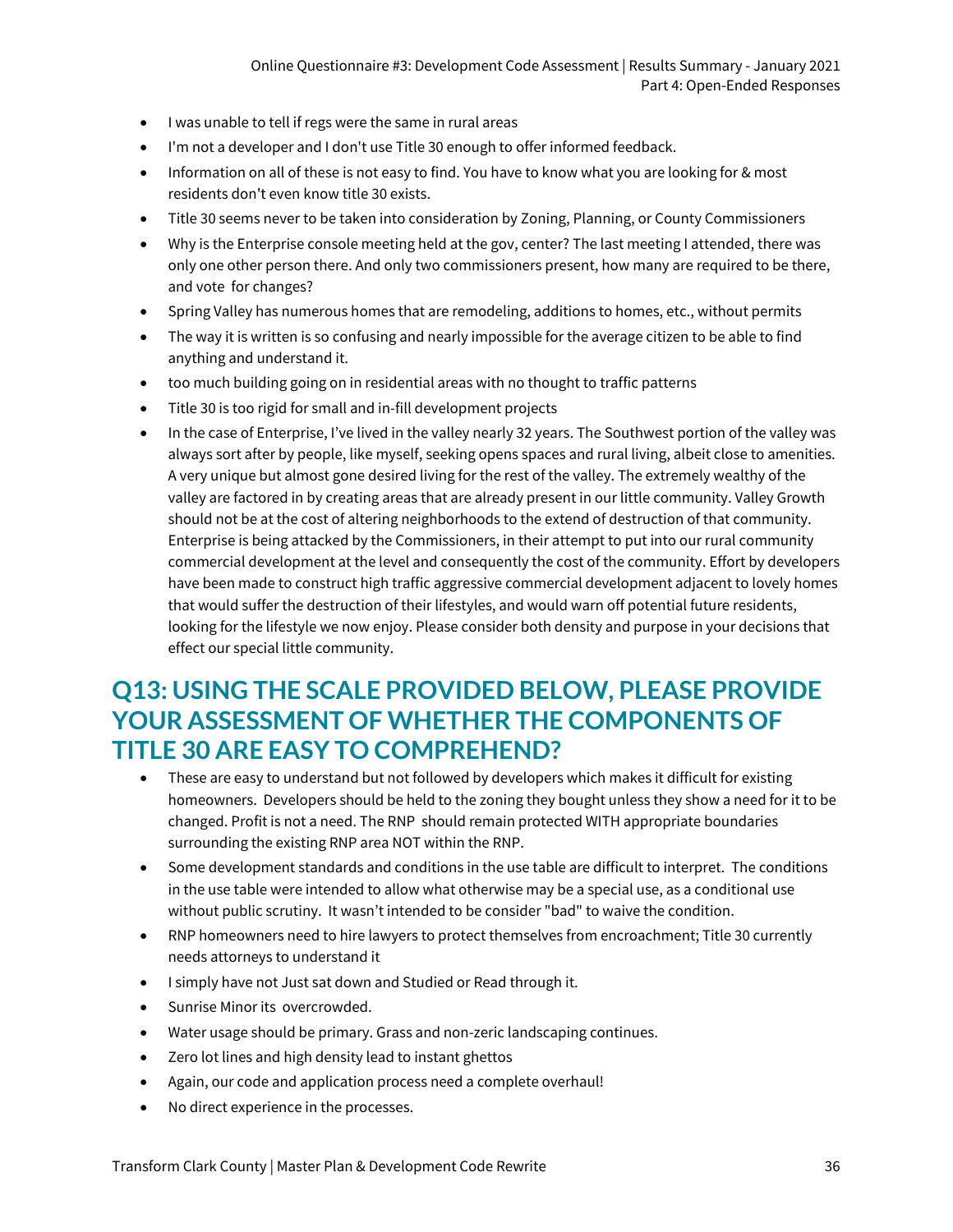- Overbuilding in RNP areas-Constant change of RNPs
- Hard to find information, hard to understand it once found
- A lot of language is written for developers and real estate professionals. It makes it very difficult to understand especially when they are trying to change land use and we are trying to explain to elderly or otherwise uninformed neighbors what is currently allowed and what is changing. It shouldn't be a full time job to participate in zone planning meetings.
- This entire process is difficult to understand, especially for new residents.
- Make the code less complex.
- To Comprehend is not the same as Agreement.
- Code contradicts itself in many locations
- Lo mismo que la pregunta anterior (Translated: Same as previous question).
- You can ask the same question over and over ang get the same answer. The impression I have gotten from going to multiple meetings on many projects is that the process is designed for engineers and architects to line their pockets while developers do the least to get the most money for many projects that should never get built.
- Definitions offer some ease of comprehension for some components
- RE is a holding pattern is probably a confusing choice for non-development professionals.
- Several section need to be consulted to have a complete understanding.
- Corporations receive priority over residents
- Too easy to change the land uses.
- Although the language is comprehensible, the policy behind recent Title 30 decisions are difficult to comprehend insofar as the overall benefit to long term residents. The overall scheme appears to favor new residency.
- I never had to read them. Our developer read them.
- Although I think the categories I marked 'neutral' are easy to comprehend once you find them, I don't think they are easy to find in Title 30, the tables are confusing and it could be laid out in a way that is easier to find and understand.
- PEOPLEZ PLACEZ N THANGZ mean interpersonal interpretation goes a long way with a creative misstated that doesn't divide but multiply
- As previously stated it is incomprehensible to use the exact same rules to regulate new development and development in a 100+ year old rural community. Health and safety must be regulated equally but historic preservation and efforts to retain a rural lifestyle should not be penalized.
- Let planners plan, and elected officials listen to such experts
- You have to know what you are doing/reading to master Title 30. It could be a lot simpler.
- Unless you're in the business, land use planning is difficult to understand
- The average citizen does not understand any of these components and is often confused when they have to appear before a town board/planning commission for violations.
- Title 30 is pretty easy to comprehend, I've just never seen it put to use. Exemptions and Waivers seem a lot more common.
- Developers always want to change the zoning and the rules for the layout of roads, walls, land scaping, building height and whatever the rules state what they should be.
- Difficulty in acquiring information needed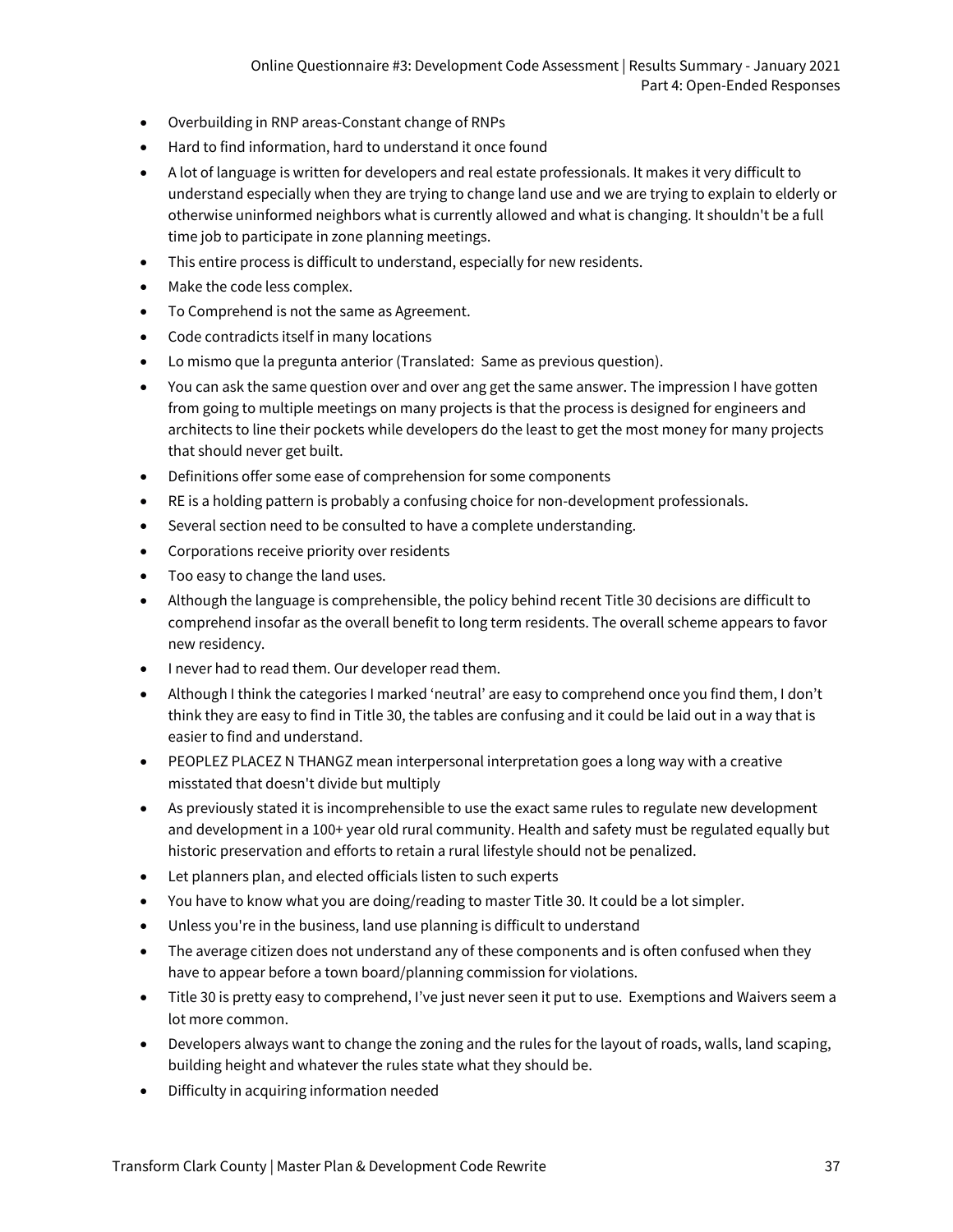- The way it is written is so confusing and nearly impossible for the average citizen to be able to find anything and understand it.
- Comprehension is subjective and staff get too much power
- We need more suburban planed use development

## <span id="page-38-0"></span>**Q14: USING THE SCALE PROVIDED BELOW, PLEASE PROVIDE YOUR ASSESSMENT OF WHETHER THE COMPONENTS OF TITLE 30 WORK WELL?**

- I strongly disagree because the county does not stick to the zoning areas.
- Commented neutral because many of these applications are fine but applications regarding the RNP are not acceptable. Developers need to be held accountable for knowing RNP standards when purchasing BLM land within the RNP. Absolutely no application should proceed in an RNP for R2.
- Some uses and standards are outdated and conflict. The overlays are somewhat cumbersome, maybe all it takes is a format change to each of them look similar on the pages
- The tables are too complicated & do not match the text
- All or most of my experiences are from serving on various committees, back in Texas and Dallas county and the 3 southern Nevada forum's committees (economic development, education, transportation committees)
- Overcrowded not enough school and police.
- The blanket approval of all developments kill the existing neighborhoods
- Once more, our code and application process need a complete overhaul!
- No direct experience in the processes.
- PUD's are boring, all those super pads!
- Eliminate small home, overbuild tracts in RNP areas
- They seem leaky. It's easy to get waiver. Community members' opinions not always acknowledged.
- I don't see an issue with how they currently work... All the rules about farm animals, accessory structures etc. make sense. As stated above, the difficulty arises when they are looking to change use or zoning and we have to wrap our head around what a commercial or mixed use project may look like in a short amount of time. Especially those of us who work full time.
- Title 30 is essentially meaningless and in the SW part of town is routinely ignored or set aside.
- Even when someone understands all of this it is still very complicated to participate in the process.
- Zoning & deed restriction of Rhodes Ranch golf course.
- Make the code less complex.
- Working well? How does county staff feel about the code? Is the code working for staff? Perhaps the assumption is that the county does not believe the code is working well. It may help us to more clearly understand how the county staff feels about the code.
- Land has been poorly used, focusing on sprawl and ignoring redlined districts, and development standards have little to no meaningful impact on developmental climate resiliency or efficiency of land use.
- The components function as they are meant to, as development and zoning regulators
- The "agree" pertains more to the newer (less than 15-20 yrs) developed areas. These newer developments are more contemporary and practical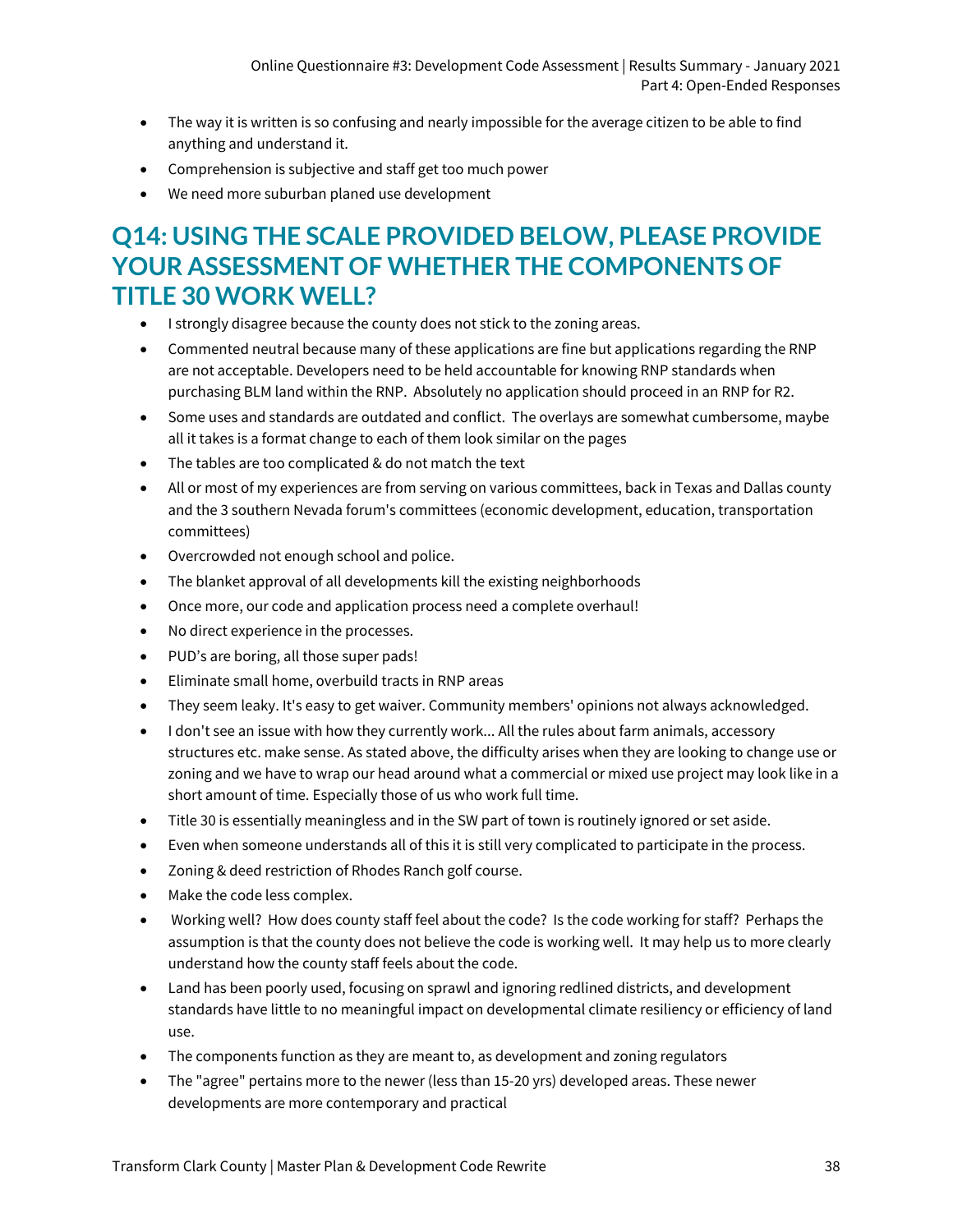- I don't understand what is meant by "work well"
- I think the standards don't encourage higher density product. They are geared up towards less innovative product
- Too many final decisions are based on a single project, not how they fit in to a neighborhood.
- It would be great if the county was able to consolidate applications into one such that only one is needed to be signed, presently tentative maps, zoning, and vacations require 3 separate applications. Consolidating this into one and also doing so on Agendas could save time.
- Too easy to change zoning/land uses
- Too easy to change zoning/land uses
- With regards to zoning & development standards, developers/applicants need to ask for waivers often. If they are unable to stay within the development standards. They either need to be enforced without exception or updated to reflect the direction its going.
- Mind is the master plan depends on how it works and who can work with it though.
- Do not weaken standards or allow developers to walk over existing homeowners and neighborhoods.
- In totally undeveloped area working well is possible. One size fits all is not possible in a county as large as ours.
- Let planners plan, and elected officials listen to such experts
- The volume of variances, waivers, and other exceptions are the likely indicator as to how broken Title 30 is.
- Difficulty in understanding the code
- Title 30 does not work well because it is not enforced correctly
- Even with this list I wouldn't know which applies in certain questions
- They all have their pros/cons on how well they work. The biggest issue again with this is that there is always a request for waivers & although they are almost always approved the rationale for getting there is subjective. All of these should be streamlined to reduce waiver requests.
- The components of Title 30 are rarely taken into consideration.
- I live in an RNP zone. Developers are always trying to change the zone to build more homes on smaller lots. I moved here to live in a RNP zoned area. The RNP should be protected.
- It's a mess, filing an application now is impossible with the new system. The PUD areas don't belong where they are zoned in some cases. Zoning rules are ridiculous in RNP areas that are enforced on residents that have lived that way for decades. Land uses are too restrictive concerning animals and whomever is approving some development standards is blind and has no common sense..
- Development staff are asked to do too much. Thus, they end up being too rigid in following the "rules" instead of recognizing where latitude is justified for special situations.
- More suburban land use

## <span id="page-39-0"></span>**Q15: USING THE SCALE PROVIDED BELOW, PLEASE PROVIDE YOUR ASSESSMENT OF WHETHER THE COMPONENTS OF TITLE 30 PRODUCE THE OUTCOME INTENDED?**

- The county doesn't stick to the zoning districts
- Developers love to take advantage of waiving offsite in the RNP and then ask for a zone change. NO! If you buy land in an RNP build 1/2 acre lots. No requesting stair step zone changes.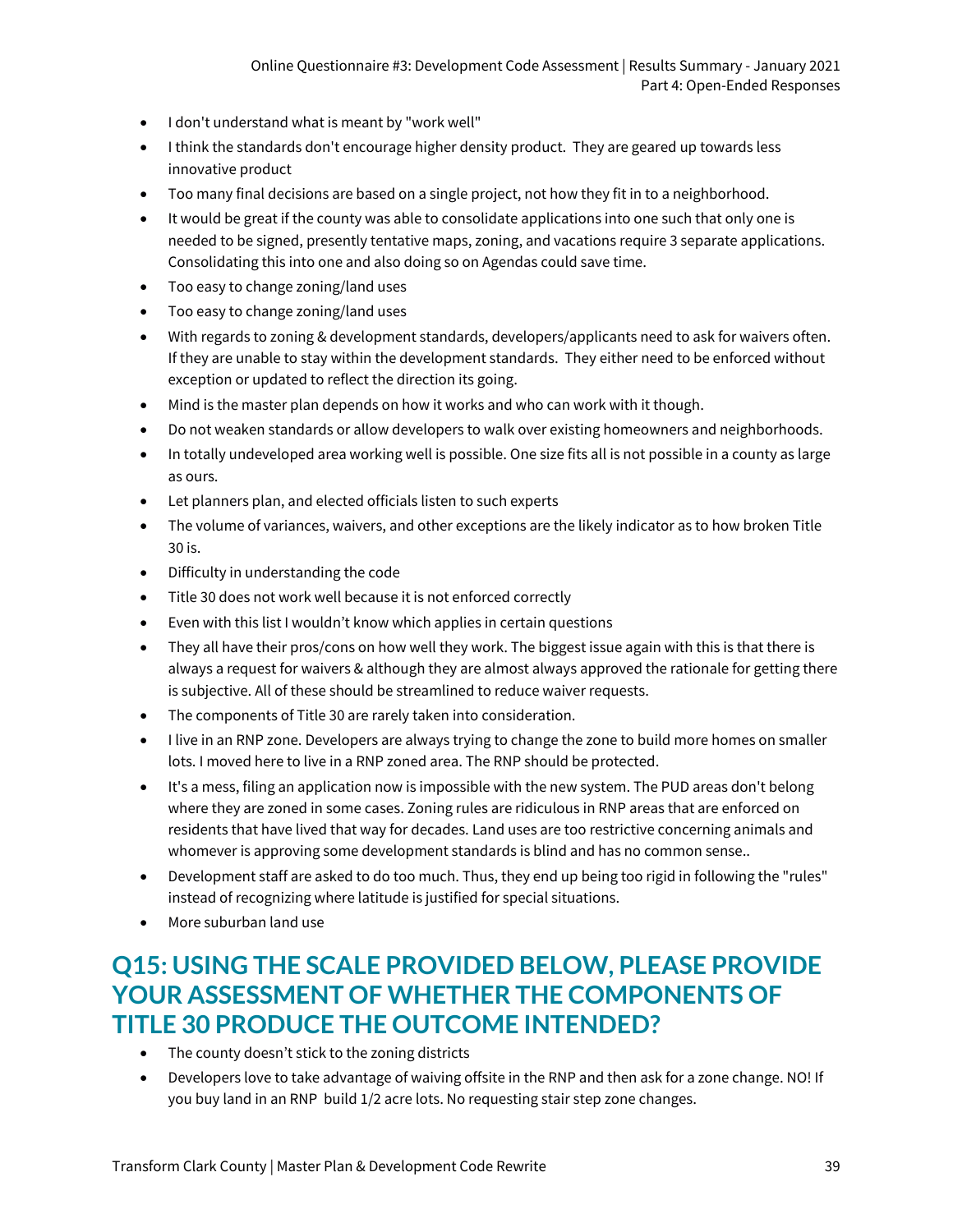- There are many regulations that were mandated from elected officials that sometimes make things more complicated, but do produce the intended outcome - but very hard for others to understand how and why it's there
- Components do not adequately protect RNPs from encroachment
- Come out with a strategy about education first.
- Constantly approving zone changes parcel by parcel and not taking the big picture into account, destroys congruency and neighborhood pride.
- The rules allow for the developer to rake in the money without any consequences for how the development turns out in 1 year later
- To be very clear, our code and application process need a complete overhaul!
- No direct experience in the processes.
- You get what you plan for. Subdivisions create too much car traffic.
- For the school you want to shut down our throat. It was already denied just south of us on rainbow. We already have three schools within a quarter-mile, how is it traffic going to be any different here with over 5000 cars a day coming in and out. You would have to live out here to understand our feelings. That's why we defend the RNP
- How can the public know the government's intent?
- Title 30 is essentially meaningless and in the SW part of town is routinely ignored or set aside.
- The current process clearly favors developers over the average citizen.
- Make the code less complex.
- Not sure what the County's "Intended Outcome" was/is.
- Intent of most regulations is to prevent unchecked growth and incompatible development
- If the county adhered closer to its own code, things would be work better
- The "agree" pertains more to the newer (less than 15-20 yrs) developed areas. These newer developments are more contemporary and practical
- I don't know what the outcome is intended.
- Too many times the projects approved do not follow the comprehensive plan or land use plan.
- Pre application handbook would be a FANTASTIC advantage for Contractors as well as landowners beforehand Letting us know EVERY PERMIT to Notaries and more will be necessary to complete the process in a timely fashion.
- A church was allowed to build in our neighborhood without adequate parking and holds outdoor services early in the morning and late in the evening with loudspeakers. How is this permissible in a RE neighborhood???
- Despite all the lip service to walkability/bikeability, quality of life, community building, etc., the results in these area of recent Title 30 decisions have been less than desired and seem to have missed the mark. Communities are more disconnected now than ever before, road congestion is at its zenith, and historic core neighborhoods not directly adjacent to pet commercial districts (downtown, strip, medical districts, etc.) are severely neglected compared to their suburban counterparts.
- Again, if developers/applicants are having to ask for waivers as often as they do on both new development and in established/mature neighborhoods, the outcome they were intended is not being achieved and the standards either need to be changed/updated or strictly enforced. They probably need to be changed to reflect our current situation of Clark County being totally landlocked.
- Reliable resources.